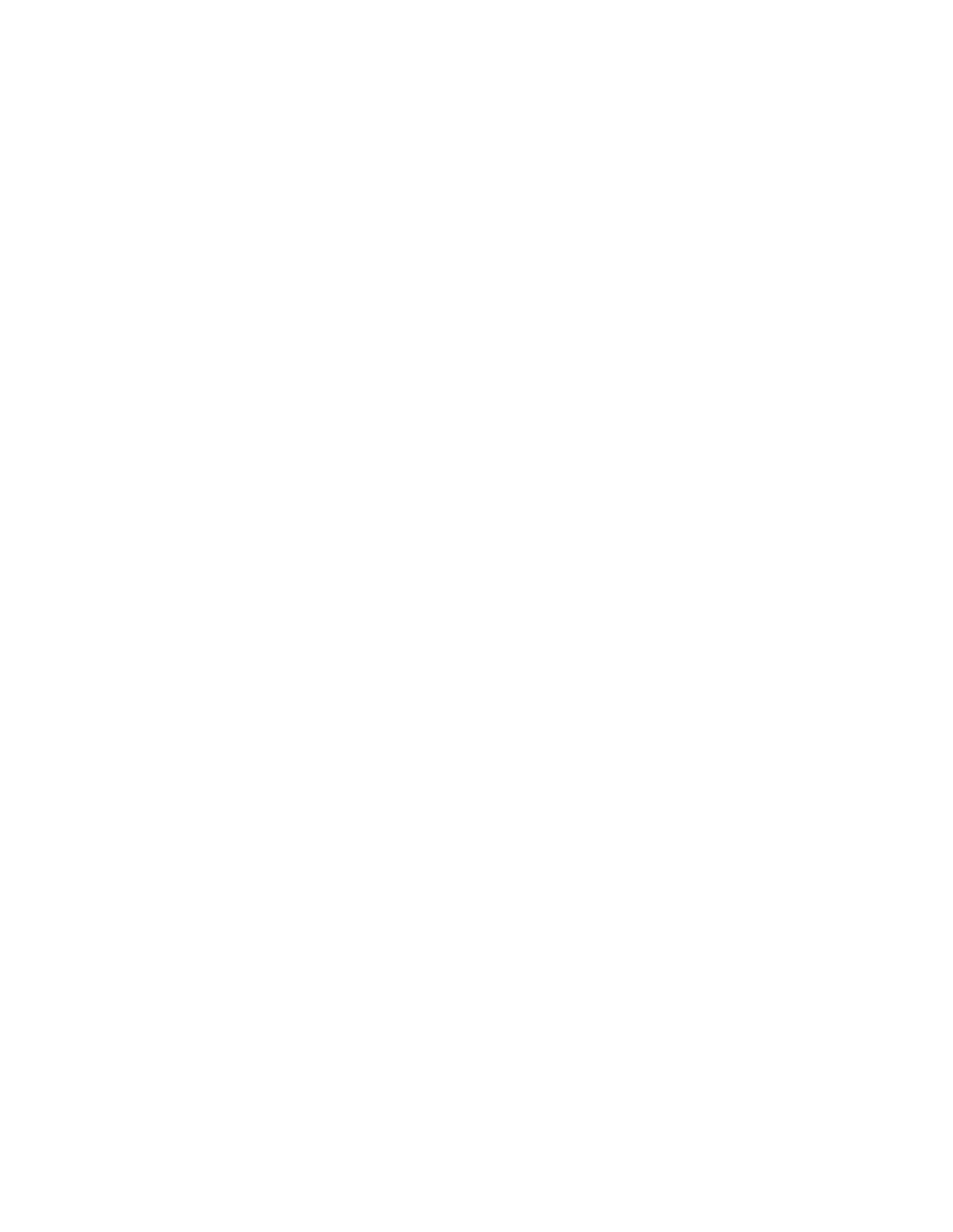# **Contents**

|              | Introduction<br>Outline                                                                                                                                                                                                                                                                                   | iv<br>iv<br>$\mathbf{V}$                            |  |
|--------------|-----------------------------------------------------------------------------------------------------------------------------------------------------------------------------------------------------------------------------------------------------------------------------------------------------------|-----------------------------------------------------|--|
| $\mathbf{1}$ | The Hamiltonian<br>1.1<br>1.2<br>The square Ising model $\dots \dots \dots \dots \dots \dots \dots \dots$<br>1.3                                                                                                                                                                                          | 1<br>$\mathbf{1}$<br>$\sqrt{2}$<br>3                |  |
| $\bf{2}$     | The transfer matrix<br>2.1<br>Solving the one-dimensional Ising model $\ldots \ldots \ldots \ldots$<br>2.2<br>The square transfer matrix $\ldots \ldots \ldots \ldots \ldots \ldots \ldots$<br>2.3<br>The spin transfer matrix $\ldots \ldots \ldots \ldots \ldots \ldots \ldots \ldots$                  | $\overline{\mathbf{4}}$<br>$\overline{4}$<br>6<br>8 |  |
| 3            | <b>Kramers-Wannier duality</b><br>3.1<br>Motivation of Kramers-Wannier duality $\dots \dots \dots \dots \dots$<br>3.2<br>The Kramers-Wannier automorphism<br>3.3<br>3.4<br>The critical temperature $\dots \dots \dots \dots \dots \dots \dots \dots$<br>3.5<br>Interpretation of Kramers-Wannier duality | 12<br>12<br>13<br>16<br>18<br>19                    |  |
| 4            | Jordan-Wigner duality<br>Canonical Anticommutation Relations<br>4.1<br>Motivation of Jordan-Wigner duality<br>4.2<br>4.3<br>4.4<br>The Fourier transformed transfer matrix<br>4.5                                                                                                                         | 20<br>21<br>22<br>24<br>25<br>28                    |  |
|              | A Constructing isomorphisms of spin/fermionic algebras                                                                                                                                                                                                                                                    | 31                                                  |  |
| B            | Fermionic Fourier transformation<br><b>Bibliography</b>                                                                                                                                                                                                                                                   | 34<br>36                                            |  |
|              |                                                                                                                                                                                                                                                                                                           |                                                     |  |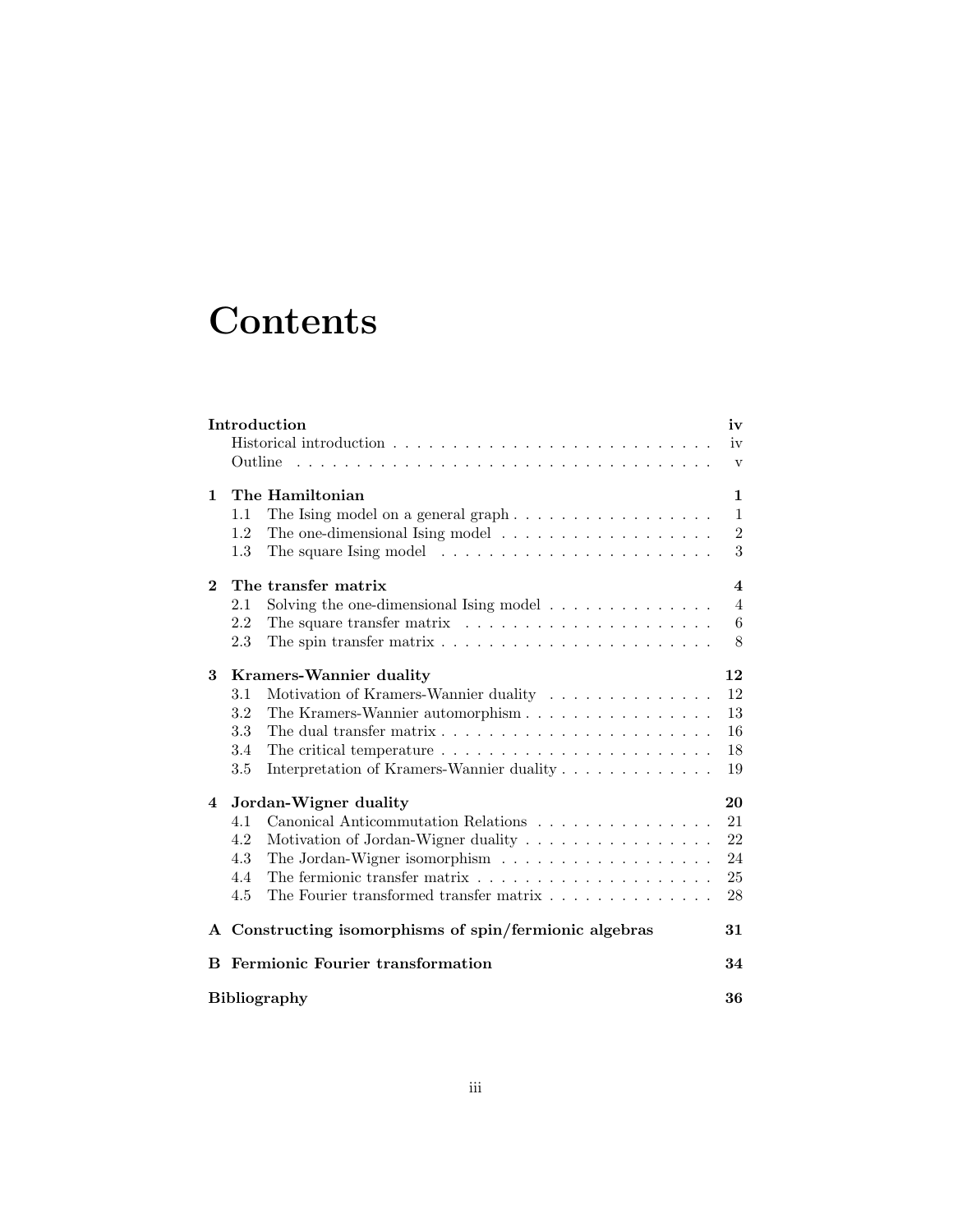## Introduction

"Of all the systems in statistical mechanics on which exact calculations have been performed, the two-dimensional Ising model is not only the most thoroughly investigated; it is also the richest and most profound."  $-$  B.M. McCoy and T.T. Wu [9]

#### Historical introduction

Any ferromagnetic material abruptly loses its magnetization at a specific temperature, a phenomenon known as the Curie phase transition. A natural question to ask is whether we can devise a statistical model that describes the Curie transition. There are two factors that complicate this business. Firstly, any statistical model describing such a transition should, at least, be infinite in two-directions. Secondly, the second-order nature of the Curie transition makes approximate methods rather ineffective.

To obtain a reliable description of second-order transitions, we should therefore analyze a two-dimensional infinite model analytically. The Ising model, invented by Lenz and first studied by Ising, is a simple model of a ferromagnetic material. In addition, Peierls showed that the two-dimensional (square) Ising model must have a Curie transition. The combination of its simplicity and its phase transition created an interest in the analytical analysis of the square Ising model.

Historically, the first exact result of the square Ising model was obtained by Kramers and Wannier [5] with the transfer matrix method. Kramers and Wannier located the critical temperature of the phase transition using a symmetry of the model now known as "Kramers-Wannier duality". Inspired by this result, Onsager computed the free energy [12] using the same transfer-matrix method, thereby describing all non-magnetic behavior analytically. Onsager's derivations were simplified by Kaufman [4] and Schultz et al. [13] using the same transfer matrix method. Other methods have been used as well, of which the "combinatorial" and the "commuting transfer matrices" solutions are most notable.

Because of its simplicity, the square Ising model is not a physically realistic model of a ferromagnetic material. Nevertheless, the existence of analytic results causes it to be "the basis of much of our theoretical understanding of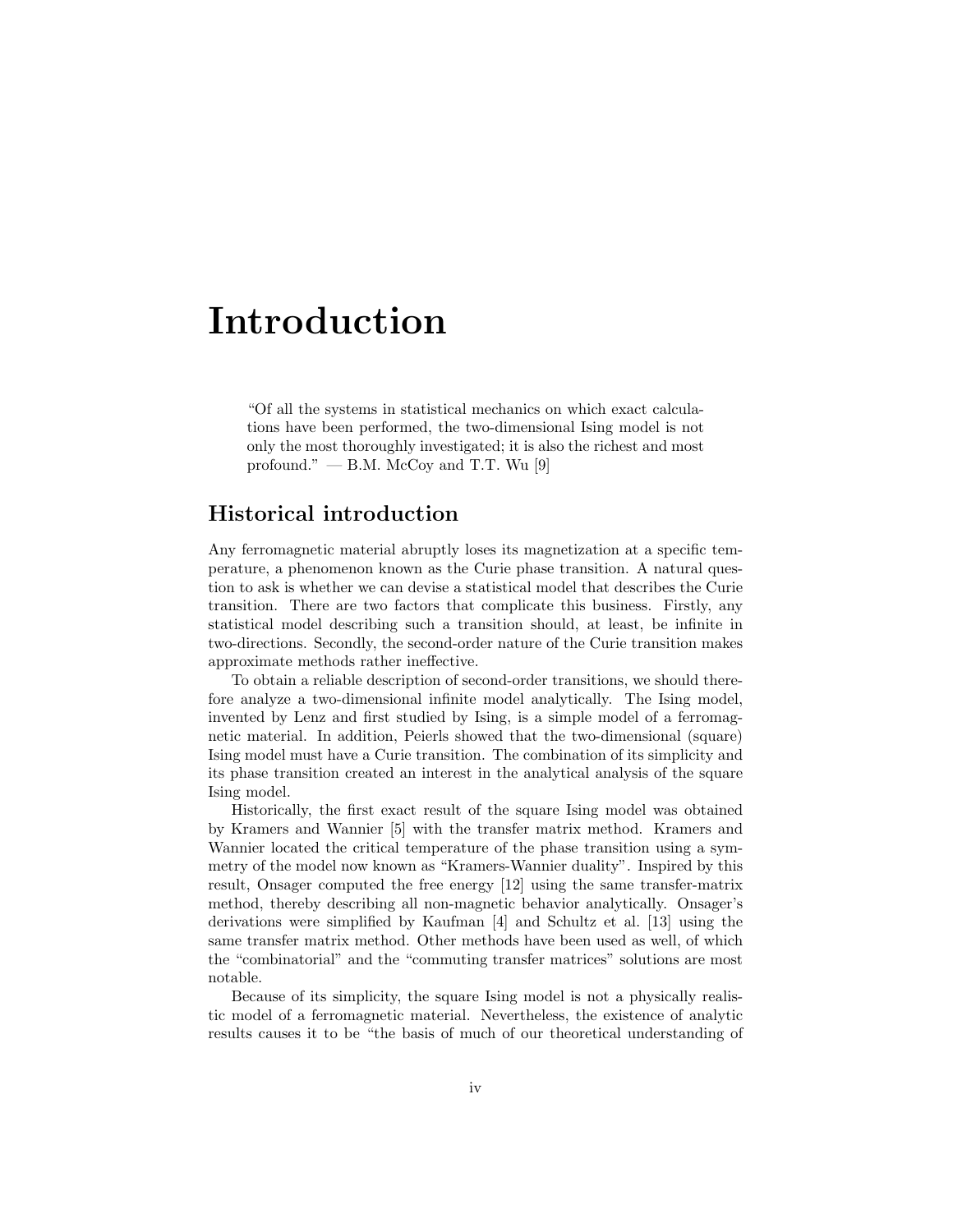phase transitions" in general [9]. Remarkably, phase transitions have universal properties which are shared by large numbers of physical systems, which explains why we can learn about phase transitions in general by considering only the Ising model.

Since Onsager's description of the non-magnetic behavior, the most important result has been Yang's calculation of the spontaneous magnetization, i.e. the magnetization of the ferromagnetic material without the presence of an external magnetic field. The problem of the full magnetic behavior of the twodimensional model, as well as the problem of the three-dimensional model, remain unsolved to this day.

#### Outline

In this thesis, we try to clarify why the free energy of the square Ising model can be obtained. To do this, we will take a somewhat historic approach, by using the transfer matrix method. After defining the square Ising model in Chapter 1, we will therefore derive the transfer matrix in Chapter 2. Subsequently, we will derive Kramers-Wannier duality and obtain the critical temperature in Chapter 3. Lastly, in Chapter 4, we will show how to use the "Jordan-Wigner transformation" to fermionic operators, first used by Schultz et al. [13], to reduce the problem significantly.

In our presentation of Kramers-Wannier duality and the Jordan-Wigner transformation, it will become clear that these two are in fact quite similar transformations.

In terms of style, we try to emphasize the physical interpretation and the mathematical structure of the steps in the solution, rather than the computational details. At the beginning of each chapter or appendix, we cite the sources on which our presentation is based, and what is actually our own work.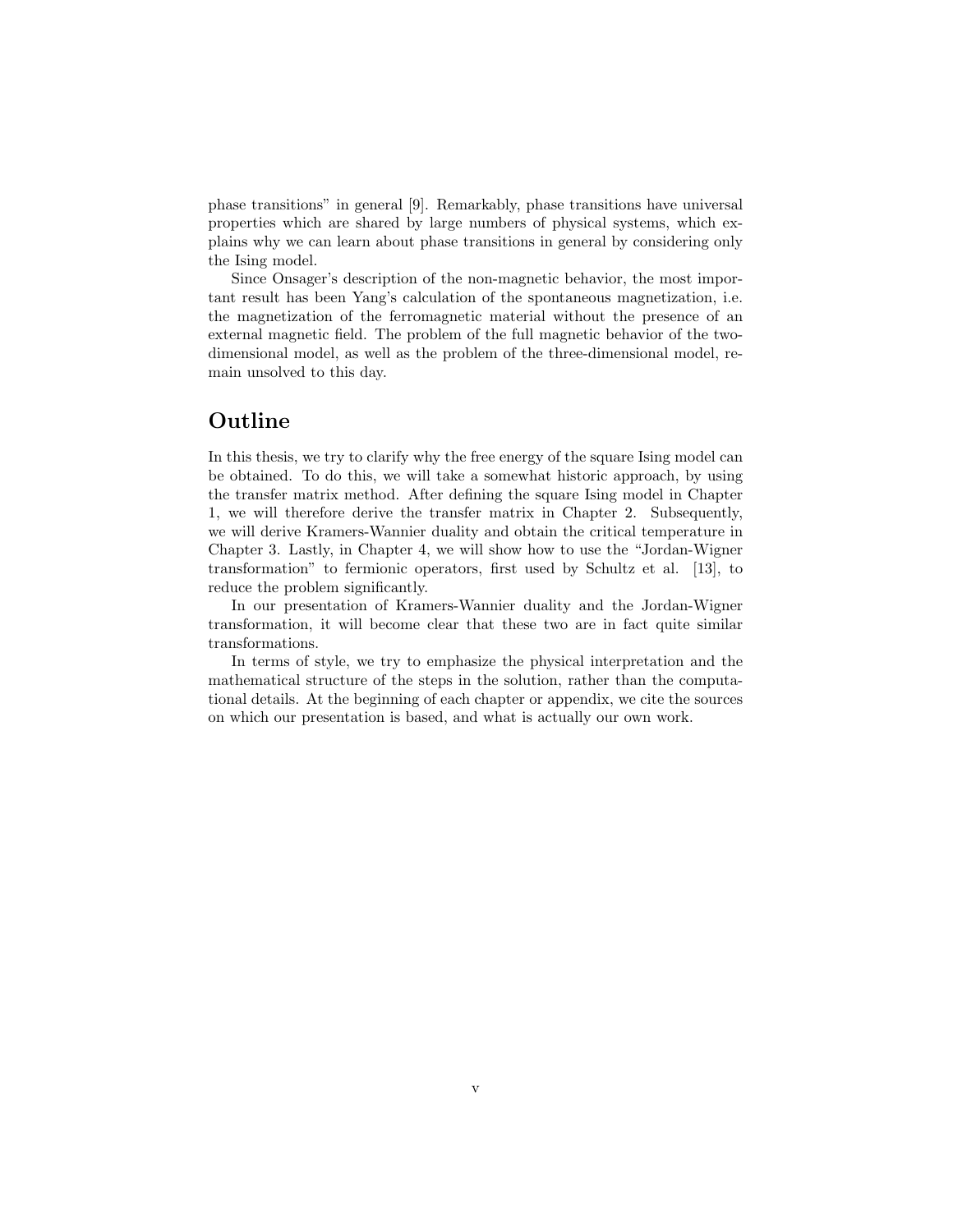### Chapter 1

## The Hamiltonian

In this chapter, we will define the Ising model, that is, give its basic variables and its Hamiltonian. We will start with a general definition and after that we introduce the one- and two-dimensional special cases.

This chapter is based on a book by Simon  $\lceil 14 \rceil$ .

#### 1.1 The Ising model on a general graph

We want to define a spin model with interactions between the spins, so in our model we have to specify three things: the nature of the spins, the locations of the spins, and the nature of the interactions.

The basic constituent of the Ising model is the spin variable. Each spin variable can only take the values  $+1$  (spin up) or  $-1$  (spin down). To describe how many spins there are and which of these spins interact, we place the spins on a finite undirected graph  $G = (\Lambda, E)$ . Here  $\Lambda$  is the set labeling the spins, i.e. for any label  $i \in \Lambda$  there is a spin variable  $\sigma_i$  which can take the values  $\pm 1$ . Now by a spin configuration  $\sigma$  we mean a specification of the values of all these spin variables. This is simply a map  $\sigma : \Lambda \to {\{\pm 1\}}$ , so there are  $2^{|\Lambda|}$  different spin configurations.

The set  $E$ , on the other hand, determines which spins interact with each other through the exchange interaction. Suppose we have a pair of interacting spins  $\{i, j\} \in E$ , then the exchange interaction is given by  $-k_{\{i,j\}}\sigma_i\sigma_j$ . The factor  $k_{\{i,j\}} \in \mathbb{R}_{>0}$  determines the strength of the interaction, and can depend on the pair  $\{i, j\}$ . In our examples, however, the strength of the interaction will only have one or two different values.

We can place the model in an external magnetic field. Then in addition to interacting with other spins, a spin can interact with this magnetic field. This interaction is given by  $-b\sigma_i$ , where we write b for the product of the magnetic moment and the magnetic field.

Adding all these interactions gives us the total Hamiltonian  $H$  of a spin configuration  $\sigma$ :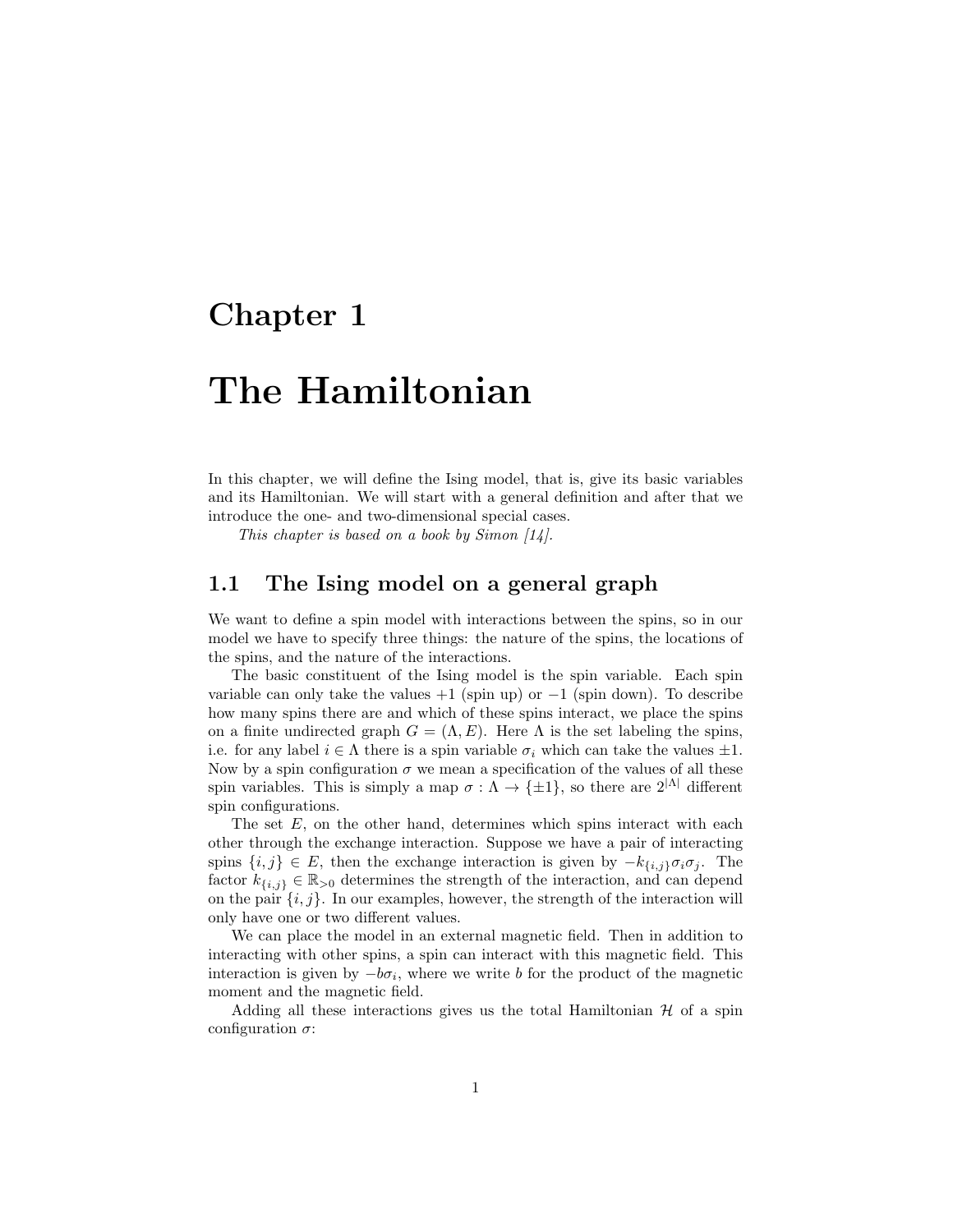$$
\mathcal{H}(\sigma) = -\sum_{\{i,j\} \in E} k_{\{i,j\}} \sigma_i \sigma_j - \sum_i b \sigma_i. \tag{1.1}
$$

Now we put the Ising model in a heat bath of a fixed inverse temperature  $\beta = 1/kT$ . This means we are using the canonical ensemble formalism. Therefore, to find the thermodynamic properties of the Ising model, we should find the (canonical) partition function Z. The partition function is given by a sum over all possible configurations  $\sigma$ . The summand depends on  $\beta$  and the Hamiltonian  $H$  of a configuration:

$$
Z = \sum_{\sigma} \exp(-\beta \mathcal{H}(\sigma)).
$$
 (1.2)

Introducing the notations  $K_{\{i,j\}} \equiv \beta k_{\{i,j\}}$  and  $B \equiv \beta b$ , we get the following expression for the partition function Z:

$$
Z = \sum_{\sigma} \exp\left(\sum_{\{i,j\} \in E} K_{\{i,j\}} \sigma_i \sigma_j + \sum_i B \sigma_i\right) \tag{1.3}
$$

Using the partition function  $Z$ , we find the free energy of the lattice by  $F = -kT \log Z$ . Actually we are interested in the behaviour of the system in the thermodynamic limit. In this infinite-size limit, the free energy may diverge. Therefore, we study the average free energy f instead, i.e. the free energy  $F$ divided by the number of spins:

$$
f = -\frac{kT}{|\Lambda|} \log Z \tag{1.4}
$$

Because finite systems do not exhibit phase transitions, we must study an infinite Ising lattice to study phase transitions. Since analyzing infinite lattices is very difficult, we start by analyzing finite lattices that resemble the infinite lattice. Then we compute the free energy per spin  $f(1.4)$  for these finite lattices. In the end, we take the limit of these finite lattices to the infinite lattice, and finally analyze the resulting expression  $f$ .

#### 1.2 The one-dimensional Ising model

To become more concrete, in this section and the next we will introduce two explicit examples of Ising models. Because we have already defined the Ising model on a general graph/lattice, defining these is easy and is mostly a matter of introducing notation. The one-dimensional case is not very interesting by itself, since it has no phase transition. It only serves as a warm-up to the two-dimensional case, both here and in Chapter 2.

The lattice of the one-dimensional Ising model is simply a chain of length N. The last spin interacts with the first spin, so actually the lattice is circular. There is only one interaction direction, namely the direction along the chain,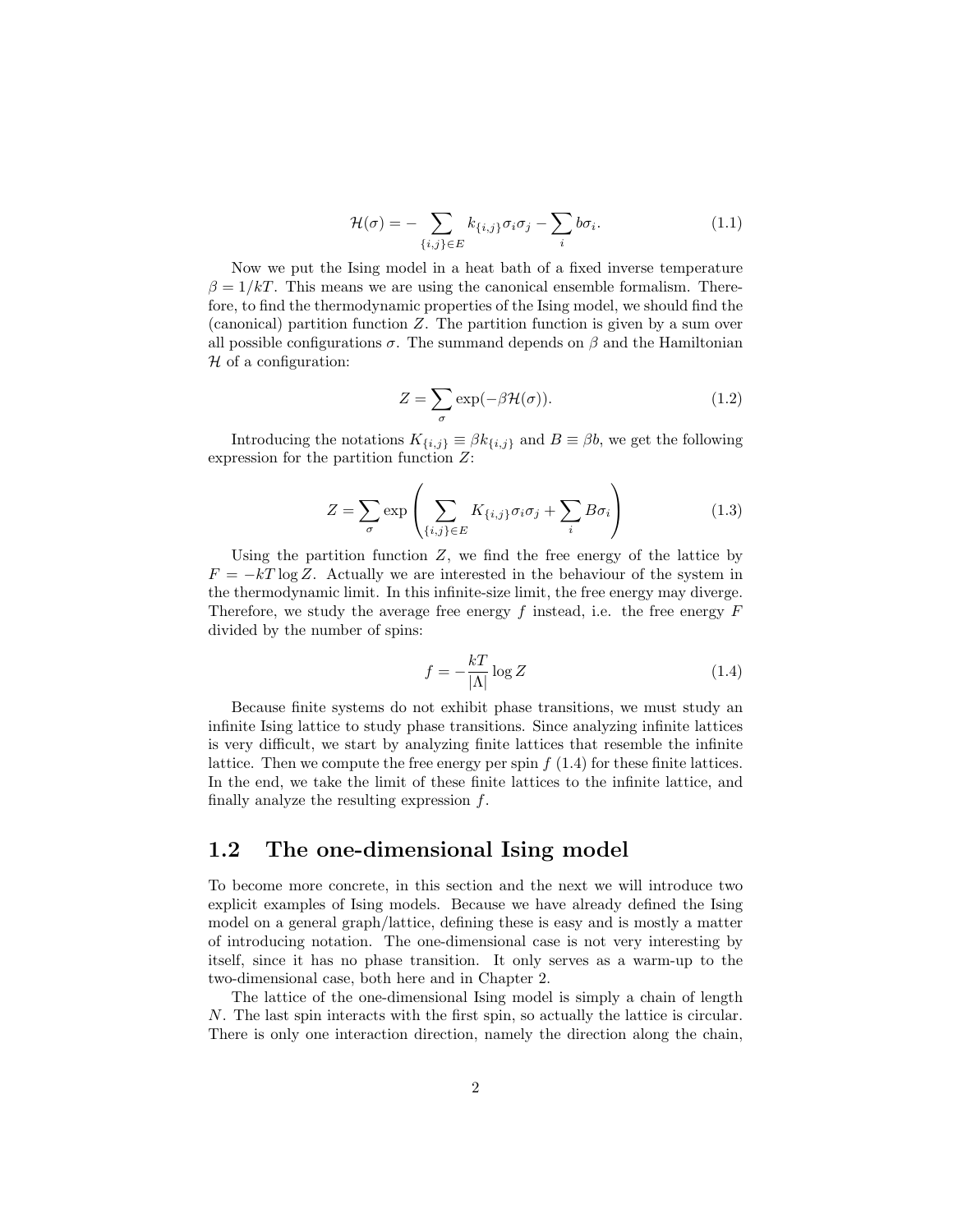and the interaction factor we will call  $k$ . Then the Hamiltonian of the onedimensional Ising model is given by

$$
\mathcal{H}(\sigma) = -\sum_{n=1}^{N} (k\sigma_n \sigma_{n+1} + b\sigma_n).
$$
 (1.5)

In this equation,  $\sigma_N$  indeed interacts with the first spin  $\sigma_{N+1} \equiv \sigma_1$ . We could also have taken free boundary conditions where the last spin and the first spin only interact with one other spin, in this case the first sum should run up to  $N-1$  instead of to N. The periodic boundary conditions will, however, prove to be essential in the transfer matrix formalism of Chapter 2.

The partition function (using again  $K \equiv \beta k$  and  $B \equiv \beta b$ ) is now given by

$$
Z = \sum_{\sigma} \exp\left(\sum_{n=1}^{N} (K\sigma_n \sigma_{n+1} + B\sigma_n)\right).
$$
 (1.6)

#### 1.3 The square Ising model

This example of a two-dimensional Ising model is also the simplest and the most widely investigated. In fact, the square Ising model (which we will define shortly), is often referred to as "the two-dimensional Ising model" or sometimes even as only "the Ising model".

The lattice is rectangular and consists of squares: M in the vertical direction and  $N$  in the horizontal direction, hence there are  $MN$  spin variables in total. We will label the spin variables  $\sigma_{i,j}$  in the matrix fashion by their row i and column  $j$ . There are only two interaction factors: the horizontal interaction factor  $k_1$  and the vertical interaction factor  $k_2$ . Using this notation, the Hamiltonian of the square Ising model is given by

$$
\mathcal{H}(\sigma) = -\sum_{m=1}^{M} \sum_{n=1}^{N} (k_1 \sigma_{m,n} \sigma_{m,n+1} + k_2 \sigma_{m,n} \sigma_{m+1,n} + b \sigma_{m,n}). \tag{1.7}
$$

Similar to the one-dimensional case, we impose periodic boundary conditions. This means that the last row interacts with the first row, and the last column with the first column. To be precise, in (1.7), one should read  $\sigma_{m,N+1} = \sigma_{m,1}$  and  $\sigma_{M+1,n} = \sigma_{1,n}$ .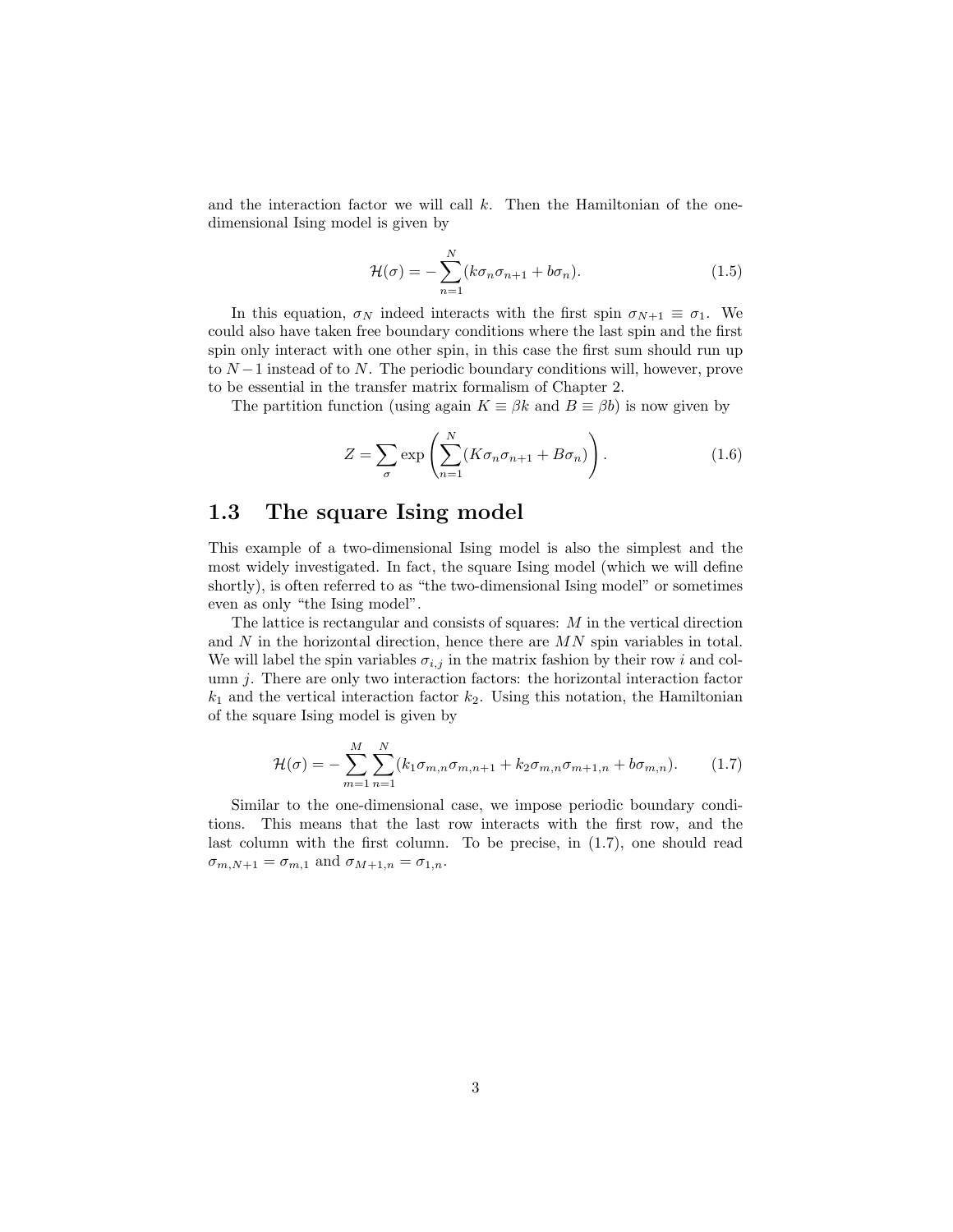### Chapter 2

## The transfer matrix

The one and two-dimensional lattices defined in Chapter 1 are highly regular. We could have built up the models by joining small models together. In this chapter, we will show how we can exploit this feature to reduce the computation of the partition function  $Z$  to the diagonalization of a certain matrix. This matrix is called the transfer matrix.

The content of Sections 2.1 and 2.2 is already apparent in the article by Kramers and Wannier [5]. The transformation of Section 2.3 is due to Onsager [12]. Our presentation is based on  $[3-5, 11-15]$ .

#### 2.1 Solving the one-dimensional Ising model

We try to build up the one-dimensional Ising model by adding one spin at a time. To do this, we investigate what happens to the Hamiltonian (1.5) if we add one spin to a chain of  $n < N$  spins. The Hamiltonian is increased by two terms: the interaction  $-k\sigma_n\sigma_{n+1}$  between the last two spins, and the interaction  $-b\sigma_{n+1}$  of the last spin with the magnetic field. So the total increase of the Hamiltonian only depends on these last two spins and is given by

$$
E(\sigma_n, \sigma_{n+1}) = -k\sigma_n \sigma_{n+1} - b\sigma_{n+1}.
$$
\n(2.1)

Using this notation, we can rewrite the Hamiltonian as

$$
\mathcal{H}(\sigma) = \sum_{n=1}^{N} E(\sigma_n, \sigma_{n+1}).
$$
\n(2.2)

What happens to the partition function if we add one spin? The probability terms  $\exp(-\beta \mathcal{H})$  are multiplied by a factor

$$
V(\sigma_n, \sigma_{n+1}) \equiv \exp(-\beta E(\sigma_n, \sigma_{n+1})) \tag{2.3}
$$

that only depends on the spins  $\sigma_n$  and  $\sigma_{n+1}$ .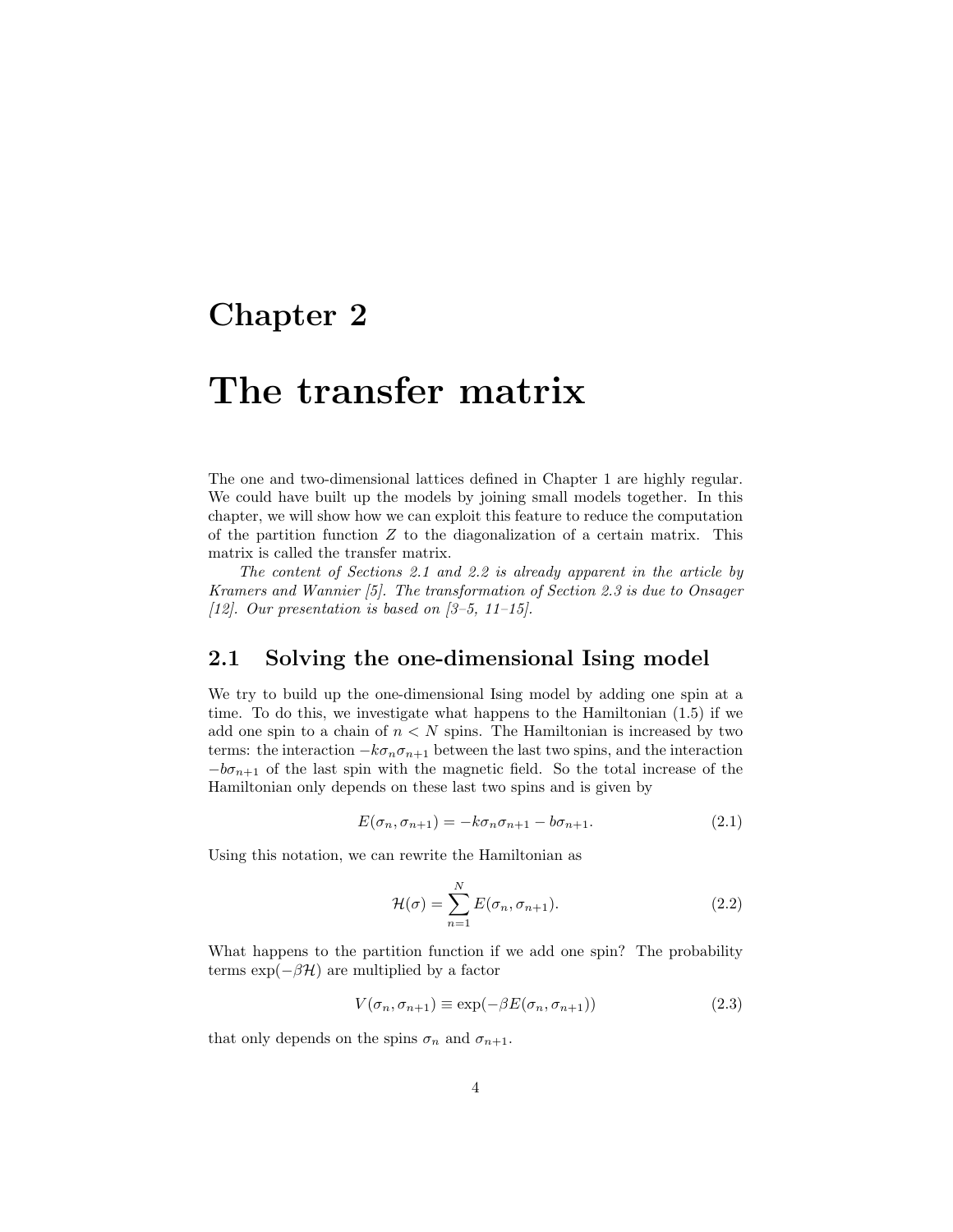To interpret this factor, consider again the chain of  $n$  spins. Then we define  $P_n(s)$  as the probability that  $\sigma_n = s$ , where  $s \in \{\pm 1\}$ . Likewise, for a chain of  $n+1$  spins, we define  $P_{n+1}(s')$  as the probability that  $\sigma_{n+1} = s'$ , where  $s' \in {\pm 1}$ . Then if we fix  $\sigma_n = s$ , we can compute  $P_{n+1}(s')$  as

$$
P_{n+1}(s') \propto V(s, s').
$$

Therefore if we do not fix  $\sigma_n$ , we get

$$
P_{n+1}(s') \propto \sum_{s=\pm 1} V(s, s') P_n(s)
$$

where we recognize the structure of a matrix multiplication. So  $V$  can be interpreted as a matrix that transfers the probability vector  $P_n(s)$  to  $P_{n+1}(s')$ , which explains the name "transfer matrix".

To formally use this idea, we expand the exponential in (1.6):

$$
Z = \sum_{\sigma_1, \dots, \sigma_N} V(\sigma_1, \sigma_2) V(\sigma_2, \sigma_3) \dots V(\sigma_N, \sigma_1).
$$
 (2.4)

Again we recognize the structure of a matrix multiplication: Single out, for example, the summation over  $\sigma_2$ . We see that

$$
\sum_{\sigma_2} V(\sigma_1, \sigma_2) V(\sigma_2, \sigma_3) \overset{\varphi}{=} "V^2(\sigma_1, \sigma_3)
$$

so the summation over a spin variable is replaced by a matrix multiplication. To remove the apostrophes from the equality sign, we formally define the  $2 \times 2$ transfer matrix  $V$  by its matrix elements

$$
\langle s|V|s'\rangle \equiv V(s,s').
$$

Then we can rewrite (2.4) further as

$$
Z = \sum_{\sigma_1, \dots, \sigma_N} \langle \sigma_1 | V | \sigma_2 \rangle \langle \sigma_2 | V | \sigma_3 \rangle \dots \langle \sigma_N | V | \sigma_1 \rangle \tag{2.5}
$$

$$
= \sum_{\sigma_1} \langle \sigma_1 | V^N | \sigma_1 \rangle = \text{Tr } V^N = \lambda_1^N + \lambda_2^M. \tag{2.6}
$$

Here Tr  $V^N$  denotes the trace of the  $2 \times 2$  matrix  $V^N$ , and  $\lambda_1$ ,  $\lambda_2$  denote the eigenvalues of  $V$ . At this point we see that we indeed needed periodic boundary conditions: For free boundary conditions the factor  $\langle \sigma_N |V | \sigma_1 \rangle$  is not present. So we see we have reduced the computation of the partition function  $Z$  to the diagonalization of the  $2 \times 2$  matrix V. This only involves solving a quadratic equation.

The result of this calculation (which we omit), is that the average free energy of the one-dimensional Ising model is given by

$$
f(\beta) = -k - \frac{1}{\beta} \log \left( \cosh(\beta b) + \sqrt{\sinh^2(\beta b) + \exp(-4\beta k)} \right).
$$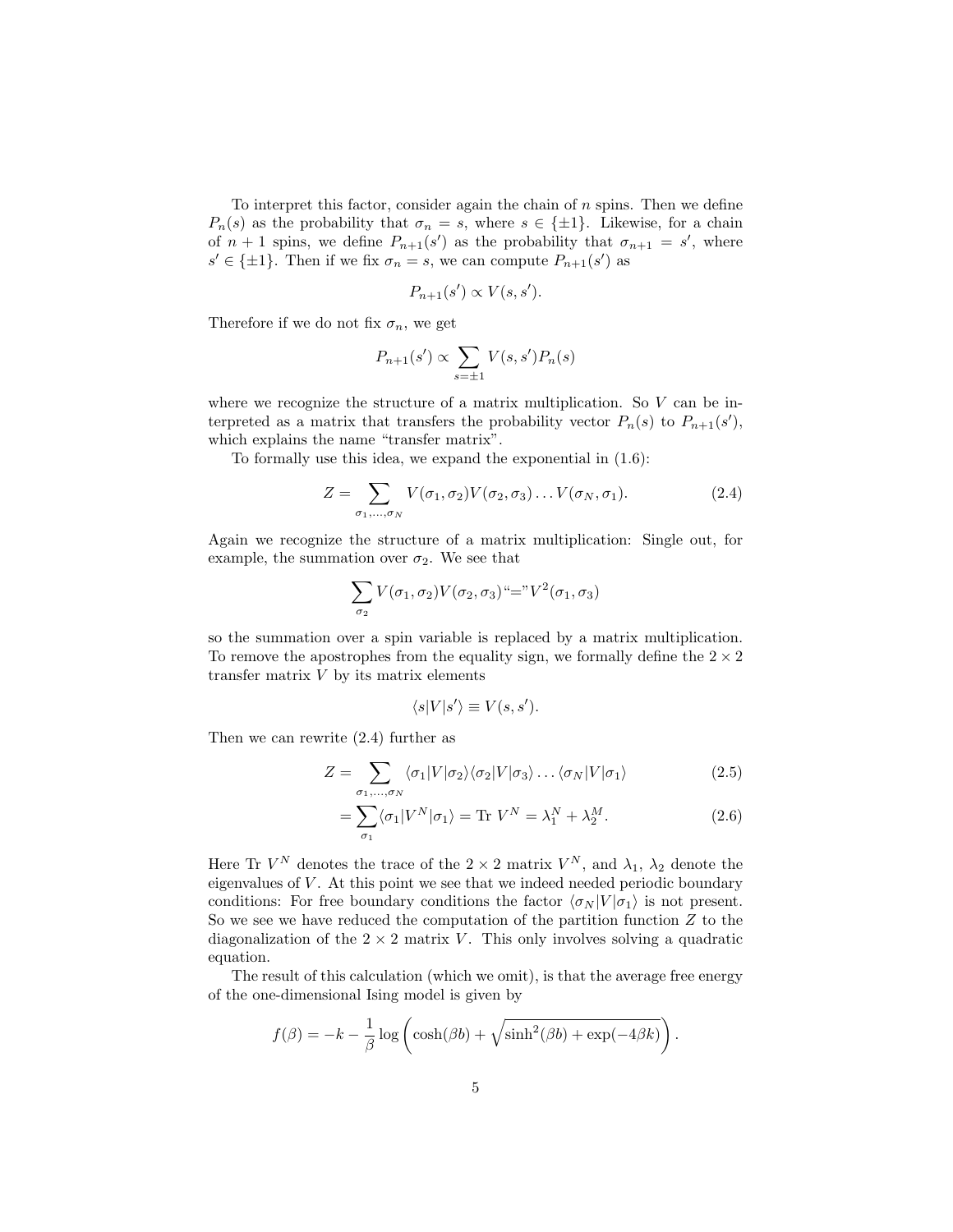Because the functions cosh, sinh, exp are analytic on  $\mathbb{R}$ , and the logarithm and the power functions are analytic on  $\mathbb{R}_{>0}$ , we see that the average free energy  $f(\beta)$  is an analytic function of the temperature  $\beta$  with domain  $\beta \in \mathbb{R}_{>0}$ . In particular, the one-dimensional Ising model does not have a phase transition for any finite temperature  $\beta_c > 0$ .

#### 2.2 The square transfer matrix

Now we try to use the same idea in two dimensions: building up the square lattice step by step to simplify the Hamiltonian. Instead of adding one spin at a time, we build up the lattice one column at a time. The state of the nth column can be summarized in a vector  $\sigma_n = (\sigma_{1,n}, \ldots, \sigma_{M,n})$ . What happens with the Hamiltonian if we add one such column? It is increased by three terms: the interaction between the last two columns  $E_1(\sigma_n, \sigma_{n+1})$ , the interactions within the last column  $E_2(\sigma_{n+1})$ , and the interaction of the last column with the magnetic field  $E_3(\sigma_{n+1})$ . To be precise, the increase in the Hamiltonian can be written as a sum of three terms

$$
E_1(\sigma_n, \sigma_{n+1}) = -\sum_{m=1}^{M} k_1 \sigma_{m,n} \sigma_{m,n+1},
$$
\n(2.7a)

$$
E_2(\sigma_{n+1}) = -\sum_{m=1}^{M} k_2 \sigma_{m,n+1} \sigma_{m+1,n+1},
$$
\n(2.7b)

$$
E_3(\sigma_{n+1}) = -\sum_{m=1}^M b\sigma_{m,n+1}.
$$
 (2.7c)

So the total increase of the Hamiltonian

$$
E(\sigma_n, \sigma_{n+1}) = E_1(\sigma_n, \sigma_{n+1}) + E_2(\sigma_{n+1}) + E_3(\sigma_{n+1})
$$

only depends on the column states  $\sigma_n$  and  $\sigma_{n+1}$ . This is the same situation as we encountered in the one-dimensional case (see  $(2.1)$ ), but now we will also try to keep the different terms  $E_1$ ,  $E_2$  and  $E_3$  separate. Physically this corresponds to building up the lattice in even smaller steps: first adding the horizontal interaction between the two columns, then the vertical interaction of the column and lastly the magnetic interaction of the column.

Similar to (2.3), we define the transfer matrices by their entries as multiplicative factors in the probabilities  $\exp(-\beta \mathcal{H})$ :

$$
\langle \tau | V_1' | \tau' \rangle \equiv \exp(-\beta E_1(\tau, \tau')) \tag{2.8a}
$$

$$
\langle \tau | V_2 | \tau' \rangle \equiv \delta_{\tau, \tau'} \exp(-\beta E_2(\tau')) \tag{2.8b}
$$

$$
\langle \tau | V_3 | \tau' \rangle \equiv \delta_{\tau, \tau'} \exp(-\beta E_3(\tau')) \tag{2.8c}
$$

This should be read as follows: The variable  $\tau$  is the state of a column, so it can take  $2^M$  different values. Thus the matrices  $V'_1$ ,  $V_2$  and  $V_3$  are all  $2^M \times 2^M$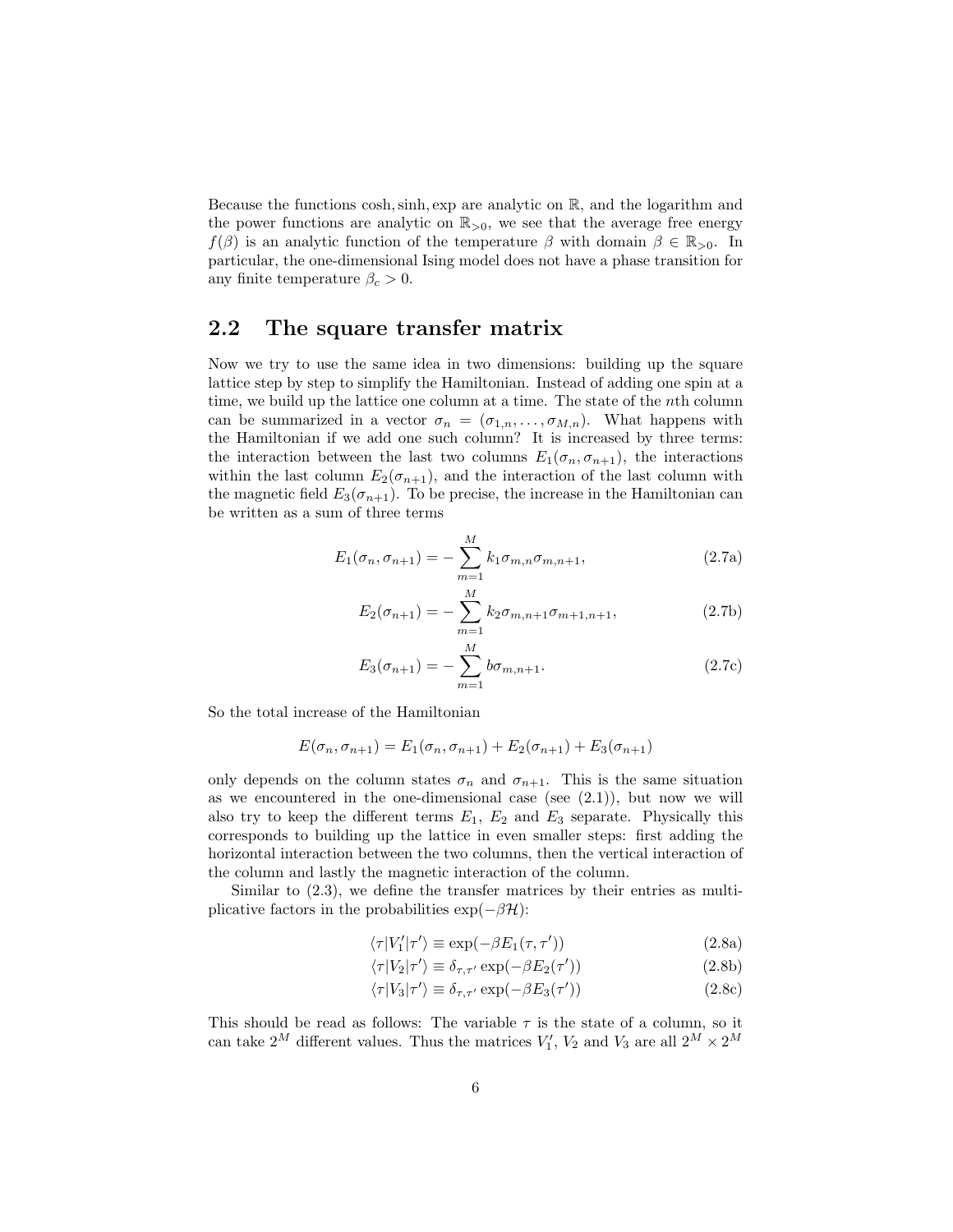matrices. The factor  $\langle \sigma_n|V_2|\sigma_{n+1}\rangle$ , for example, is the multiplicative factor that corresponds to adding the vertical interaction of the column.

Following approximately the same steps as in the one-dimensional case, we obtain the transfer matrix for the square Ising model. Again, this can be interpreted as a matrix that transfers the probability vectors of one column to the next.

**Theorem 2.2.1.** The partition function  $Z$  of the square Ising model is given by

$$
Z = \text{Tr } V^N \tag{2.9}
$$

where the transfer matrix V is defined by  $V \equiv V_1' V_2 V_3$ .

Proof. We first rewrite the Hamiltonian as

$$
\mathcal{H}(\sigma) = \sum_{n=1}^{N} (E_1(\sigma_n, \sigma_{n+1}) + E_2(\sigma_{n+1}) + E_3(\sigma_{n+1})).
$$

Inserting this in (1.2) and expanding the exponential, we get

$$
Z = \sum_{\sigma_1,\ldots,\sigma_N} \prod_{n=1}^N \exp(-\beta E_1(\sigma_n, \sigma_{n+1})) \exp(-\beta E_2(\sigma_{n+1})) \exp(-\beta E_3(\sigma_{n+1})).
$$

We introduce  $2N$  delta functions and sums over their variables to rewrite  $Z$  as

$$
Z = \sum_{\sigma_1, \dots, \sigma_N} \sum_{\sigma'_1, \dots, \sigma'_N} \sum_{\sigma''_1, \dots, \sigma''_N} \prod_{n=1}^N \exp(-\beta E_1(\sigma_n, \sigma'_n))
$$
  
\$\times \delta\_{\sigma'\_n, \sigma''\_n} \exp(-\beta E\_2(\sigma''\_n))\delta\_{\sigma''\_n, \sigma\_{n+1}} \exp(-\beta E\_3(\sigma\_{n+1})).

Now we recognize the matrix product as

$$
Z = \sum_{\sigma_1, \dots, \sigma_N} \sum_{\sigma'_1, \dots, \sigma'_N} \sum_{\sigma''_1, \dots, \sigma''_N} \prod_{n=1}^N \langle \sigma_n | V'_1 | \sigma'_n \rangle \langle \sigma'_n | V_2 | \sigma''_n \rangle \langle \sigma''_n | V_3 | \sigma_{n+1} \rangle
$$
  
\n
$$
= \sum_{\sigma_1, \dots, \sigma_N} \prod_{n=1}^N \langle \sigma_n | V'_1 V_2 V_3 | \sigma_{n+1} \rangle
$$
  
\n
$$
= \sum_{\sigma_1} \langle \sigma_1 | (V'_1 V_2 V_3)^N | \sigma_1 \rangle
$$
  
\n
$$
= \text{Tr} (V'_1 V_2 V_3)^N
$$

#### Only the largest eigenvalue matters

We have seen that we can find a transfer matrix for the square Ising model as well. However, the transfer matrix  $V_1'V_2V_3$  is no longer a simple  $2 \times 2$  matrix,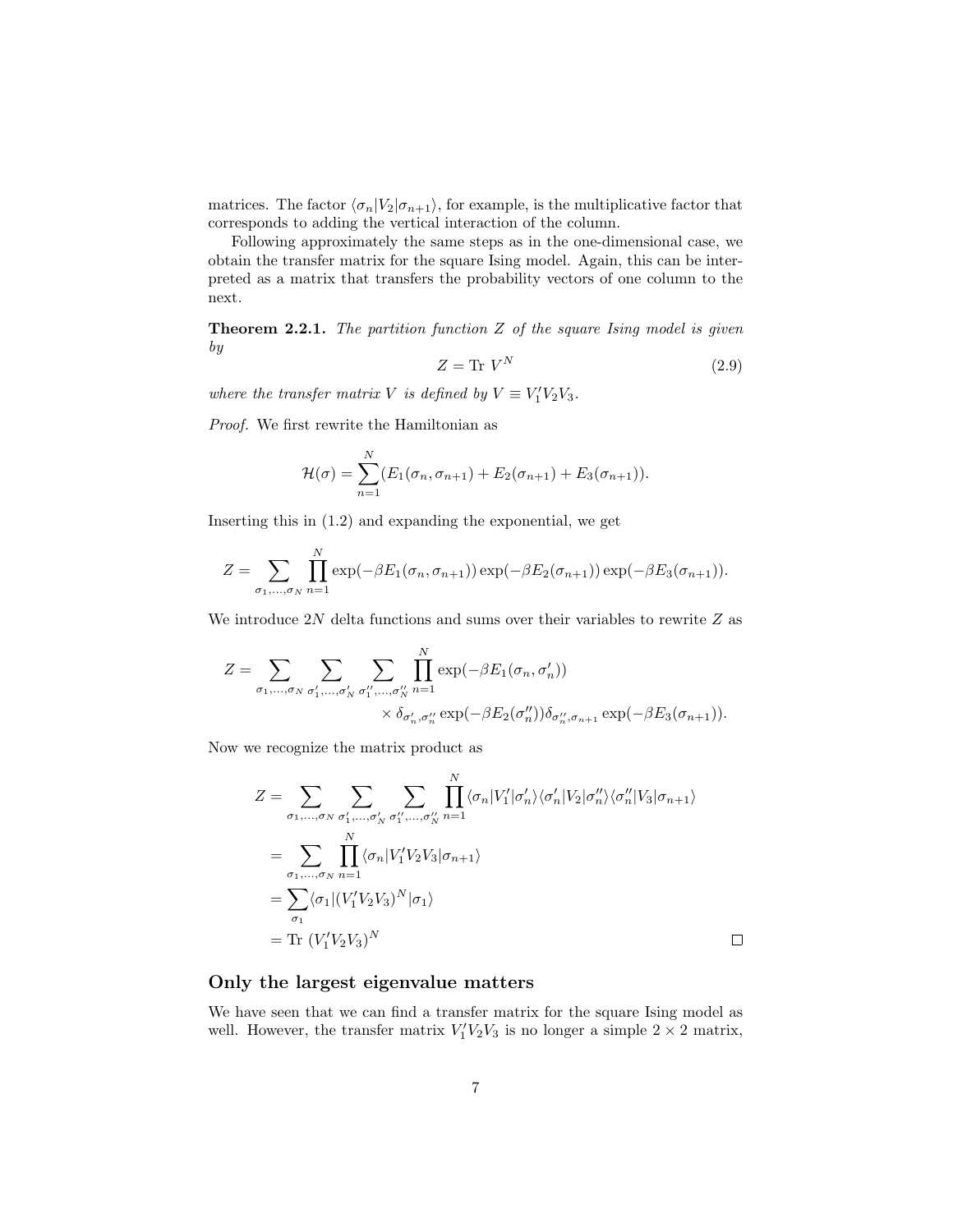but it has increased in size to a  $2^M \times 2^M$  matrix. This complicates the problem because the diagonalization becomes much harder.

Suppose we are able to find the  $2^M$  eigenvalues of this transfer matrix  $V_1'V_2V_3$ , let's call them  $\lambda_1, \ldots, \lambda_{2^M}$ . Then the partition function is equal to

$$
Z = \sum_{i=1}^{2^M} \lambda_i^N.
$$
 (2.10)

This still is an unwieldy expression for the partition function, since it contains  $2^M$  terms. In fact, we are only interested in the average free energy in the thermodynamic limit, and for this, only the largest eigenvalue needs to be determined.

Proposition 2.2.2. Suppose all eigenvalues of the transfer matrix are positive and  $\log(\lambda_{max}(M))/M$  converges for  $M \to \infty$ . Then the average free energy f of the square Ising model in the thermodynamic limit  $M, N \to \infty$  is given by

$$
f = -kT \lim_{M \to \infty} \log(\lambda_{max}(M))/M
$$
 (2.11)

where  $\lambda_{max}(M)$  denotes the largest eigenvalue of the transfer matrix  $V_1'V_2V_3$ .

*Proof.* Using  $(2.10)$  for Z and the assumption that all eigenvalues are positive, we obtain

$$
(\lambda_{max}(M))^N \le Z \le 2^M (\lambda_{max}(M))^N.
$$

Taking the logarithm and dividing by  $MN$ , we get

$$
\log(\lambda_{max}(M))/M \le \log(Z)/MN \le \log(\lambda_{max}(M))/M + \log(2)/N.
$$

Using the assumption that  $\log(\lambda_{max}(M))/M$  converges as  $M \to \infty$ , and recalling the definition of the average free energy (1.4), we obtain the result by taking the limit  $M, N \to \infty$ .  $\Box$ 

It will turn out that indeed the assumptions of Proposition 2.2.2 hold, although we will not prove it in this thesis.

#### 2.3 The spin transfer matrix

To facilitate the actual diagonalization of the transfer matrix  $V_1'V_2V_3$ , we will describe the matrices  $V_1'$ ,  $V_2$  and  $V_3$  in another, more convenient basis. The matrices  $V'_1$ ,  $V_2$  and  $V_3$  are all  $2^M \times 2^M$  matrices, i.e. they act on  $\mathbb{C}^{(2^M)}$ . Mathematically, we know that  $\mathbb{C}^{(2^M)} \cong \otimes^M(\mathbb{C}^2)$  where  $\otimes$  denotes the tensor product. A convenient basis of the  $2 \times 2$  matrices is given by

$$
I_2 \equiv \begin{pmatrix} 1 & 0 \\ 0 & 1 \end{pmatrix} \qquad \tau^x \equiv \begin{pmatrix} 0 & 1 \\ 1 & 0 \end{pmatrix} \qquad \tau^y \equiv \begin{pmatrix} 0 & -i \\ i & 0 \end{pmatrix} \qquad \tau^z \equiv \begin{pmatrix} 1 & 0 \\ 0 & -1 \end{pmatrix}.
$$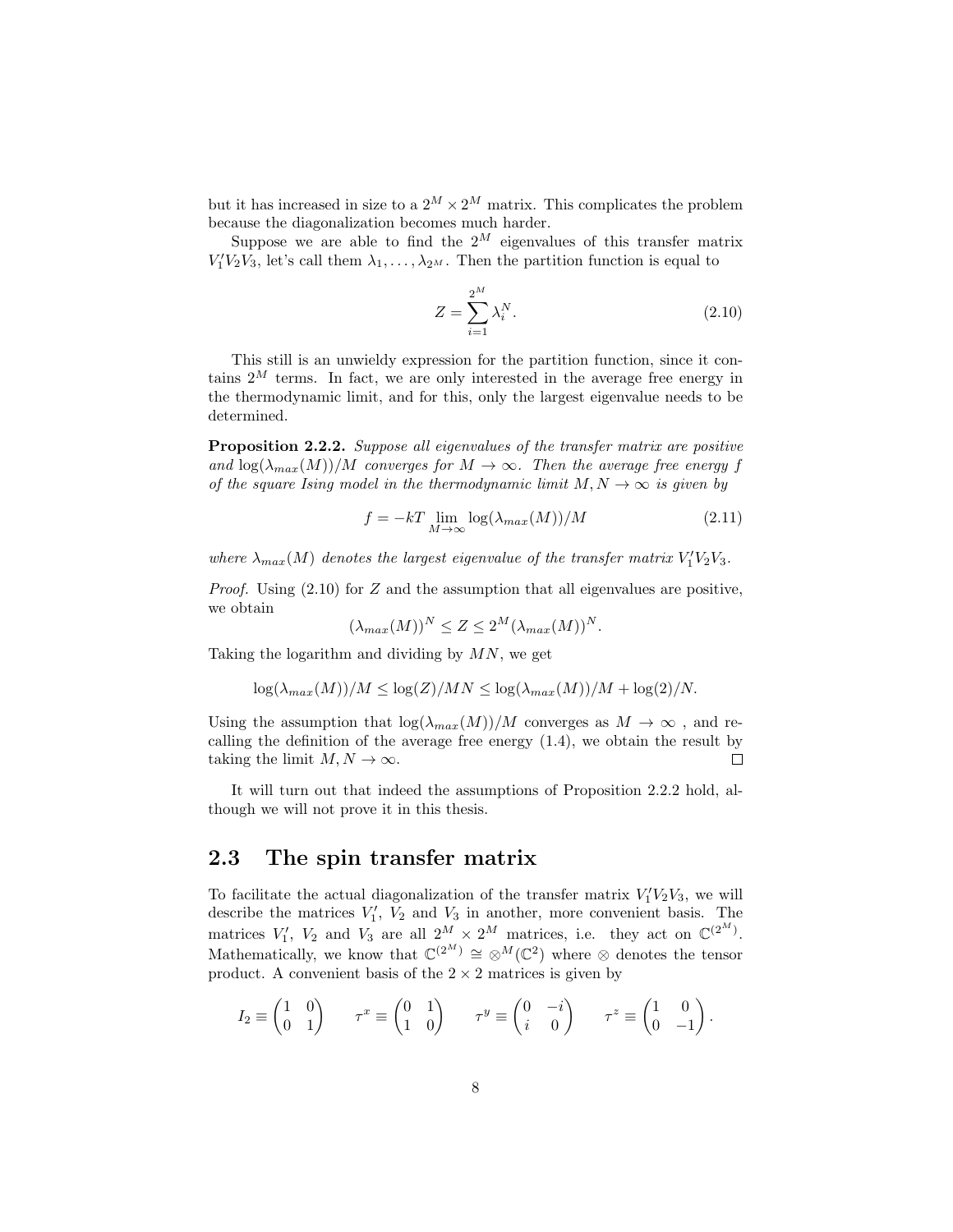The matrices  $\tau^a$  where  $a = x, y, z$  are known as the Pauli spin matrices: These describe the spin of one spin-1/2 particle. Using this basis of the matrices acting on  $\mathbb{C}^2$ , we can also give a convenient basis for the matrices acting on  $\otimes^M(\mathbb{C}^2)$ . This basis consists of all products of the following matrices:

$$
I \equiv I_2 \otimes \cdots \otimes I_2 \otimes I_2 \otimes I_2 \otimes \cdots \otimes I_2 \tag{2.12a}
$$

$$
\tau_m^x \equiv I_2 \otimes \cdots \otimes I_2 \otimes \tau^x \otimes I_2 \otimes \cdots \otimes I_2 \tag{2.12b}
$$

$$
\tau_m^y \equiv I_2 \otimes \cdots \otimes I_2 \otimes \tau^y \otimes I_2 \otimes \cdots \otimes I_2 \tag{2.12c}
$$

$$
\tau_m^z \equiv I_2 \otimes \cdots \otimes I_2 \otimes \tau^z \otimes I_2 \otimes \cdots \otimes I_2. \tag{2.12d}
$$

So  $\tau_m^a$  acts on the m'th component only, and contains M factors in total. These matrices satisfy the commutator/anti-commutator relations

$$
[\tau_m^a, \tau_{m'}^b] = 2i\delta_{m,m'}\epsilon_{abc}\tau_{m'}^c
$$
\n(2.13a)

$$
\{\tau_m^a, \tau_m^b\} = 2\delta_{a,b}I\tag{2.13b}
$$

where  $a, b, c \in \{x, y, z\}, \epsilon_{abc}$  denotes the Levi-Civita symbol and Einstein summation convention is used.

In general, we will call a set of matrices, labeled by  $a \in \{x, y, z\}$  and  $m \in \{1, \ldots, M\}$ , that satisfies the commutator/anti-commutator relations (2.13), a set of *spin matrices*. This is because they describe the spins of  $M$  spin- $1/2$ particles.

Now we can rewrite the matrices  $V_1$ ,  $V_2$  and  $V_3$  using the spin matrices (2.12). We also write the matrices as exponentials to conveniently describe products. Carrying this out, we obtain the following result.

**Proposition 2.3.1.** The transfer matrices  $V_1'$ ,  $V_2$  and  $V_3$  can be rewritten as

$$
V_1' = (2\sinh(2K_1))^{M/2} V_1 \tag{2.14a}
$$

$$
V_1 \equiv \prod_{m=1}^{M} \exp(K_1^* \tau_m^x)
$$
 (2.14b)

$$
V_2 = \prod_{m=1}^{M} \exp(K_2 \tau_m^z \tau_{m+1}^z)
$$
 (2.14c)

$$
V_3 = \prod_{m=1}^{M} \exp(B\tau_m^z) \tag{2.14d}
$$

where  $K_1^*$  is defined by

$$
K_1^* \equiv \operatorname{artanh}(\exp(-2K_1)).\tag{2.15}
$$

In the following proof, we will also see how the Pauli spin matrices  $\tau_m^a$  arise physically. The Pauli matrix  $\tau_m^z$  is related to the m'th spin of a single column, while  $\tau_m^x$  is related to the disorder between the m'th spins of neighboring columns. This is non-trivial: In Chapter 1, the Ising spins were defined as (classical) numbers  $\pm 1$ , but in the transfer matrix, they have become non-commuting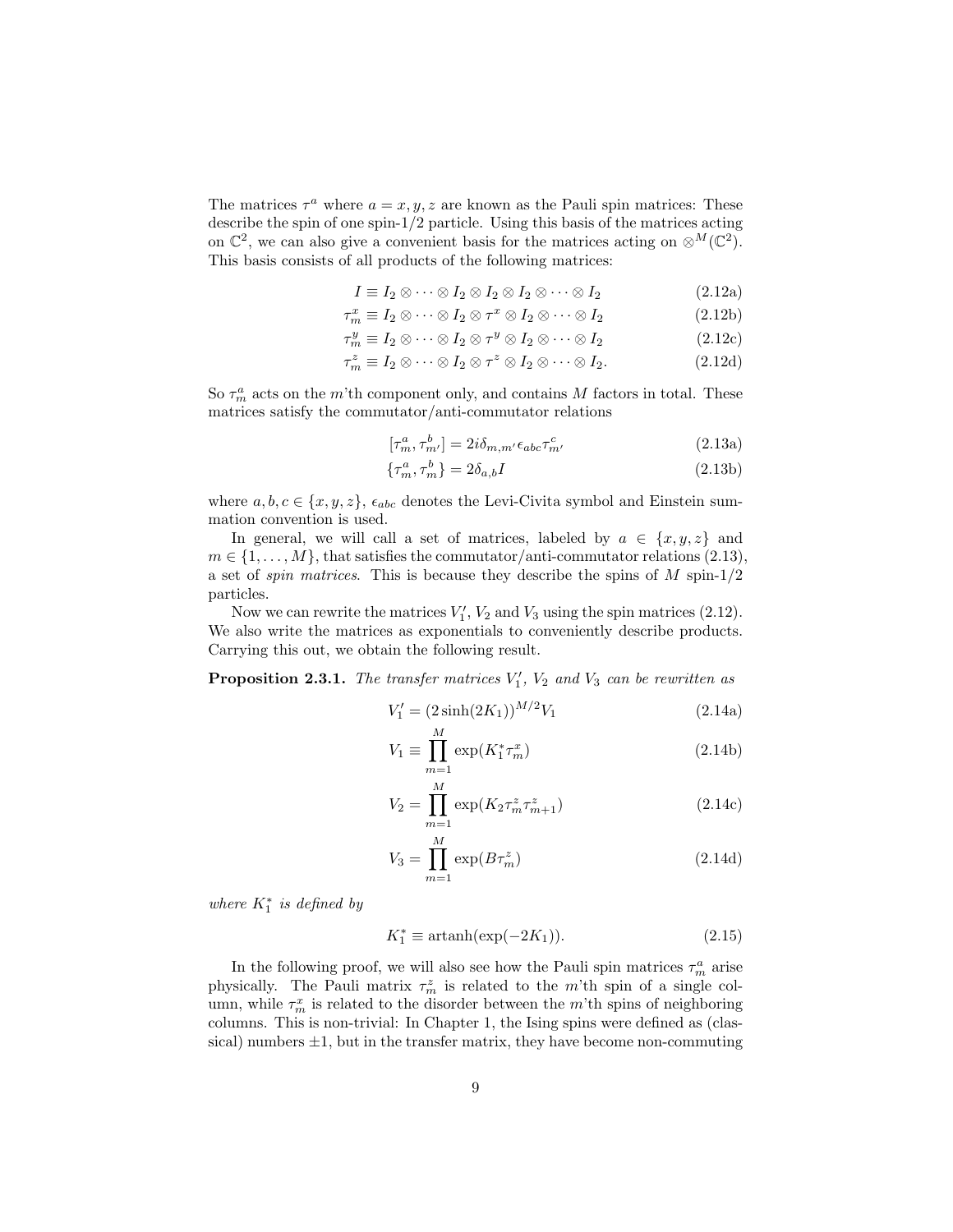operators. This suggests a correspondence with a quantum mechanical model, but we will not go into this so-called "quantum Ising chain".

In the language of Proposition 2.3.1, the partition function (2.9) is given by

$$
Z = (2\sinh(2K_1))^{MN/2} \text{Tr}(V_1 V_2 V_3)^N. \tag{2.16}
$$

*Proof (of Proposition 2.3.1).* We first prove  $(2.14c)$  and  $(2.14d)$ . Take a column τ, so τ<sub>m</sub> is the m'th spin of the column τ. By definitions (2.7b), (2.7c) and  $(2.8b)$ ,  $(2.8c)$ ,  $V_2$  and  $V_3$  are diagonal and the diagonal elements are given by

$$
\langle \tau_1, \dots, \tau_M | V_2 | \tau_1, \dots, \tau_M \rangle = \prod_{m=1}^M \exp(K_2 \tau_m \tau_{m+1}), \tag{2.17a}
$$

$$
\langle \tau_1, \dots, \tau_M | V_3 | \tau_1, \dots, \tau_M \rangle = \prod_{m=1}^M \exp(B\tau_m).
$$
 (2.17b)

So  $V_2$  and  $V_3$  depend only on one column  $\tau$ . The Pauli matrix  $\tau_m^z$  (2.12d) measures the spin  $\tau_m$  so

$$
\langle \tau_1, \ldots, \tau_M | \tau_m^z \tau_{m+1}^z | \tau_1, \ldots, \tau_M \rangle = \tau_m \tau_{m+1},
$$
  

$$
\langle \tau_1, \ldots, \tau_M | \tau_m^z | \tau_1, \ldots, \tau_M \rangle = \tau_m.
$$

These also imply

$$
\langle \tau_1, \ldots, \tau_M | \exp(K_2 \tau_m^z \tau_{m+1}^z) | \tau_1, \ldots, \tau_M \rangle = \exp(K_2 \tau_m \tau_{m+1}),
$$
  

$$
\langle \tau_1, \ldots, \tau_M | \exp(B \tau_m^z) | \tau_1, \ldots, \tau_M \rangle = \exp(B \tau_m).
$$

Combined with  $(2.17a)$  and  $(2.17b)$ , these prove  $(2.14c)$  and  $(2.14d)$ .

Now we prove (2.14a). Take neighboring columns  $\tau$  and  $\tau'$  of the lattice. By definitions (2.7a) and (2.8a), the matrix elements of  $V'_1$  are given by

$$
\langle \tau_1, \dots, \tau_M | V'_1 | \tau'_1, \dots, \tau'_M \rangle = \prod_{m=1}^M \exp(K_1 \tau_m \tau'_m). \tag{2.18}
$$

Because  $V_1'$  implements the horizontal interaction, it depends on both  $\tau$  and  $\tau'$ (see (2.18)). In other words, it maps the state space of one column to the state space of the other. To describe  $V'_1$  with  $\tau_m^x$  (2.12a), we should therefore also take  $\tau_{m}^{x}$  from one state space to the other. This means that

$$
\tau_m^x|\tau_1',\ldots,\tau_m',\ldots,\tau_M' \rangle = |\tau_1,\ldots,-\tau_m,\ldots,\tau_M \rangle.
$$

Here we see how  $\tau_m^x$  is related to the spins  $\tau_m$  and  $\tau'_m$ : It measures the amount of disorder between the neighboring spins. If they are opposite, the matrix element of  $\tau_m^x$  is 1, if they are alike, it is 0.

Now we look at the factor  $\exp(K_1 \tau_m \tau'_m)$  in (2.18) and re-express it in terms of  $\tau_m^x$ . This is dealt with in the lemma below.  $\Box$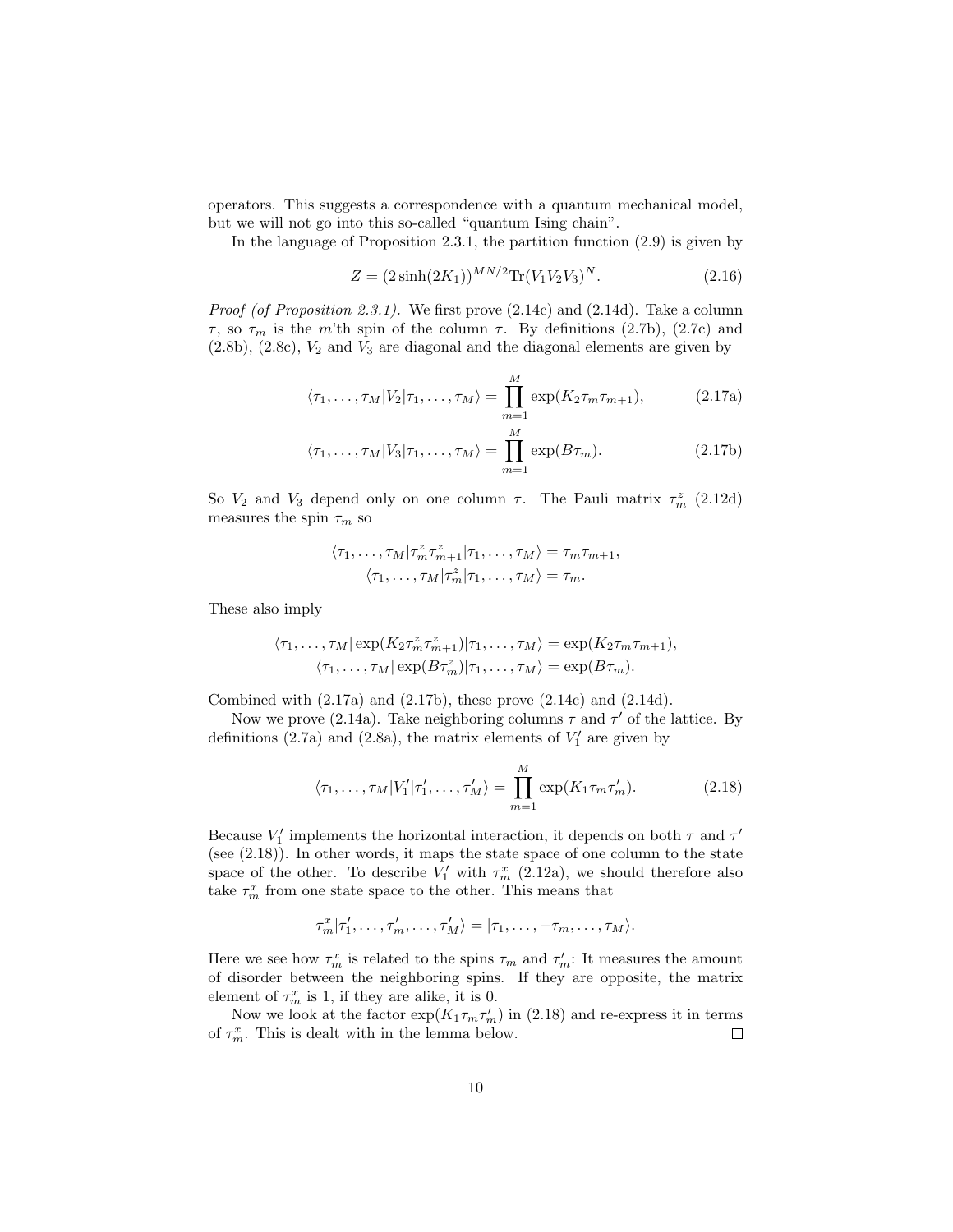**Lemma 2.3.2.** Define  $K_1^*$  as in (2.15). Then the matrix elements of  $\exp(K_1^*\tau_m^x)$ are given by

$$
(2\sinh(2K_1))^{\frac{1}{2}}\langle \tau_1,\ldots,\tau_M|\exp(K_1^*\tau_m^x)|\tau'_1,\ldots,\tau'_M\rangle=\exp(K_1\tau_m\tau'_m).
$$

Furthermore, the map  $\mathbb{R}_{>0} \to \mathbb{R}_{>0}$ ,  $K \mapsto K^*$  is a decreasing bijection and satisfies

$$
K^* = \frac{1}{2}\log\coth K\tag{2.19a}
$$

$$
\sinh(2K)\sinh(2K^*) = 1,\tag{2.19b}
$$

$$
(K^*)^* = K \tag{2.19c}
$$

$$
K^* = K \iff K = \frac{1}{2}\log(1+\sqrt{2}).\tag{2.19d}
$$

So the map  $K \mapsto K^*$  relates low couplings to high couplings, and keeps So the map  $K \mapsto K$  relates low couplings to high couplings,  $K = \frac{1}{2} \log(1 + \sqrt{2})$  fixed. This will be important in the next chapter.

*Idea of proof.* An explicit matrix representation of the factor  $\exp(K_1 \tau_m \tau'_m)$  is

$$
\begin{pmatrix} e^{K_1} & e^{-K_1} \ e^{-K_1} & e^{K_1} \end{pmatrix} = e^{K_1} I + e^{-K_1} \tau_m^x = e^{K_1} (I + e^{-2K_1} \tau_m^x). \tag{2.20}
$$

Because  $(\tau_m^x)^2 = I$ , it satisfies, for any  $\alpha \in \mathbb{R}$ :

$$
\exp(\alpha \tau_m^x) = \cosh(\alpha)I + \sinh(\alpha)\tau_m^x = \cosh(\alpha)(I + \tanh(\alpha)\tau_m^x) \tag{2.21}
$$

which can be seen by taking series expansions. Then we see where  $K_1^*$  comes from: To connect  $(2.20)$  with  $(2.21)$ , we want to have the equality

$$
I + e^{-2K_1}\tau_m^x = I + \tanh(\alpha)\tau_m^x.
$$

Therefore, we have to find  $\alpha = K_1^*$  such that  $\tanh(K_1^*) = \exp(-2K_1)$ . Taking this as our definition of  $K_1^*$ , yields the equality

$$
\frac{\exp(K_1)}{\cosh(K_1^*)}\langle \tau_1,\ldots,\tau_M|\exp(K_1^*\tau_m^x)|\tau'_1,\ldots,\tau'_M\rangle=\exp(K_1\tau_m\tau'_m)
$$

The rest of the statement follows from standard identities for hyperbolic functions and the definition (2.15).  $\Box$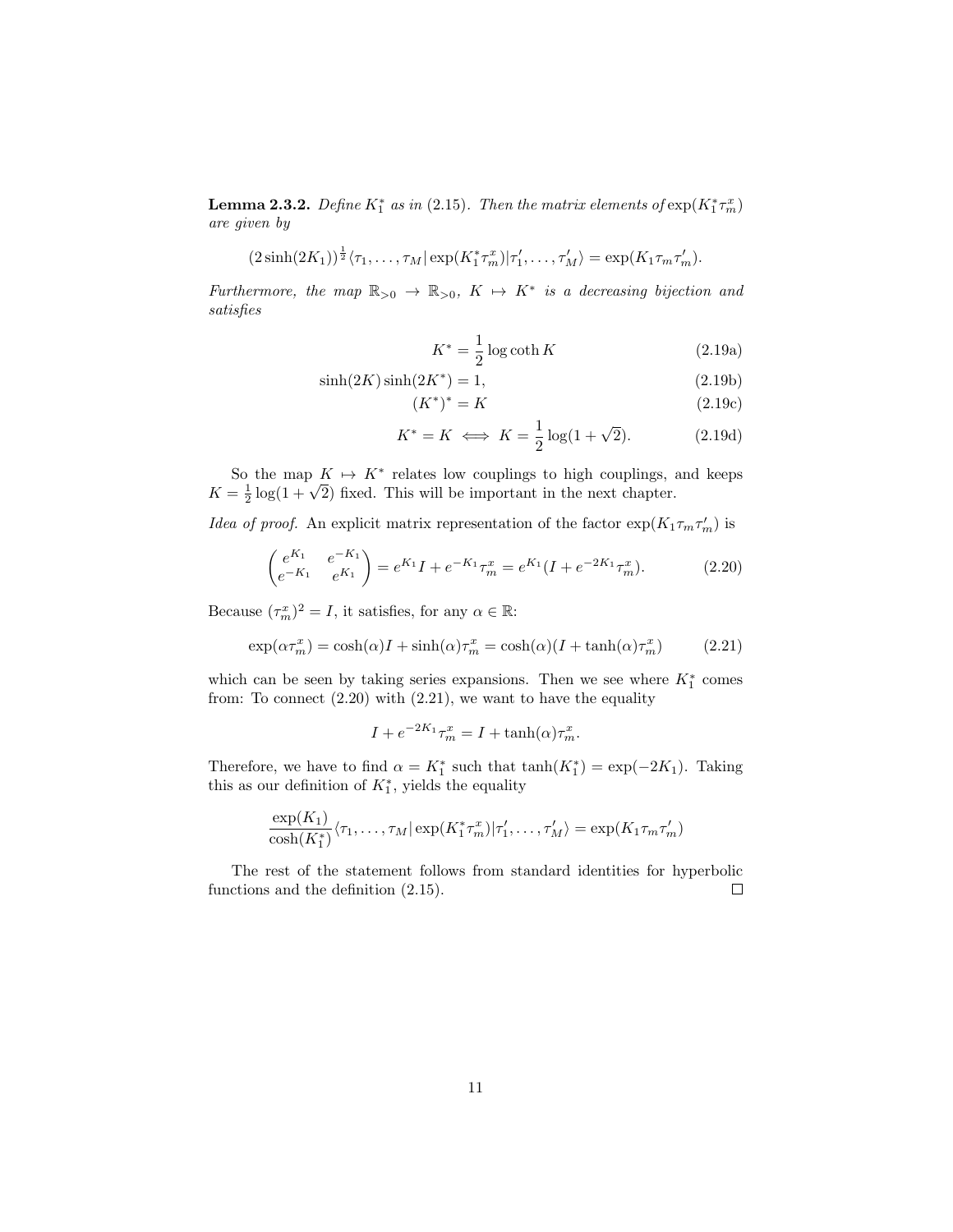### Chapter 3

## Kramers-Wannier duality

A few years before Onsager's solution of the two-dimensional Ising model, Kramers and Wannier computed the critical temperature for the case  $B = 0$ , so without external magnetic field [5]. They located this point by using a symmetry of the matrices  $V_1$  and  $V_2$  known as Kramers-Wannier duality. We will derive Kramers-Wannier duality using the transfer matrix of Chapter 2. Before deriving it, however, we give a motivation. Furthermore, for the rest of this thesis, we set  $B = 0$ , i.e. we do not include an external magnetic field.

The duality of this chapter was first discovered by Kramers and Wannier [5], who also computed the critical temperature (Section  $3.4$ ). The proof of duality we present (Sections 3.1-3.3), however, is due to Onsager [12]. Section 3.2 is our elaboration of the discussion by Cobanera et al. [2]. Apart from these sources, our presentation is also based on Kaufman [4] and Mussardo [10].

#### 3.1 Motivation of Kramers-Wannier duality

In Proposition 2.3.1, we have written the transfer matrix  $V$  as a product of a large number of matrices. These factors are in fact simple products of the  $2 \times 2$ spin matrices  $(2.12)$ . Therefore, a natural question to ask is whether these simple factors commute. If they did, we could diagonalize them independently, which would simplify the diagonalization of the total transfer matrix V enormously.

Using the commutation relations (2.13) of the spin matrices, we can summarize the commutation relations conveniently if we write the constituent factors of  $V_1$  and  $V_2$  in a cyclic row:

$$
\tau_1^x, \tau_1^z \tau_2^z, \tau_2^x, \tau_2^z \tau_3^z, \dots, \tau_M^x, \tau_M^z \tau_1^z, (\tau_1^x, \dots). \tag{3.1}
$$

Each of these factors (which we will call bonds) anti-commutes with its neighbors in the cyclic sequence, and commutes with all other bonds. So, unfortunately, there are still a lot of non-commuting matrices.

However, we do see an interesting feature of the sequence. The commutation relations are determined solely by which factors neighbor each other in the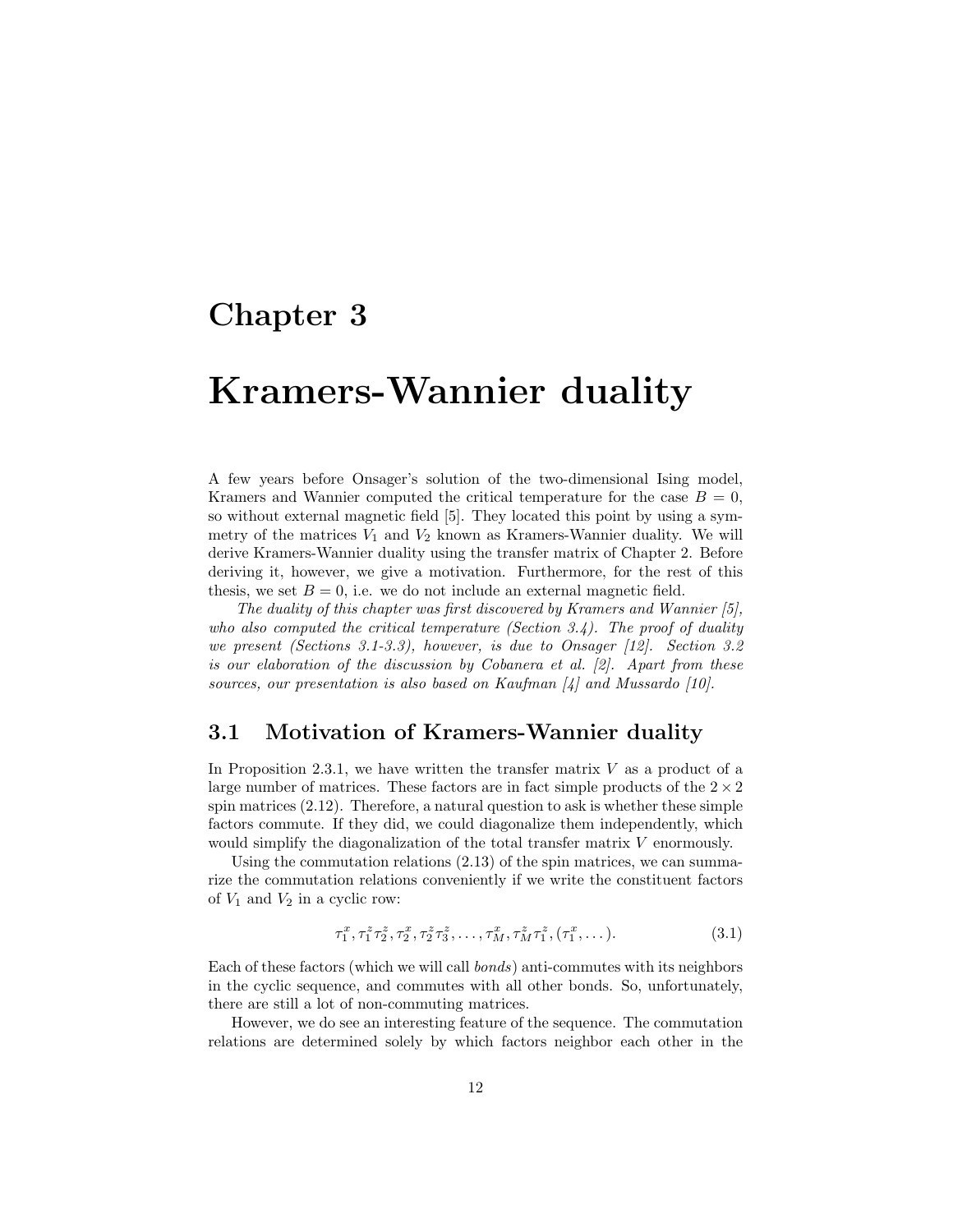sequence. So to describe the commutation relations, we can equally well shift the sequence and write

$$
\tau_1^z \tau_2^z, \tau_2^x, \tau_2^z \tau_3^z, \dots, \tau_M^x, \tau_M^z \tau_1^z, \tau_1^x, (\tau_1^z \tau_2^z, \dots)
$$

or reverse the sequence and write

$$
\tau_M^z \tau_1^z, \tau_M^x, \ldots, \tau_2^z \tau_3^z, \tau_2^x, \tau_1^z \tau_2^z, \tau_1^x, (\tau_M^z \tau_1^z, \ldots).
$$

Although this may seem to be artificial trickery, it reveals that both the map that shifts the sequence, i.e.

$$
\tau_m^x \mapsto \tau_m^z \tau_{m+1}^z, \ \tau_m^z \tau_{m+1}^z \mapsto \tau_{m+1}^x \tag{3.2}
$$

and the map that reverses the sequence, i.e.

$$
\tau_m^x \mapsto \tau_{r(m)}^z \tau_{r(m)+1}^z, \ \tau_m^z \tau_{m+1}^z \mapsto \tau_{r(m)}^x
$$

preserve the commutation relations between the bonds. Here  $r(m) = M + 1 - m$ is the index reversal map that for example interchanges the index 1 with the index M. Therefore, we might think that these maps extend to an automorphism of the matrix algebra. For these cyclic boundary conditions, this is not the case. For example, if (3.2) was be an automorphism, it would map

$$
I = (\tau_1^z \tau_2^z)(\tau_2^z \tau_3^z) \dots (\tau_M^z \tau_1^z) \mapsto \tau_1^x \dots \tau_M^x
$$

but an automorphism should map the identity to itself. To fix this problem, which arises from the cylic boundary conditions, we will choose different boundary conditions.

#### 3.2 The Kramers-Wannier automorphism

For this chapter only, we choose different boundary conditions, such that  $V_2$  is given by

$$
V_2 = \exp(K_2 \tau_M^z) \prod_{m=1}^{M-1} \exp(K_2 \tau_m^z \tau_{m+1}^z)
$$
\n(3.3)

so the factor  $\exp(K_2 \tau_M^z \tau_{M+1}^z)$  is replaced by  $\exp(K_2 \tau_M^z)$ . This could be described as taking "half-open" boundary conditions instead of periodic boundary conditions, in the vertical direction. The matrix  $V_1$  is unchanged.

The sequence that now describes the commutation relations (so replacing  $(3.1)$ , is

 $\tau_1^x, \tau_1^z \tau_2^z, \tau_2^x, \tau_2^z \tau_3^z, \ldots, \tau_M^x, \tau_M^z$ 

We can no longer shift the sequence, but we can still reverse it, to obtain

$$
\tau_M^z, \tau_M^x, \ldots, \tau_2^z \tau_3^z, \tau_2^x, \tau_1^z \tau_2^z, \tau_1^x.
$$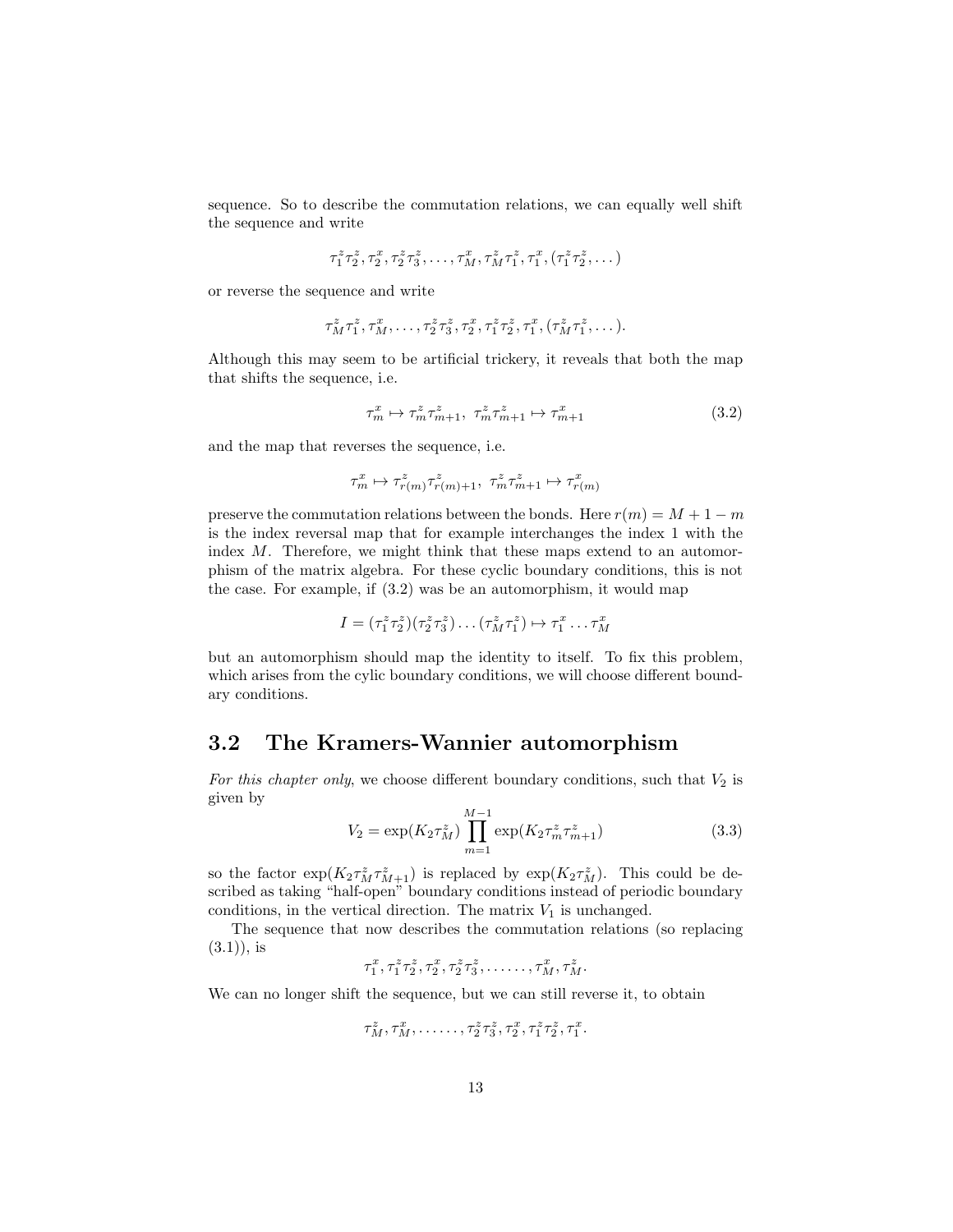which describes exactly the same commutation rules. Comparing these two sequences suggests defining the duality map  $\Phi_d$  on the bonds by

$$
\Phi_d(\tau_1^x) \equiv \tau_M^z,\tag{3.4a}
$$

$$
\Phi_d(\tau_m^x) \equiv \tau_{r(m)}^z \tau_{r(m)+1}^z, \qquad m \neq 1, \quad (3.4b)
$$

$$
\Phi_d(\tau_m^z \tau_{m+1}^z) \equiv \tau_{r(m)}^x, \qquad m \neq M, (3.4c)
$$

$$
\Phi_d(\tau_M^z) \equiv \tau_1^x,\tag{3.4d}
$$

where  $r(m) = M + 1 - m$  is again the index reversal map. Then the duality map preserves the commutation rules.

The sequence of bonds is actually a generating set for the complete matrix algebra, so if the duality map can be extended to an algebra homomorphism, it is completely determined by this definition (3.4). A way to check whether this extension is possible, is to check whether the commutation relations (2.13) are preserved. Therefore, we compute the so-called dual variables. These are

$$
\mu_m^x \equiv \Phi_d(\tau_m^x),\tag{3.5a}
$$

$$
\mu_m^y \equiv \Phi_d(\tau_m^y),\tag{3.5b}
$$

$$
\mu_m^z \equiv \Phi_d(\tau_m^z). \tag{3.5c}
$$

By the definition of the duality map (3.4), we already know  $\mu_m^x$ . However, we still need to compute  $\mu_m^y$  and  $\mu_m^z$ . This is done in the following lemma.

**Lemma 3.2.1.** Assume  $\Phi_d$  extends to an algebra homomorphism. Then the disorder variables  $\mu_m^y$  and  $\mu_m^z$  must be given by

$$
\mu_m^y = \frac{1}{2i} [\mu_m^z, \mu_m^x],\tag{3.6}
$$

$$
\mu_m^z = \tau_1^x \tau_2^x \dots \tau_{r(m)}^x. \tag{3.7}
$$

*Proof.* We first prove the second equality for  $\mu_m^z$ . This proof is by induction on m. The induction basis  $m = 1$  is the definition of  $\mu_1^z$ . For the induction step, assume (3.7) for  $m = m' < M$ . From (3.4c) and the assumption that  $\Phi_d$  is a homomorphism we see that

$$
\mu_{m'}^z \mu_{m'+1}^z = \Phi_d(\tau_{m'}^z) \Phi_d(\tau_{m'+1}^z) = \Phi_d(\tau_{m'}^z \tau_{m'+1}^z) = \tau_{r(m')}^x.
$$
 (3.8)

On the other hand, using (3.5c) we obtain

$$
(\mu_{m'}^z)^2 = \Phi_d(\tau_{m'}^z)\Phi_d(\tau_{m'}^z) = \Phi_d(\tau_{m'}^z \tau_{m'}^z) = \Phi_d(I) = I.
$$

Using this and multiplying (3.8) from the left with  $\mu^z_{m'}$  we see

$$
\mu_{m'+1}^{z} = (\mu_{m'}^{z})^{2} \mu_{m'+1}^{z} = \mu_{m'}^{z} \tau_{r(m')}^{x}.
$$

Filling in the induction hypothesis (3.7) for  $m = m'$  we see that (3.7) also holds for  $m = m' + 1$ .

Now we prove the equation for  $\mu_m^y$ . This uses the commutator (2.13):

$$
\mu_m^y = \Phi_d(\tau_m^y) = \Phi_d(\frac{1}{2i}[\tau_m^z, \tau_m^x]) = \frac{1}{2i}[\Phi_d(\tau_m^z), \Phi_d(\tau_m^x)] = \frac{1}{2i}[\mu_m^z, \mu_m^x].
$$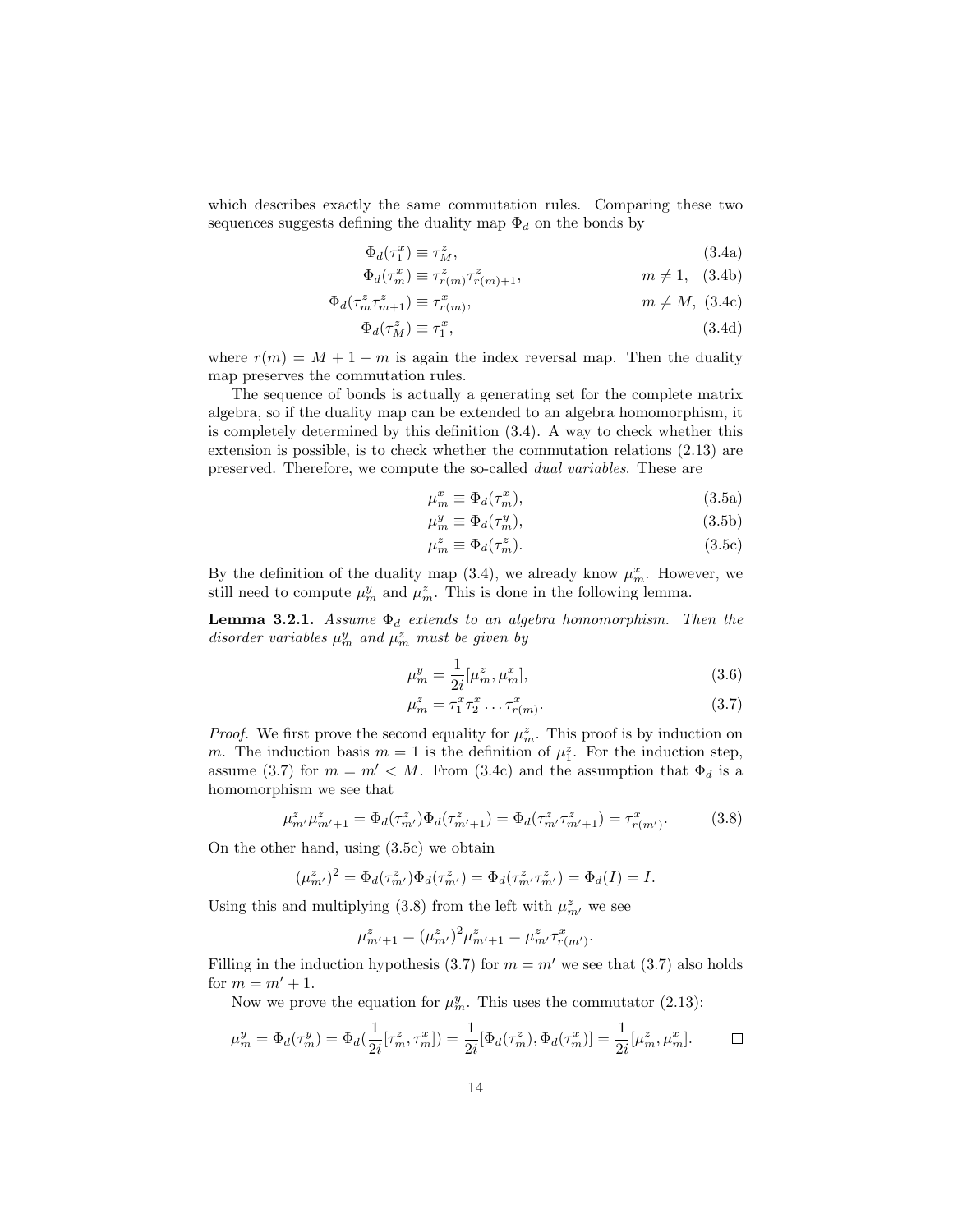Now definitions (3.4), (3.5) and Lemma 3.2.1 imply that the disorder variables and the duality map must be given by

$$
\mu_1^x = \Phi_d(\tau_1^x) = \tau_M^z,\tag{3.9a}
$$

$$
\mu_m^x = \Phi_d(\tau_m^x) = \tau_{r(m)}^z \tau_{r(m)+1}^z, \qquad m \neq 1, (3.9b)
$$

$$
\mu_m^z = \Phi_d(\tau_1^z) = \tau_1^x \tau_2^x \dots \tau_{r(m)}^x,\tag{3.9c}
$$

$$
u_m^y = \Phi_d(\tau_m^y) = \frac{1}{2i} [\mu_m^z, \mu_m^x].
$$
\n(3.9d)

If the duality map indeed extends to an algebra isomorphism, the spin variables  $\tau_m^a$  should be mapped to spin variables  $\mu_m^a$ . With our definition (3.9), this is indeed the case.

Lemma 3.2.2. The disorder variables (3.9) form a set of spin variables, i.e. they are self-adjoint matrices that satisfy the commutator/anti-commutator relations for  $m, m' = 1, 2, \ldots, M$ :

$$
[\mu_m^a, \mu_{m'}^b] = 2i\delta_{m,m'}\epsilon_{abc}\mu_m^c \tag{3.10a}
$$

$$
\{\mu_m^a, \mu_m^b\} = 2\delta_{a,b}I. \tag{3.10b}
$$

Proof. The proof is merely a computation and only uses the definitions (3.9), the commutator/anti-commutator relations (2.13) for  $\tau_m^a$ , and the Jacobi identity.

To illustrate, we prove a hard case, which also illustrates why we had to be careful at the boundary. Let  $m \neq m'$ , we compute  $[\mu_m^x, \mu_{m'}^z]$ . Distinguish  $m = 1$ and  $m \neq 1$ . If  $m = 1$ , then

$$
[\mu_1^x, \mu_{m'}^z] \stackrel{(3.9)}{=} [\tau_M^z, \tau_1^x \tau_2^x \dots \tau_{r(m')}^x] \stackrel{(2.13)}{=} 0
$$

where the last equality follows from the fact that  $r(m') < M$  so all the factors act on different components. Note that the naive definition  $\mu_1^x = \tau_M^z \tau_1^z$  (instead of our definition (3.9a)) would have spoiled this property.

If  $m \neq 1$ , then

µ

$$
[\mu_m^x, \mu_{m'}^z] \stackrel{(3.9)}{=} [\tau_{r(m)}^z \tau_{r(m)+1}^z, \tau_1^x \tau_2^x \dots \tau_{r(m')}^x].
$$

We do another case distinction: If  $m < m'$ , then  $r(m) > r(m')$  and again all factors act on different components, so we are done. If  $m > m'$ , we must do more work:

$$
[\tau_{r(m)}^z \tau_{r(m)+1}^z, \tau_1^x \tau_2^x \dots \tau_{r(m')}^x]
$$
  
=  $\tau_1^x \tau_2^x \dots \tau_{r(m)-1}^x [\tau_{r(m)}^z \tau_{r(m)+1}^z, \tau_{r(m)}^x \tau_{r(m)+1}^x] \tau_{r(m)+2}^x \dots \tau_{r(m')}^x$  (3.11)

considering again the components the factors act on. Now, using that  $\tau_{r(m)}^z$  and  $\tau_{r(m)}^x$  anti-commute, we see that

$$
\tau_{r(m)}^z \tau_{r(m)+1}^z \tau_{r(m)}^x \tau_{r(m)+1}^x = \tau_{r(m)}^z \tau_{r(m)}^z \tau_{r(m)+1}^z \tau_{r(m)+1}^x
$$
  
= 
$$
(-\tau_{r(m)}^x \tau_{r(m)}^z)(-\tau_{r(m)+1}^z \tau_{r(m)+1}^z)
$$
  
= 
$$
\tau_{r(m)}^z \tau_{r(m)+1}^z \tau_{r(m)+1}^z.
$$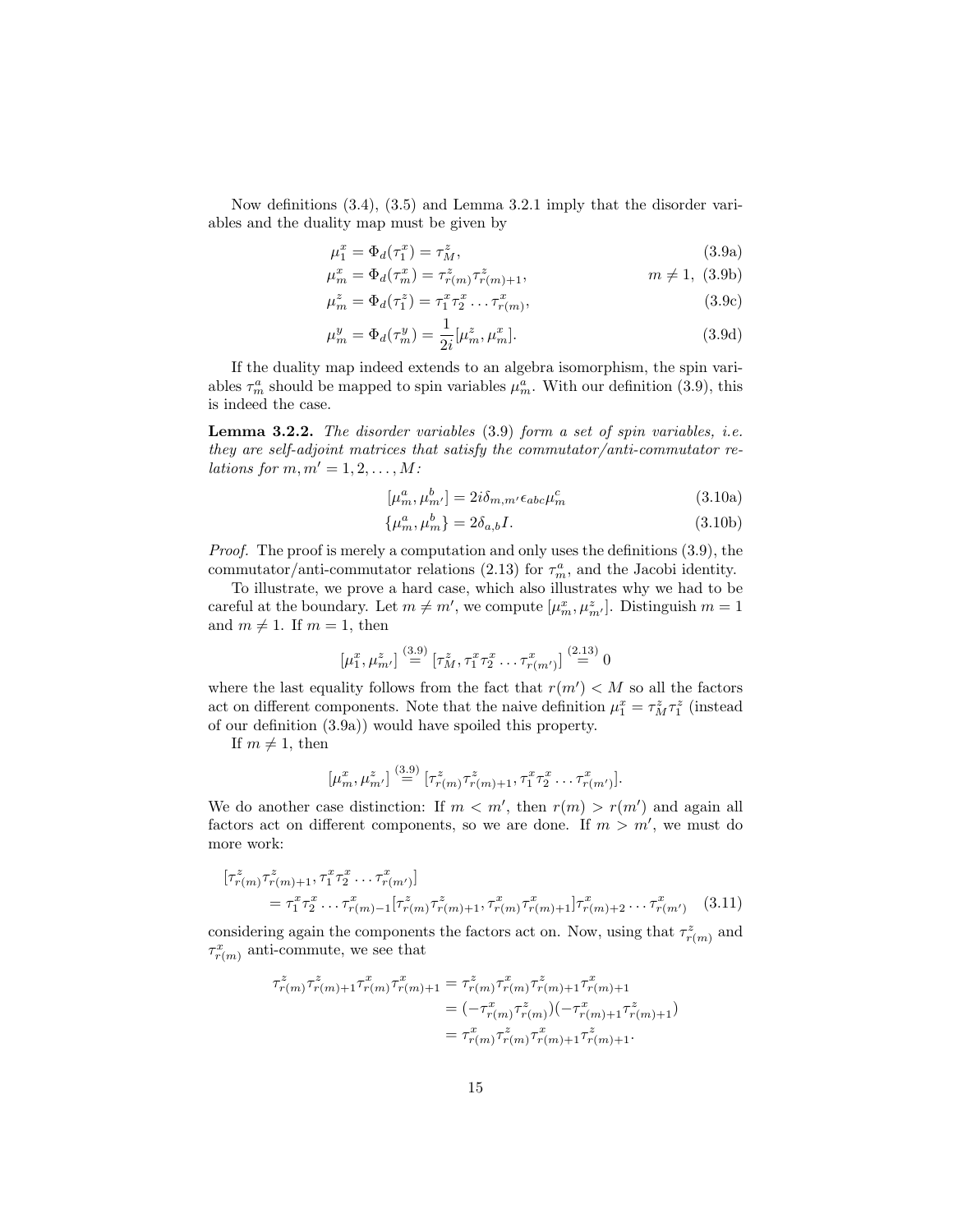So the commutator  $[\tau^z_{r(m)}\tau^z_{r(m)+1}, \tau^x_r(m)\tau^x_{r(m)+1}]$  in (3.11) is zero and we are done.  $\Box$ 

Now we can prove that the duality map  $\Phi_d$  defined on the bonds by (3.4), extends to a  $C^*$ -algebra automorphism.

**Theorem 3.2.3.** There is a unique C<sup>\*</sup>-algebra homomorphism  $\Phi_d : \mathcal{B}(\otimes^M(\mathbb{C}^2)) \to$  $\mathcal{B}(\otimes^M(\mathbb{C}^2))$  that satisfies (3.4). Because  $\Phi_d$  is its own inverse, it is also an automorphism and thus an inner automorphism.

The statement that  $\Phi_d$  is an inner automorphism just means that there exists  $\phi_d \in \mathcal{B}(\otimes^M (\mathbb{C}^2))$  such that for all  $a \in \mathcal{B}((\otimes^M (\mathbb{C}^2)))$ 

$$
\Phi_d(a) = \phi_d a \phi_d^{-1}.\tag{3.12}
$$

*Proof.* Since the bonds form a generating set for  $\mathcal{B}(\otimes^M(\mathbb{C}^2))$ , and (3.4) fixes the map on these bonds, uniqueness is easy.

For existence, we need to do more work. Define the map  $\Phi_d$  on the operators  $\tau_m^a$  by (3.9). By Lemma 3.2.2, these form a set of spin variables. So  $\Phi_d$  maps a set of spin variables to a set of spin variables, i.e. it preserves the spin commutation relations. In Appendix A, it will be proven that this alone implies that  $\Phi_d$ extends to a  $C^*$ -algebra endomorphism of  $\mathcal{B}(\otimes^M(\mathbb{C}^2))$ . Now using the fact that  $\Phi_d$  is an algebra homomorphism, it is easy to check that the definition (3.9) implies that  $\Phi_d$  satisfies (3.4).

To prove that  $\Phi_d^2 = I$ , we only have to look at its action on the bonds, since these form a generating set. Because  $\Phi_d$  satisfies (3.4), it just reverses the order of the bonds. Applying this reversal twice keeps the bonds invariant, i.e.  $\Phi_d^2 = I$ on the bonds, so also on  $\mathcal{B}(\otimes^M(\mathbb{C}^2))$ .

Finally, as a corollary to the Skolem-Noether theorem, every algebra automorphism of a a central simple algebra is an inner automorphism [7]. Since  $\mathcal{B}(\otimes^M(\mathbb{C}^2)) \cong \mathcal{B}(\mathbb{C}^{2^M})$  is such a central simple algebra [7], we obtain the result.  $\Box$ 

#### 3.3 The dual transfer matrix

From the defining properties of the dual variables (3.4), we can already see that the description in terms of the dual variables is very similar to the description in terms of the original variables. To be specific, the general terms in the transfer matrices  $V_1$  and  $V_2$  transform as

$$
\Phi_d(K_1^* \tau_m^x) = K_1^* \tau_{r(m)}^z \tau_{r(m)+1}^z, \qquad m \neq 1,
$$

$$
\Phi_d(K_2 \tau_m^z \tau_{m+1}^z) = K_2 \tau_{r(m)}^x \qquad m \neq M.
$$

We see that the roles of  $V_1$  and  $V_2$  are exactly reversed! We will give an interpretation of this in Section 3.5, but for now we just note that the duality map not only reverses  $V_1$  and  $V_2$ , but it also changes the couplings.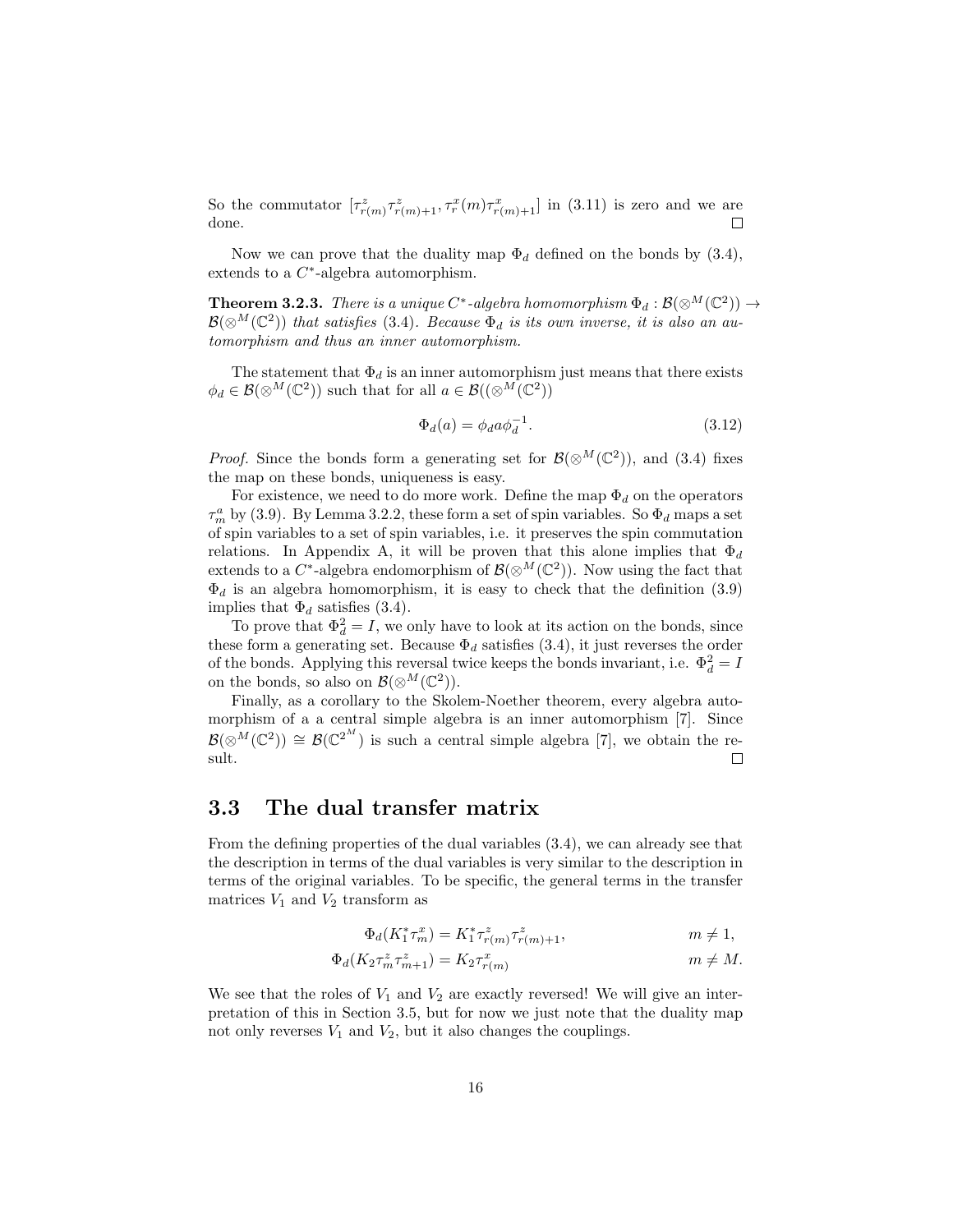To discuss this more easily, we use the notation

$$
V_1(K_1) \equiv \prod_{m=1}^{M} \exp(K_1^* \tau_m^x)
$$
\n(3.13)

$$
V_2(K_2) \equiv \exp(K_2 \tau_M^z) \prod_{m=1}^{M-1} \exp(K_2 \tau_m^z \tau_{m+1}^z)
$$
 (3.14)

to show that  $V_1$  and  $V_2$  depend on the couplings  $K_1$  and  $K_2$ .

**Theorem 3.3.1** (Kramers-Wannier duality). The square Ising model with  $B = 0$ is self-dual: The duality map  $\Phi_d$  is an inner  $C^*$ -algebra automorphism of  $\mathcal{B}(\otimes^M \mathbb{C}^2)$ that preserves the structure of the transfer matrix in the sense that

$$
\Phi_d(V_1(K_1)) = V_2(K_1^*),\tag{3.15}
$$

$$
\Phi_d(V_2(K_2)) = V_1(K_2^*),\tag{3.16}
$$

$$
\Phi_d(V_1(K_1)V_2(K_2)) = V_2(K_1^*)V_1(K_2^*).
$$
\n(3.17)

*Proof.* The statement that  $\Phi_d$  is an inner algebra automorphism is just a restatement of Theorem 3.2.3. We actually only need to prove the first equality. The second follows from the fact that  $\Phi_d^2 = I$ , and the third follows automatically from the first two.

The computation is as follows:

$$
\Phi_d(V_1(K_1)) = \Phi_d \left( \prod_{m=1}^M \exp(K_1^* \tau_m^x) \right)
$$
  
\n
$$
= \Phi_d \left( \exp(K_1^* \tau_1^x) \prod_{m=2}^M \exp(K_1^* \tau_m^x) \right)
$$
  
\n
$$
= \exp(K_1^* \Phi_d(\tau_1^x)) \prod_{m=2}^M \exp(K_1^* \Phi_d(\tau_m^x))
$$
  
\n
$$
= \exp(K_1^* \tau_M^z) \prod_{m=2}^M \exp(K_1^* \tau_{m(m)}^z \tau_{m(m)+1}^z))
$$
  
\n
$$
= \exp(K_1^* \tau_M^z) \prod_{m=1}^{M-1} \exp(K_1^* \tau_m^z \tau_{m+1}^z))
$$
  
\n
$$
= V_2(K_1^*),
$$

where we first split up the product, then use that  $\Phi_d$  is an algebra homomorphism, use the definition (3.4) of  $\Phi_d$ , and lastly reorder the product.  $\Box$ 

Kramers-Wanniers duality has the following consequence for the average free energy. We use the notations  $f = f(K_1, K_2)$  for the average free energy and  $Z = Z(K_1, K_2)$  for the partition function to show that they are functions of the horizontal coupling  $K_1$  and the vertical coupling  $K_2$ .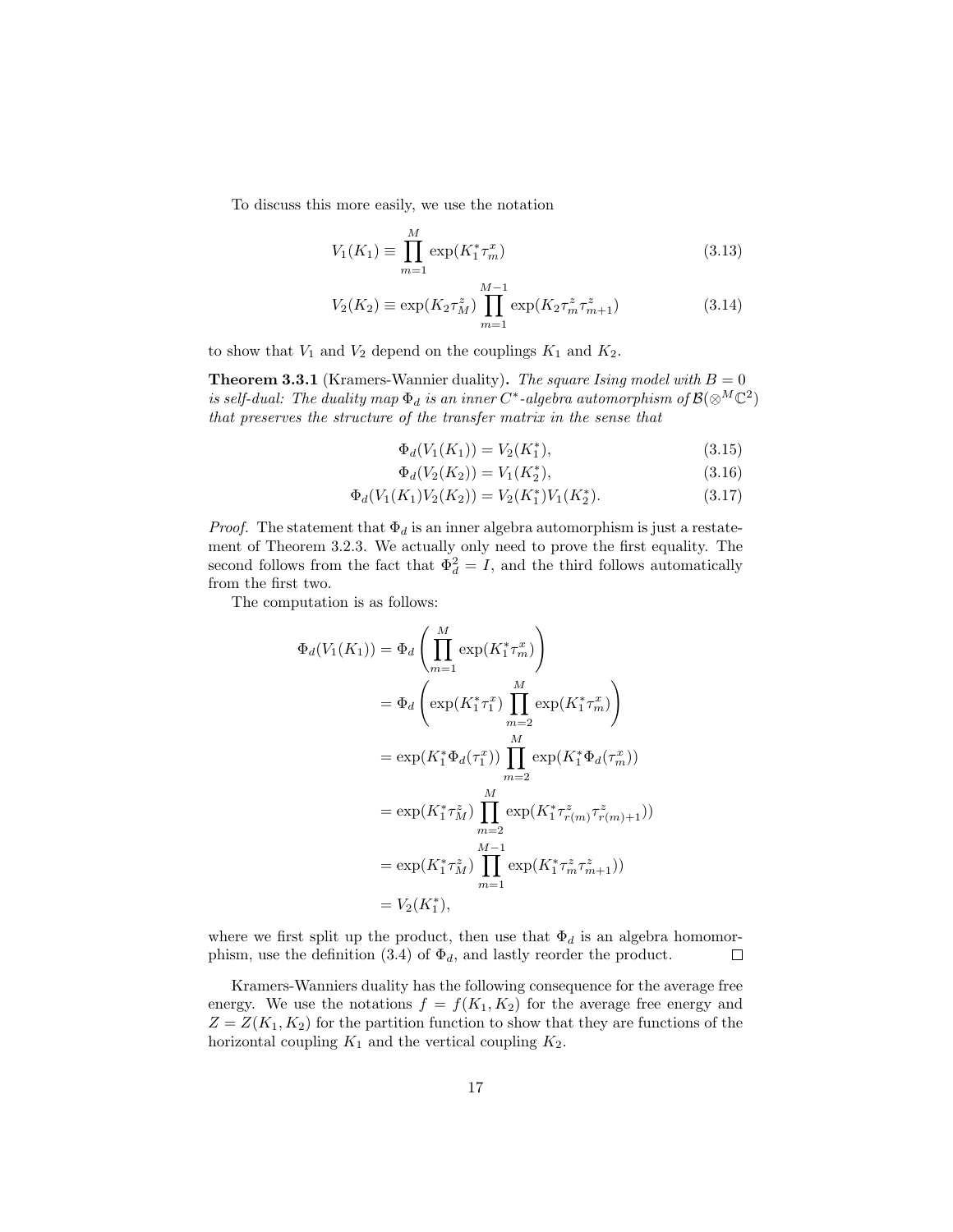**Corollary 3.3.2.** The average free energy  $f(K_1, K_2)$  is related to  $f(K_2^*, K_1^*)$ by

$$
f(K_1, K_2) = f(K_2^*, K_1^*) - \frac{1}{2\beta} \log(\sinh(K_1)\sinh(K_2)).
$$
 (3.19)

Note that the duality is independent of the dimensions of the lattice, and the duality is only exact because of the non-standard boundary conditions (3.3).

*Proof.* Using (2.16), we first write down  $Z(K_1, K_2)$  and  $Z(K_2^*, K_1^*)$  for  $B = 0$ :

$$
Z(K_1, K_2) = (2\sinh(2K_1))^{MN/2} \text{Tr}(V_1(K_1)V_2(K_2))^N
$$
\n(3.20a)

$$
Z(K_2^*, K_1^*) = (2\sinh(2K_2^*))^{MN/2} \text{Tr}(V_1(K_2^*)V_2(K_1^*))^N
$$
 (3.20b)

Using the cyclicity of the trace and Theorem 3.3.1, we rewrite

$$
Z(K_2^*, K_1^*) = (2\sinh(2K_2^*))^{MN/2} \text{Tr}(V_2(K_1^*)V_1(K_2^*))^N
$$
  
=  $(2\sinh(2K_2^*))^{MN/2} \text{Tr}(\Phi_d(V_1(K_1)V_2(K_2)))^N$   
=  $(2\sinh(2K_2^*))^{MN/2} \text{Tr}(\phi_d V_1(K_1)V_2(K_2)\phi_d^{-1})^N$   
=  $(2\sinh(2K_2^*))^{MN/2} \text{Tr}(V_1(K_1)V_2(K_2))^N$ 

Comparing this with (3.20a) and using (2.19b), we obtain

$$
Z(K_1, K_2) = (\sinh(K_1)\sinh(K_2))^{MN/2}Z(K_2^*, K_1^*).
$$

With the definition (1.4) of the average free energy, we obtain the result.  $\Box$ 

#### 3.4 The critical temperature

We derived Kramers-Wannier duality with the non-standard boundary conditions (3.3). In the thermodynamic limit, it seems reasonable to suspect that these boundary conditions do not matter, since the bulk is much larger than the boundary. Thus in the thermodynamic limit, any square Ising model, using any boundary conditions, is self-dual, at least in the sense of Corollary 3.3.2.

Now we can finally derive the critical temperature. We *assume* that there is a phase transition, and moreover that there is only one critical temperature.

**Corollary 3.4.1.** Suppose that, for given interaction factors  $k_1$  and  $k_2$ , the square Ising model with  $B = 0$  has precisely one critical temperature  $\beta_c$ . Then at this critical temperature,  $K_1 = \beta_c k_1$  and  $K_2 = \beta_c k_2$  must satisfy

$$
K_1^*=K_2.
$$

For equal interaction factors  $k_1 = k_2 = k$ , we find the critical temperature

$$
\beta_c = \frac{1}{2k} \log(1 + \sqrt{2}).
$$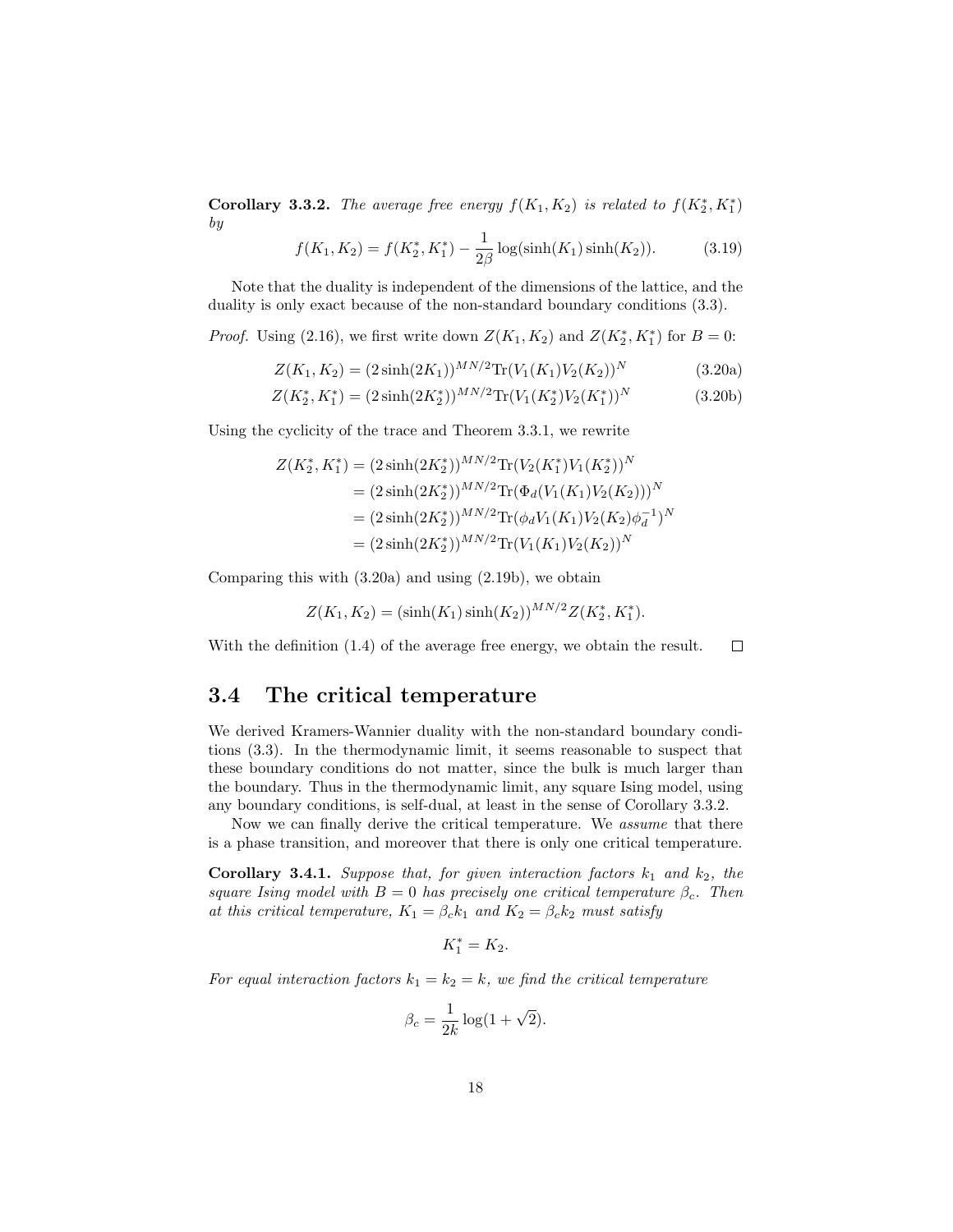*Proof.* Let us take equal interaction factors  $k_1 = k_2 = k$ . Since there is a phase transition, the average free energy is non-analytic at  $(K, K)$  where  $K \equiv \beta_c k$ . From Theorem 3.3.2, the average free energy is also non-analytic at  $(K^*, K^*)$ . If  $K^* \neq K$ , we can define  $\beta_c^* \neq \beta_c$  such that  $K^* = \beta_c^* k$ . Since the average free energy is non-analytic at  $(\beta_c^* k, \beta_c^* k)$ , there must be a phase transition at the temperature  $\beta_c^* \neq \beta_c$ .

So, if the critical temperature  $\beta_c$  is unique, we must have  $K^* = K$ . Using (2.19d), we obtain the result.  $\Box$ 

For unequal interaction factors  $k_1 \neq k_2$ , the idea is the same, but the proof is more difficult. Instead of considering one critical point, we must consider a curve  $\gamma$  of critical points. This  $\gamma$  must either lie on, under, or above the curve  $K_1^* = K_2$ . If  $\gamma$  does not lie on the curve  $K_1^* = K_2$ , then by Corollary 3.3.2, there is a second curve of critical points. If we again assume that there is precisely one critical temperature for each pair of interaction factors, then there can be only one such curve  $\gamma$ . This forces  $\gamma$  to lie on the curve  $K_1^* = K_2$ .

#### 3.5 Interpretation of Kramers-Wannier duality

In the proof of Proposition 2.3.1, we have seen the relation between the Pauli matrices  $\tau_m^a$  and the classical spins  $\sigma_{mn}$ : The matrix  $\tau_m^x$  represents horizontal "disorder", while  $\tau_m^z$  "measures" a spin  $\sigma_{mn}$ . In Lemma 2.3.2, we see, on the other hand, that there is a replacement

$$
K_1\tau_m\tau'_m\to K_1^*\tau_m^x
$$

i.e. horizontal correlation at a coupling  $K_1$  is replaced by the horizontal "disorder"  $\tau_m^x$ , but then at a coupling  $K_1^*$ . From the same lemma we know that the map  $K \mapsto K^*$  relates low couplings to high couplings. So the replacement  $K_1 \tau_m \tau'_m \to K_1^* \tau_m^x$  suggests, intuitively, that measuring order at low couplings is the same as measuring disorder at high couplings.

An interpretation of Kramers-Wannier duality is that the disorder should also be described by spin variables. The correlation of these "disorder variables"  $\mu^z_m$  should then be the horizontal disorder, so

$$
\tau_m^x = \mu_{r(m)}^z \mu_{r(m)+1}^z.
$$

Then the intuition "measuring order at low couplings is the same as measuring disorder at high couplings" is described by the replacement

$$
K_1 \tau_m \tau'_m \to K_1^* \mu_{r(m)}^z \mu_{r(m)+1}^z.
$$

Similarly, the "order variables"  $\tau_m^z$  have a correlation that is described by the "disorder" of the disorder variables, so

$$
\tau_m^z \tau_{m+1}^z = \mu_{r(m)}^x
$$

.

These relations between the order variables and the disorder variables are part of the defining properties of the duality map (3.4).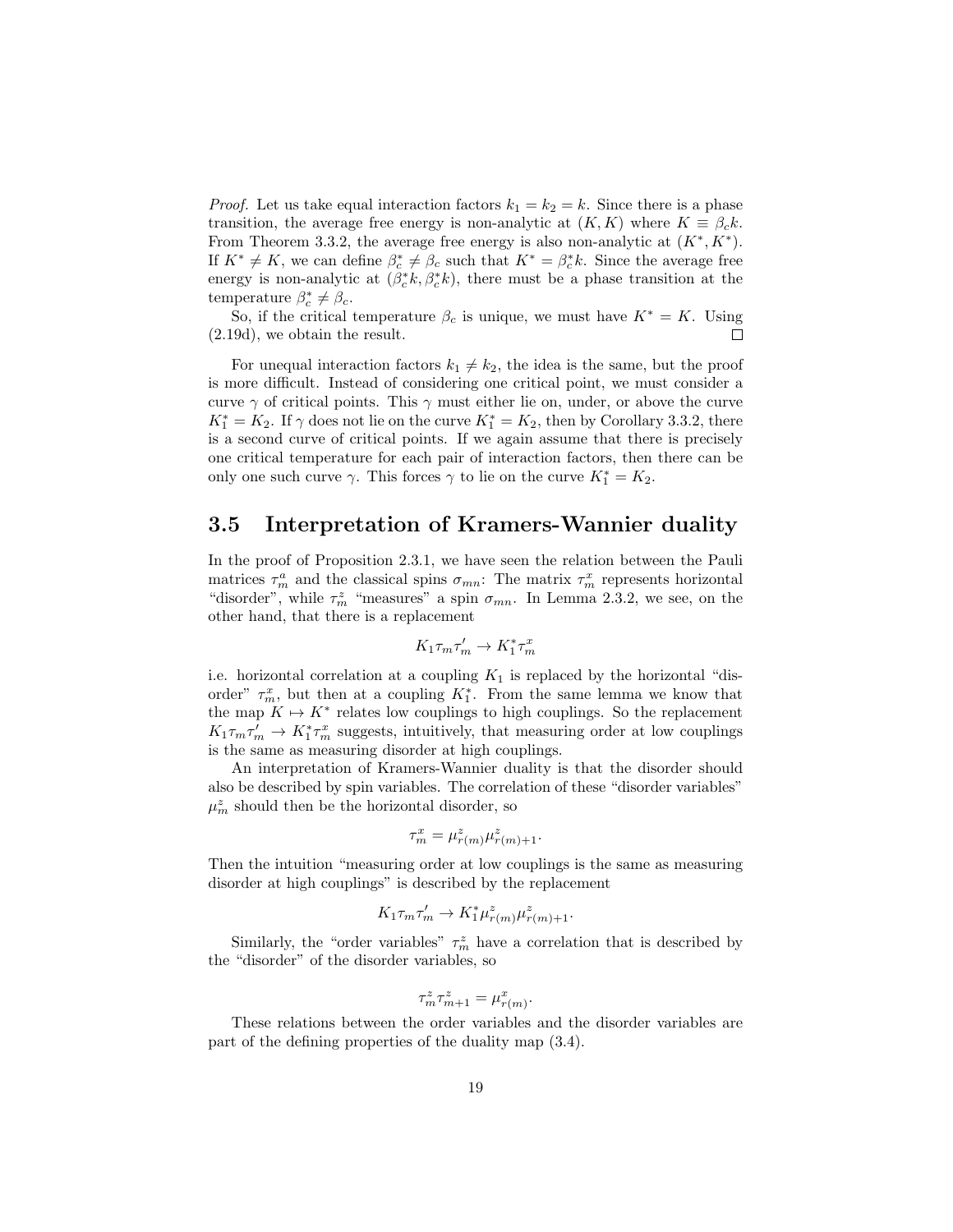### Chapter 4

## Jordan-Wigner duality

In this chapter we will give an argument to show that the partition function of the square Ising model with  $B = 0$  can be obtained. To be precise, we reduce the diagonalization of the  $2^M \times 2^M$  transfer matrix V to the independent diagonalization of  $4 \times 4$  matrices. We do not, however, explicitly perform this diagonalization.

Looking at the transfer matrices  $V_1$  and  $V_2$  of Proposition 2.3.1, we see that they have a cyclic structure: Due to the periodic boundary conditions, the transfer matrix is invariant under a constant vertical translation  $m \mapsto m + k$  of the lattice. To exploit this feature, we want to perform a Fourier transformation of the variables  $\tau_m^a$ . In terms of the Fourier transformed spin variables, the transfer matrix gets a much simpler structure than it already has. The problem is, however, that such a Fourier transformation does not preserve the commutation relations (2.13) between the spin matrices. Although the transfer matrix has a simple structure, none of the constituent matrices commute!

Therefore we are looking for a transformation to commutation relations that are preserved under a Fourier transformation. To do this, we need to transform the spin operators to a new set of operators, while at the same time preserving the structure of the transfer matrix. In the previous chapter, we have seen an example of this: Kramers-Wannier duality. In fact, the transformation of this chapter, Jordan-Wigner duality, will be very similar.

Schultz et al. [13] discovered how to simplify Onsager's computation of the partition function [12] using the Jordan-Wigner transformation. Our definition of the CAR (Section 4.1) is an adaptation of lecture notes by Landsman  $[6]$ . Sections 4.2 and 4.3 form our elaboration of the discussion by Cobanera et al. [2]. The subsequent computations (Sections 4.4 and 4.5) follow the presentation of Schultz et al. [13], with some details added. Lastly, our presentation is influenced by [6, 10, 14, 16].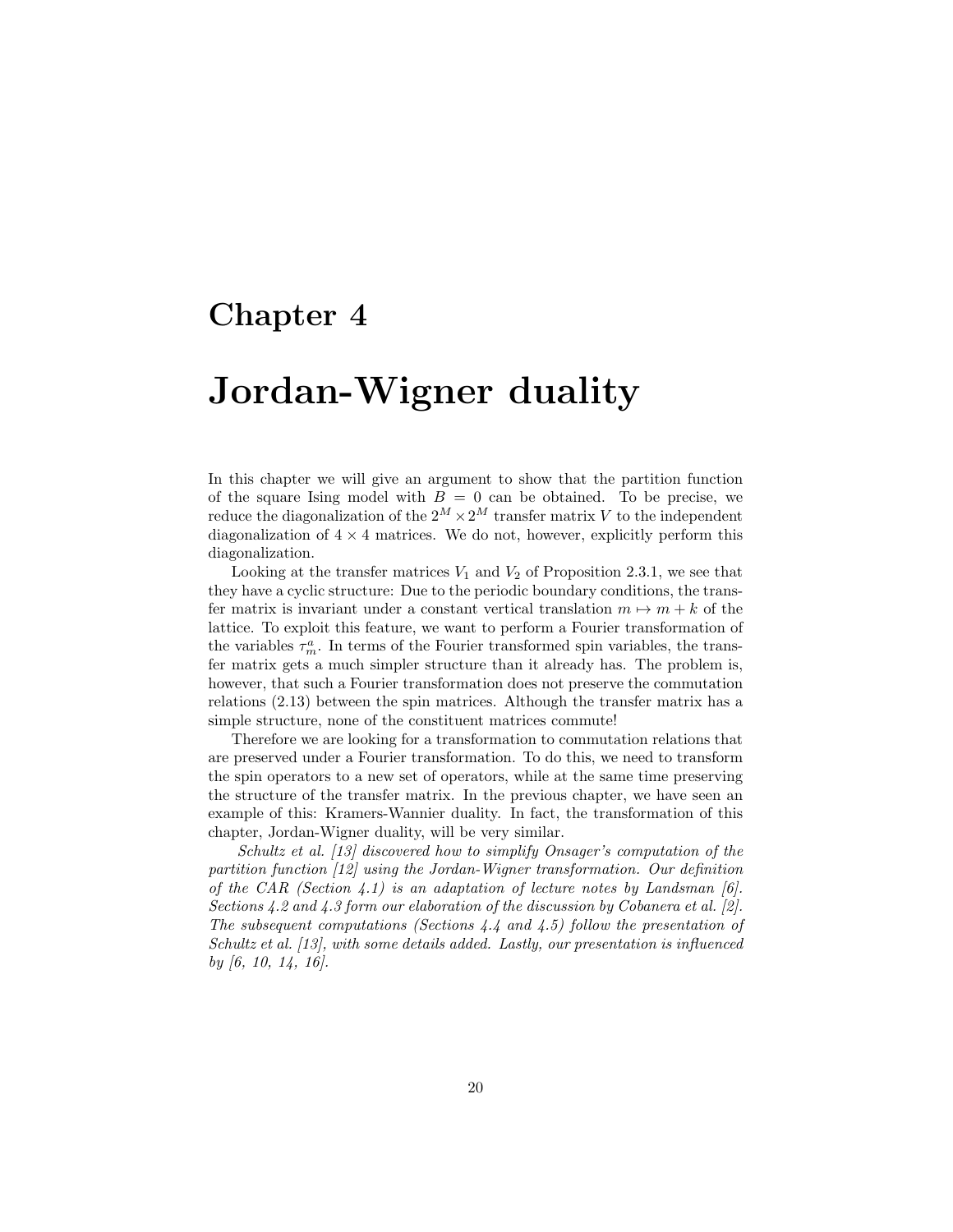#### 4.1 Canonical Anticommutation Relations

The transformed variables are fermionic variables, which are elements of the algebra of Canonical Anticommutation Relations (CAR). So we first need to introduce the CAR. For our purposes, the following finite-dimensional definitions will suffice.

Let H and F be two finite-dimensional Hilbert spaces, and  $\hat{c}: H \to \mathcal{B}(F)$  be an anti-linear map. Then the map  $\hat{c}^* : H \to \mathcal{B}(F)$  defined by  $\hat{c}^*(h) = \hat{c}(h)^*$  is a linear map, where  $\hat{c}(h)^*$  denotes the adjoint of  $\hat{c}(h)$ . Now we say that  $\hat{c}$  satisfies the canonical anticommutation relations (CAR) if it satisfies, for all  $h, h' \in H$ :

$$
\{\hat{c}(h), \hat{c}^*(h')\} = \langle h, h'\rangle_H I_F \tag{4.1a}
$$

$$
\{\hat{c}(h), \hat{c}(h')\} = 0\tag{4.1b}
$$

where  $\langle h, h' \rangle_H$  is the inner product on H and  $I_K$  is the identity on F. Note our inner product is linear in the second variable.

If such a map exist, then we define the algebra  $CAR(H, F, \hat{c})$  of Canonical Anticommutation Relations over H on F as the  $C^*$ -algebra  $C^*(\hat{c}(H))$  generated by the set  $\hat{c}(H)$ . This simply means we take the algebra generated by all elements  $\hat{c}(h)$  and  $\hat{c}^*(h)$ .

We want  $CAR(H, F, \hat{c})$  to be undisturbed by unitary transformations, such as the Fourier transformation, which is dealt with in the following theorem.

**Theorem 4.1.1.** Let  $u_H : H_1 \to H_2$ ,  $u_F : F_1 \to F_2$  be unitary transformations, and suppose both  $\hat{c}: H_1 \to \mathcal{B}(F_1)$  and  $\hat{d}: H_2 \to \mathcal{B}(F_2)$  satisfy the CAR (4.1). Then the map  $\hat{c}(h) \mapsto \hat{d}(u_H h)$  defines a unique C<sup>\*</sup>-algebra isomorphism between  $CAR(H_1, F_1, \hat{c})$  and  $CAR(H_2, F_2, \hat{d})$ .

Proof. See Appendix A.

 $\Box$ 

This theorem implies that any two maps  $\hat{c}, \hat{d}: H \to F$  satisfying the CAR define the same C<sup>\*</sup>-algebra  $CAR(H, F, \hat{c}) \cong CAR(H, F, \hat{d})$ . This allows us to define  $CAR(H, F)$  without reference to the map  $\hat{c}$ , provided such a map exists.

**Corollary 4.1.2.** Let  $u_H : H_1 \to H_2$ ,  $u_F : F_1 \to F_2$  be unitary transformations, and suppose  $\hat{c}: H_1 \to \mathcal{B}(F_1)$  satisfies the CAR. If we define the map  $d: H_2 \to$  $\mathcal{B}(F_2)$  by

$$
\hat{d}(h) \equiv u_F \hat{c}(u_H^* h) u_F^*
$$

then  $\hat{d}$  also satisfies the CAR (4.1). Therefore,  $CAR(H_1, F_1) \cong CAR(H_2, F_2)$ .

*Proof.* We prove  $(4.1a)$ , the other is simpler. Substituting the definition of d into (4.1a) yields

$$
\begin{aligned} \{\hat{d}(h), \hat{d}^*(h')\} &= \{\hat{d}(h), \hat{d}(h')^*\} \\ &= u_F\{\hat{c}(u^*h), \hat{c}(u^*h')^*\}u_F^* \\ &= u_F\{\hat{c}(u^*h), \hat{c}^*(u^*h')\}u_F^* \\ &= u_F\{u^*h, u^*h'\}_{H_1}I_Ku_F^* \\ &= \langle h, h'\rangle_{H_2}I_K. \end{aligned}
$$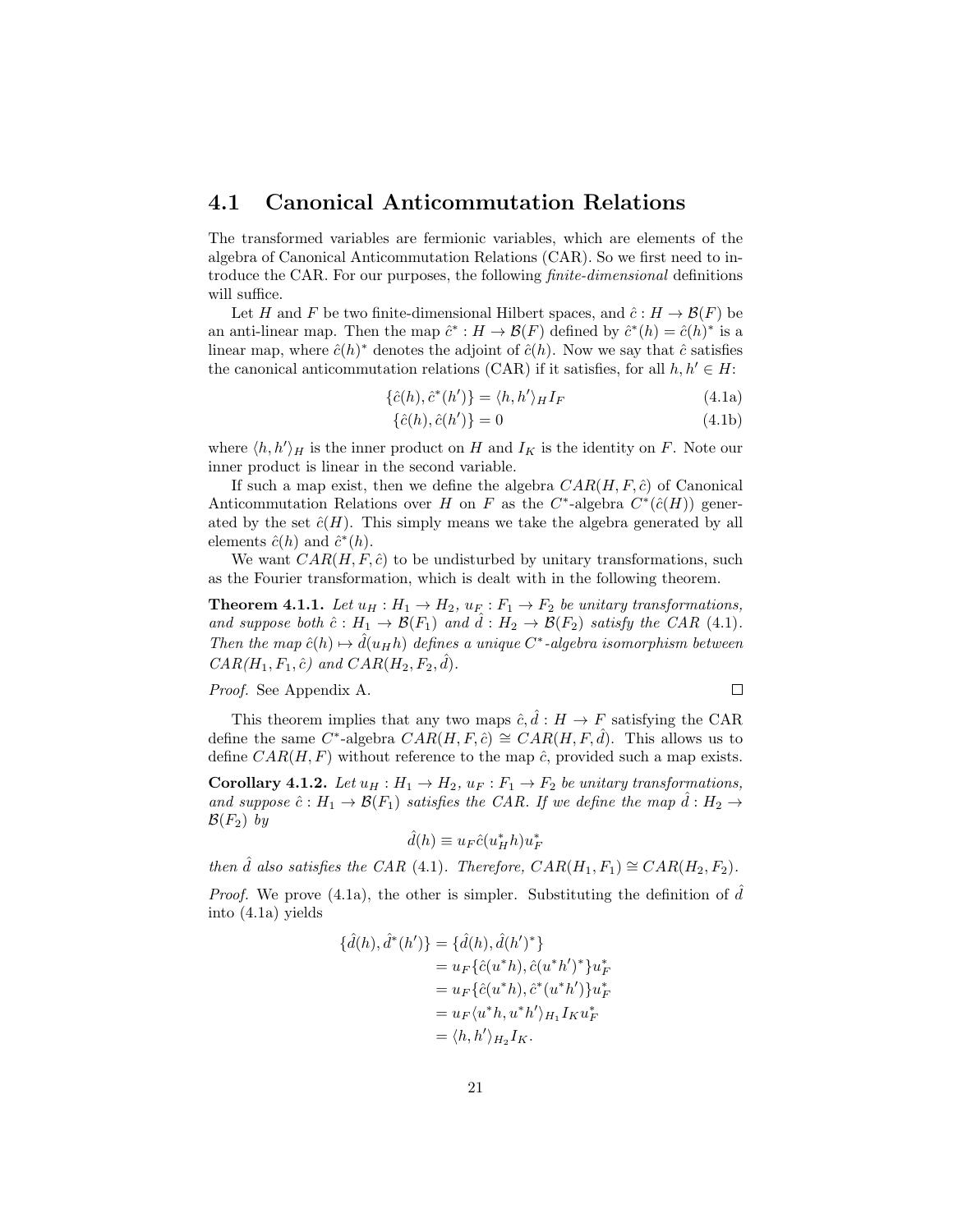The isomorphism between the CARs is a consequence of Theorem 4.1.1.  $\Box$ 

Now we have not given an example of a  $CAR(H, F)$  yet. The most natural example is given by  $H = \mathbb{C}^M$  and  $F = F_-(H)$ , where  $F_-(H)$  is the fermionic Fock space of dimension  $2^M$  [6]. In this example,  $\hat{c}^+(h) \equiv \hat{c}^*(h)$  creates a fermion with one-particle wave function h, while  $\hat{c}^{-}(h) \equiv \hat{c}(h)$  annihilates a fermion with one-particle wave function h.

If we also choose an orthonormal basis  $\{h_1, \ldots, h_M\}$  of H, we define

$$
\hat{c}_m^{\pm} \equiv \hat{c}^{\pm}(h_m). \tag{4.2}
$$

Clearly  $\{\hat{c}_m^-\}$  is a linear basis of  $\hat{c}^-(H)$ , so  $\{\hat{c}_m^-\}$  contains all information about  $\hat{c}$ . In fact,  $\{\hat{c}_m^-\}$  satisfies the canonical anticommutation relations

$$
\{\hat{c}_m^-, \hat{c}_{m'}^+\} = \delta_{m,m'} I_F,\tag{4.3a}
$$

$$
\{\hat{c}_m^-, \hat{c}_{m'}^-\} = 0. \tag{4.3b}
$$

if and only if  $\hat{c}$  satisfies the CAR  $(4.1)$ . So if this is easier, it suffices to find operators  $\{\hat{c}_m^-\}$  that satisfy (4.3).

Corollary 4.1.3. We have the isomorphisms

$$
F_{-}(\mathbb{C}^{M}) \cong \otimes^{M}\mathbb{C}^{2} \qquad as Hilbert spaces,
$$
  

$$
CAR(\mathbb{C}^{M}, F_{-}) \cong CAR(\mathbb{C}^{M}, \otimes^{M}\mathbb{C}^{2}) = B(\otimes^{M}\mathbb{C}^{2}) \qquad as \ C^{*}\text{-algebras}.
$$

Proof. The first statement follows from the fact that both Hilbert spaces have dimension  $2^M$ . The second isomorphism follows immediately from the first, using Corollary 4.1.2. The last equality follows from Schur's Lemma, but we will prove it by other means in the following sections.  $\Box$ 

#### 4.2 Motivation of Jordan-Wigner duality

Now why are these fermionic variables relevant for our problem? Firstly, Corollary 4.1.3 shows us that we can use a  $C^*$ -algebra isomorphism to transform our transfer matrix to an operator in  $CAR(\mathbb{C}^M, F_{-})$ . Then, because of Theorem 4.1.2, we can finally apply a Fourier transformation! However, we should first construct an explicit  $C^*$ -algebra isomorphism  $\Phi_d$  between  $CAR(\mathbb{C}^M, F_-)$  and  $\mathcal{B}(\otimes^M \mathbb{C}^2).$ 

To start with, we do this for  $M = 1$ . This isomorphism  $\Phi_d$  is completely determined by the choice of  $\phi \equiv \Phi_d(\hat{c}(1))$ . From the CAR, we infer that the  $2 \times 2$  matrix  $\phi$  should satisfy

$$
\{\phi, \phi^*\} = I_2
$$
  

$$
\{\phi, \phi\} = 0.
$$

From these properties we see that  $\phi$  must be one of the spin raising/lowering operators  $\tau^{\pm}$  (or any unitary conjugate). For future convenience, we choose the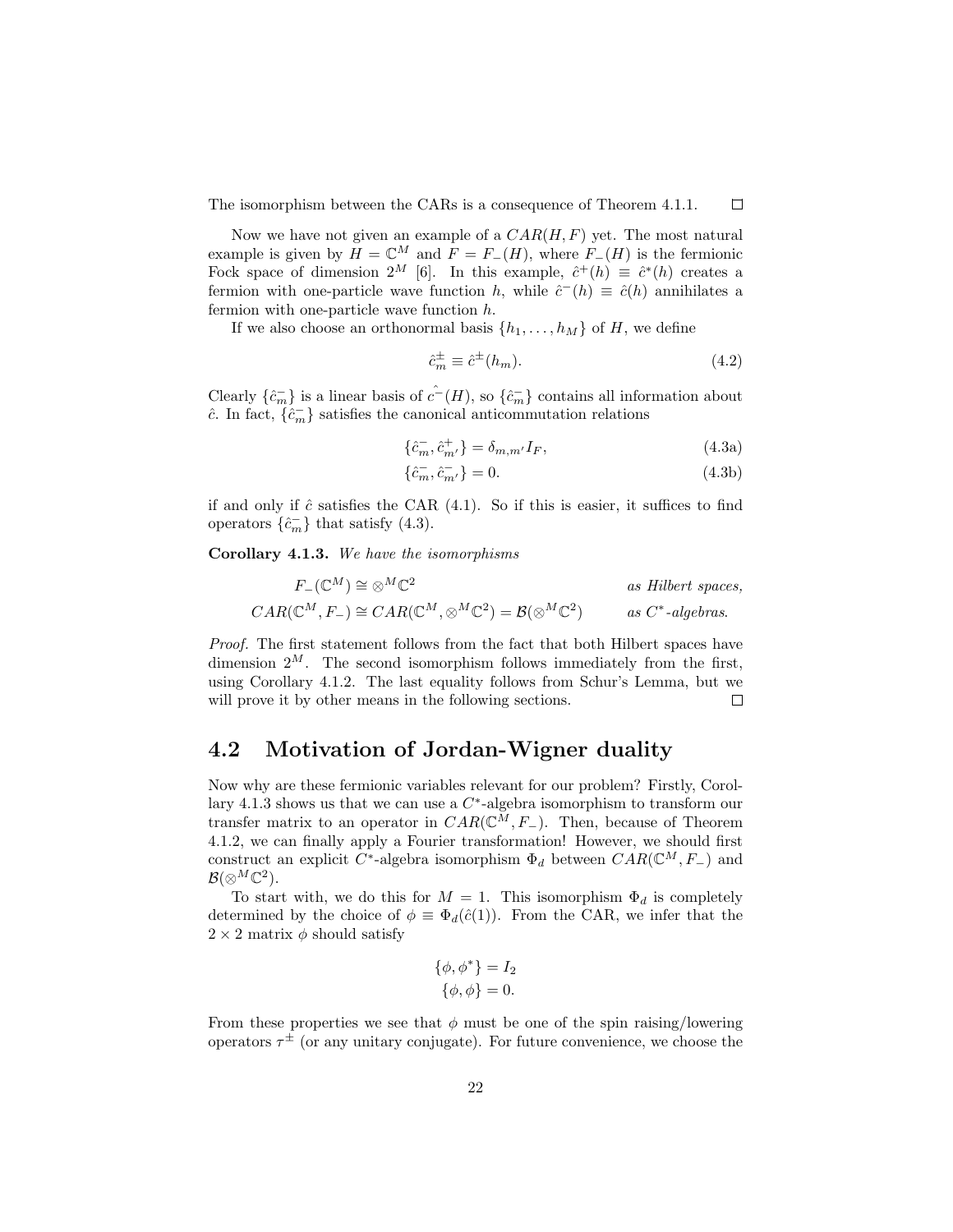spin raising/lowering operators  $\tau^{\pm}$  with respect to the x-axis, which we define by

$$
\tau^{\pm} \equiv \frac{1}{2} (\tau^z \mp i \tau^y).
$$

Then it is easily checked that  $\phi = \tau^-$  defines the sought  $C^*$ -algebra isomorphism for the case  $M = 1$ .

To construct the isomorphism in the general case  $M \neq 1$ , we will follow a similar strategy as we used to construct the Kramers-Wannier duality automorphism: We look for an isomorphism that preserves the structure of the transfer matrix. Specifically, the isomorphism should preserve the commutation relations between the bonds. This section and the next form an elaboration of the discussion by Cobanera et al. [2].

To start with, we rewrite these bonds in terms of the spin raising/lowering operators

$$
\tau_m^{\pm} \equiv \frac{1}{2} (\tau_m^z \mp i\tau_m^y) \tag{4.5}
$$

that were hinted by the case  $M = 1$ . From the commutation relations of the spin matrices (2.13), we can compute the commutation relations

$$
[\tau_m^+, \tau_{m'}^\pm] = [\tau_m^-, \tau_{m'}^\pm] = 0, \qquad m \neq m', \qquad (4.6a)
$$

$$
\{\tau_m^+, \tau_m^+\} = \{\tau_m^-, \tau_m^-\} = 0,\tag{4.6b}
$$

$$
\{\tau_m^+, \tau_m^-\} = I,\tag{4.6c}
$$

Rewriting the spin matrices  $\tau_m^a$  gives

$$
\tau_m^x = 2(\tau_m^+ \tau_m^- - 1/2) \tag{4.7a}
$$

$$
\tau_m^y = i(\tau_m^+ - \tau_m^-) \tag{4.7b}
$$

$$
\tau_m^z = \tau_m^+ + \tau_m^-.
$$
\n
$$
(4.7c)
$$

Substituting these expressions into (3.1) and expanding the products, gives us the bonds

$$
\tau_1^+\tau_1^-, \tau_1^+\tau_2^{\pm}, \tau_2^+\tau_2^-, \tau_2^+\tau_3^{\pm}, \dots, \tau_M^+\tau_M^-, \tau_M^+\tau_1^{\pm}, (\tau_1^+\tau_1^-, \dots). \tag{4.8}
$$

The commutation rules between these bonds are not as simple as those of (3.1). To be specific, bonds only fail to commute if they have overlapping indices.

Comparing the sequence (4.8) with the same sequence with fermionic operators

$$
\hat{c}_1^+ \hat{c}_1, \hat{c}_1^+ \hat{c}_2^+, \hat{c}_2^+ \hat{c}_2, \hat{c}_2^+ \hat{c}_3^+, \ldots, \hat{c}_M^+ \hat{c}_M, \hat{c}_M^+ \hat{c}_1^+, (\hat{c}_1^+ \hat{c}_1, \ldots),
$$

reveals the same commutation structure! Again, bonds only fail to commute if they have overlapping indices. This shows that the map

$$
\tau_m^+ \tau_m^- \to \hat{c}_m^+ \hat{c}_m^-, \quad \tau_m^+ \tau_{m+1}^{\pm} \to \hat{c}_m^+ \hat{c}_{m+1}^{\pm} \tag{4.9}
$$

preserves all commuting bonds. This argument shows that the transition to fermionic variables could truly be practical. Most importantly, if the transition satisfies (4.9), then all the commuting bonds are preserved.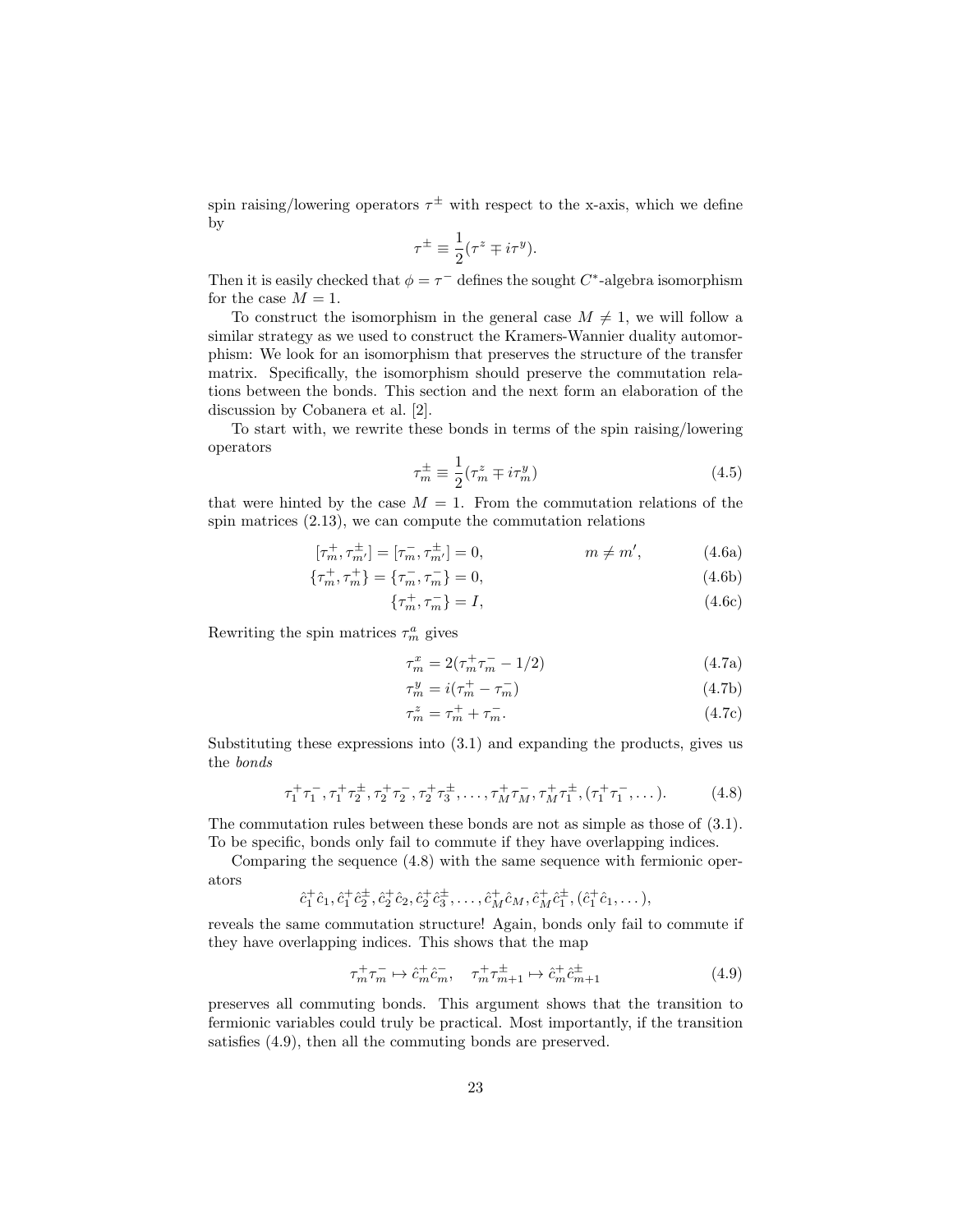#### 4.3 The Jordan-Wigner isomorphism

Motivated by the previous section, we define the map  $\Phi_d : B \to CAR(\mathbb{C}^M, F_-),$ where B is the set  $B \equiv \{\tau_1^-, \tau_1^+ \tau_2^-, \tau_2^+ \tau_3^-, \dots, \tau_{M-1}^+ \tau_M^-\}$  by

$$
\Phi_d(\tau_1^-) \equiv \hat{c}_1^-, \tag{4.10a}
$$

$$
\Phi_d(\tau_m^+ \tau_{m+1}^-) \equiv \hat{c}_m^+ \hat{c}_{m+1}^-,\qquad m \neq M. \tag{4.10b}
$$

The first equality is motivated by the case  $M = 1$ , while the second equality is motivated by the bonds of (4.9). Because

$$
\tau_{m+1}^- = \tau_{m+1}^- \{ \tau_m^+, \tau_m^-\} = \{ \tau_m^+ \tau_{m+1}^-, \tau_m^-\},\tag{4.11}
$$

the set B generates all elements  $\tau_m^{\pm}$ , and via  $(4.7)$ , it generates the spin matrices  $\tau_m^a$ . So B is a generating basis for the whole  $C^*$ -algebra  $\mathcal{B}(\otimes^M \mathbb{C}^2)$ . Therefore, if  $\Phi_d$  extends to a homomorphism, it is uniquely determined by the definition  $(4.10).$ 

**Lemma 4.3.1.** Assume that  $\Phi_d$  extends to a  $C^*$ -homomorphism  $\mathcal{B}(\otimes^M \mathbb{C}^2) \to$  $CAR(\mathbb{C}^M, F_-)$ . Then  $\Phi_d(\tau_m^{\pm})$  must be given by

$$
\Phi_d(\tau_m^{\pm}) = \left(\prod_{j=1}^{m-1} \exp(i\pi \hat{c}_j^{\pm} \hat{c}_j^{-})\right) \hat{c}_m^{\pm}.
$$
\n(4.12)

Proof. The proof is very similar to the proof of Lemma 3.2.1, and by induction on m. The induction basis  $m = 1$  follows directly from the definition (4.10), together with the small computation

$$
\Phi_d(\tau_1^+) = \Phi_d((\tau_1^-)^*) = (\Phi_d(\tau_1^-))^* = (\hat{c}_1^-)^* = (\hat{c}_1^+). \tag{4.13}
$$

For the induction step, assume (4.12) for  $m < M$ . From the definition (4.10), the equality (4.11) and the assumption that  $\Phi_d$  is a homomorphism we obtain

$$
\Phi_d(\tau_{m+1}^-) = \Phi_d(\{\tau_m^+ \tau_{m+1}^-, \tau_m^-\})
$$
\n
$$
= \{\Phi_d(\tau_m^+ \tau_{m+1}^-), \Phi_d(\tau_m^-)\}
$$
\n
$$
= \{\hat{c}_m^+ \hat{c}_{m+1}^-, \exp(i\pi \hat{c}_1^+ \hat{c}_1^-) \dots \exp(i\pi \hat{c}_{m-1}^+ \hat{c}_{m-1}^-) \hat{c}_m^-\}
$$
\n
$$
= \exp(i\pi \hat{c}_1^+ \hat{c}_1^-) \dots \exp(i\pi \hat{c}_{m-1}^+ \hat{c}_{m-1}^-) \{\hat{c}_m^+ \hat{c}_{m+1}^-, \hat{c}_m^-\}
$$
\n
$$
= \exp(i\pi \hat{c}_1^+ \hat{c}_1^-) \dots \exp(i\pi \hat{c}_m^+ \hat{c}_m^-) \hat{c}_{m+1}^-.
$$

In the last step we use the properties

$$
\begin{aligned} \{\hat{c}^+_m\hat{c}^-_{m+1},\hat{c}^-_m\} &= [\hat{c}^-_m,\hat{c}^+_m]\hat{c}^-_{m+1} \\ [\hat{c}^-_m,\hat{c}^+_m] &= I-2\hat{c}^+_m\hat{c}^-_m = \exp(i\pi\hat{c}^+_m\hat{c}^-_m) \end{aligned}
$$

which can be verified using the commutation rules (4.1) and the power series expansion of the exponential.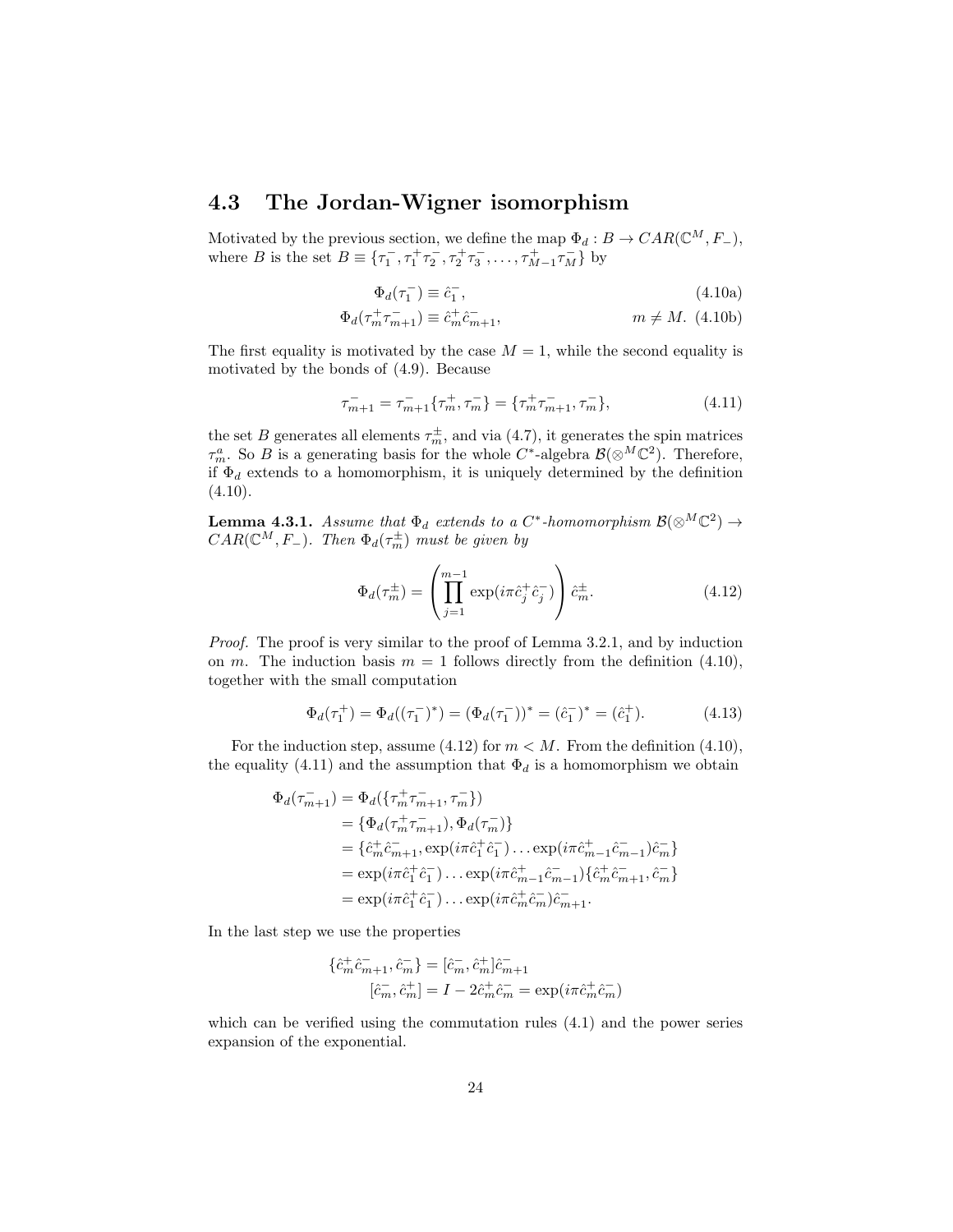A computation similar to (4.13) shows that also

$$
\Phi_d(\tau_{m+1}^-) = \exp(i\pi \hat{c}_1^+ \hat{c}_1^-) \dots \exp(i\pi \hat{c}_m^+ \hat{c}_m^-) \hat{c}_{m+1}^-
$$

which completes the proof.

**Lemma 4.3.2.** The dual variables  $\Phi_d(\tau_m^{\pm})$  of (4.12) are a set of spin variables, *i.e.* they satisfy  $\Phi_d(\tau_m^{\pm})^* = \Phi_d(\tau_m^{\mp})$  and they satisfy the commutation relations  $(4.6).$ 

Proof. The proof is merely a computation, which uses only the fermionic commutation relations (4.1). To facilitate the proof, it is handy to first check the following three identities:

$$
(\exp(i\pi \hat{c}_j^+ \hat{c}_j^-))^2 = I,
$$
  
\n
$$
\{\exp(i\pi \hat{c}_j^+ \hat{c}_j^-), \hat{c}_j^{\pm}\} = 0,
$$
  
\n
$$
[\exp(i\pi \hat{c}_j^+ \hat{c}_j^-), \exp(i\pi \hat{c}_j^+ \hat{c}_{j'}^-)] = 0
$$
 for  $j \neq j'.$ 

Using this last lemma, we can prove that the duality map  $\Phi_d$  defined on the generating set  $B$  by (4.10), extends to a  $C^*$ -algebra isomorphism.

Theorem 4.3.3 (Jordan-Wigner transformation). There exists a unique  $C^*$ algebra isomorphism  $\Phi_d : \mathcal{B}(\otimes^M \mathbb{C}^2) \to \text{CAR}(\mathbb{C}^M, F_-)$  that satisfies (4.10). Therefore, this isomorphism  $\Phi_d$  also satisfies (4.12).

Proof. The proof is, again, very similar to the proof of Theorem 3.2.3. Since the set B is a generating set for  $\mathcal{B}(\otimes^M \mathbb{C}^2)$ , uniqueness is automatic.

For existence, we define the map  $\Phi_d$  on the operators  $\tau_m^{\pm}$  by (4.12). By Lemma 4.3.2, the operators  $\Phi_d(\tau_m^{\pm})$  also satisfy the CAR (4.1). By Theorem A.1, this implies that  $\Phi_d$  extends uniquely to a  $C^*$ -algebra isomorphism from the C<sup>\*</sup>-algebra  $C^*(\{\tau_m^{\pm}\})$  to the C<sup>\*</sup>-algebra  $C^*(\{\Phi_d(\tau_m^{\pm})\})$ . Since the former is equal to  $\mathcal{B}(\otimes^M \mathbb{C}^2)$  and the latter is equal to  $CAR(\mathbb{C}^M, F_-)$ , we are nearly done. Lastly, it is easy to show that  $\Phi_d$  indeed satisfies (4.10), using the fact that  $\Phi_d$  is a homomorphism.

The last statement just restates Lemma 4.3.1.

 $\Box$ 

 $\Box$ 

#### 4.4 The fermionic transfer matrix

To map the transfer matrix to the fermionic algebra, we first rewrite it in terms of the spin raising/lowering operators  $\tau_m^{\pm}$ . Using Proposition 2.3.1 and (4.7), this results in the expressions

$$
V_1 = \prod_{m=1}^{M} \exp(2K_1^*(\tau_m^+\tau_m^- - 1/2))
$$
 (4.14a)

$$
V_2 = \prod_{m=1}^{M} \exp(K_2(\tau_m^+ + \tau_m^-)(\tau_{m+1}^+ + \tau_{m+1}^-)). \tag{4.14b}
$$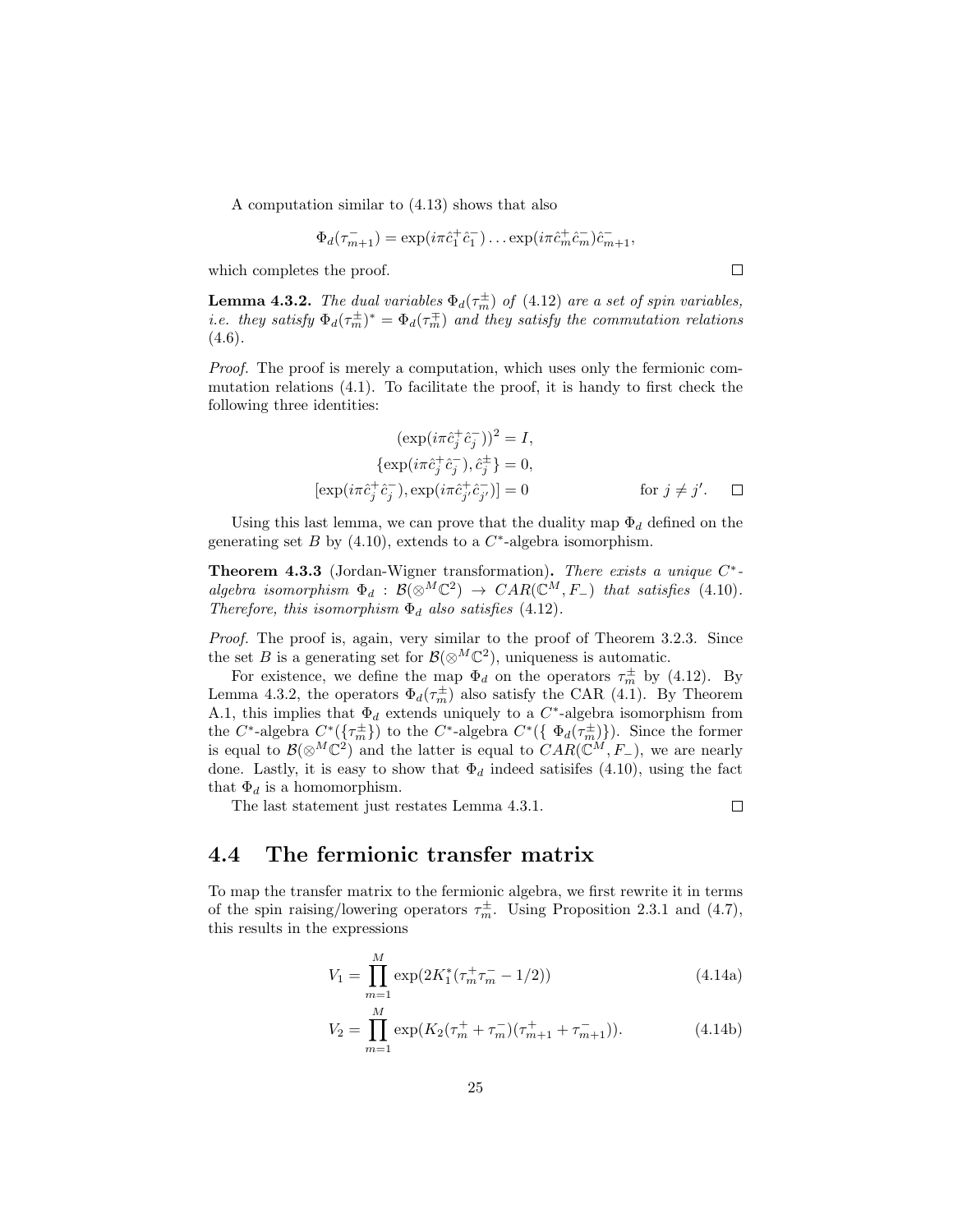**Proposition 4.4.1.** The Jordan-Wigner transformation  $\Phi_d$  transforms the trans- $\emph{fer matrices }V_{1} \emph{ and }V_{2} \emph{ as }$ 

$$
\tilde{V}_1 \equiv \Phi_d(V_1) = \prod_{m=1}^M \exp(2K_1^*(\hat{c}_m^+\hat{c}_m^- - 1/2))
$$
\n
$$
\tilde{V}_2 \equiv \Phi_d(V_2) = \left(\prod_{m=1}^{M-1} \exp(K_2(\hat{c}_m^+ - \hat{c}_m^-)(\hat{c}_{m+1}^+ + \hat{c}_{m+1}^-))\right)
$$
\n
$$
\times \exp\left(-K_2(\hat{c}_M^+ - \hat{c}_M^-)(\hat{c}_1^+ + \hat{c}_1^-)(-1)^{\hat{N}}\right).
$$
\n(4.15b)

In these expressions, we use the notations

$$
\hat{N} \equiv \sum_{m=1}^{M} \hat{c}_m^+ \hat{c}_m^- \tag{4.16a}
$$

$$
(-1)^{\hat{N}} \equiv \exp(i\pi \hat{N}).\tag{4.16b}
$$

The operator  $\hat{N}$  is called the total number operator, because it counts the total number of fermions. In this light, the operator  $(-1)^{\hat{N}}$  determines the evenness  $(+1)$  or oddness  $(-1)$  of the total number of fermions.

Note that the transformed transfer matrices (4.15) are indeed very similar in structure to the original transfer matrices (4.14), except for the end factor involving  $(-1)^{\hat{N}}$ . This was of course also the motivation  $(4.9)$  of the Jordan-Wigner transformation.

*Proof (of Proposition 4.4.1)*. To compute  $\Phi_d(V_1)$  and  $\Phi_d(V_2)$ , we first compute  $\Phi_d$  for the simple constituent matrices, using (4.10) and (4.12). This gives

$$
\Phi_d(\tau_m^+\tau_m^-) = \hat{c}_m^+\hat{c}_m^-, \tag{4.17a}
$$

$$
\Phi_d(\tau_m^+ \tau_{m+1}^{\pm}) = \hat{c}_m^+ \hat{c}_{m+1}^{\pm} \qquad \text{for } m \neq M, \text{ (4.17b)}
$$

$$
\Phi_d(\tau_m^- \tau_{m+1}^{\pm}) = -\hat{c}_m^- \hat{c}_{m+1}^{\pm} \qquad \text{for } m \neq M. \tag{4.17c}
$$

For  $m = M$  we obtain

$$
\Phi_d(\tau_M^+ \tau_1^{\pm}) = -\hat{c}_M^+ \hat{c}_1^{\pm} (-1)^{\hat{N}} \neq \hat{c}_M^+ \hat{c}_1^{\pm},\tag{4.18a}
$$

$$
\Phi_d(\tau_M^- \tau_1^{\pm}) = \hat{c}_M^+ \hat{c}_1^{\pm} (-1)^{\hat{N}} \neq -\hat{c}_M^+ \hat{c}_1^{\pm}.
$$
\n(4.18b)

Filling in these results and using the homomorphism property of  $\Phi_d$  completes the proof. We show this for  $V_1$ , the computation of  $V_2$  is more lengthy but not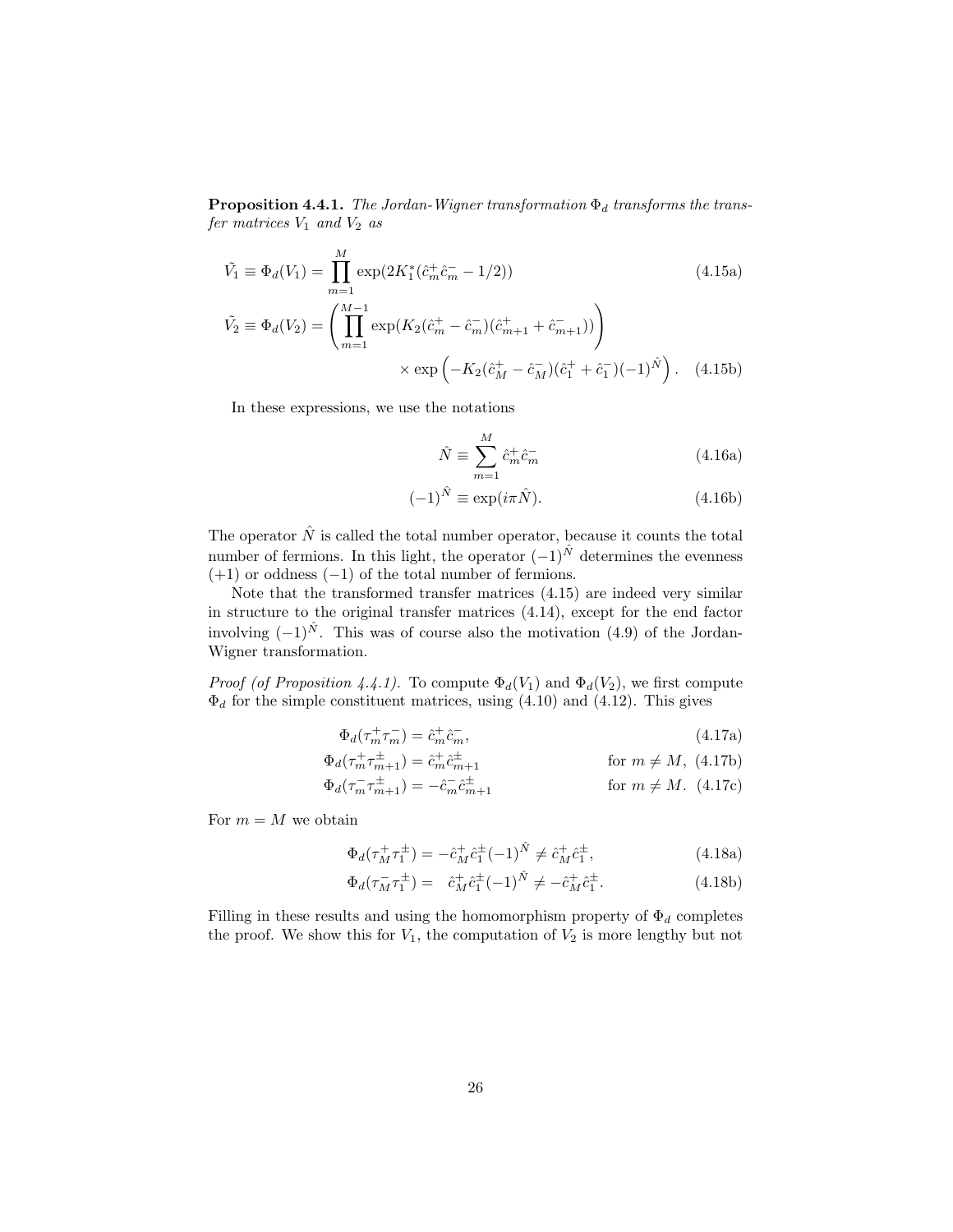more difficult.

$$
\Phi_d(V_1) = \Phi_d \left( \prod_{m=1}^M \exp(2K_1^*(\tau_m^+\tau_m^- - 1/2)) \right)
$$
  
= 
$$
\prod_{m=1}^M \exp(2K_1^*(\Phi_d(\tau_m^+\tau_m^-) - 1/2))
$$
  
= 
$$
\prod_{m=1}^M \exp(2K_1^*(\hat{c}_m^+\hat{c}_m^- - 1/2)).
$$

We performed the Jordan-Wigner transformation in order to be able to do a Fourier transformation. In (4.15b), however, we see that we have lost the translational invariance, because of the end factor. Therefore, we need to get rid of this end factor. To do this, we note that  $\tilde{V}_1$  and  $\tilde{V}_2$  only contain even products of fermion operators, so they conserve the evenness or oddness of the total number of particles. More formally,

$$
[(-1)^{\hat{N}}, \tilde{V}_1] = [(-1)^{\hat{N}}, \tilde{V}_2] = 0.
$$

This means that  $(-1)^{\hat{N}}$  and the transfer matrix  $\tilde{V}_1 \tilde{V}_2$  can be diagonalized simultaneously, i.e. we can consider simultaneous eigenvectors. The operator  $(-1)^{\hat{N}}$  has eigenvalues  $\pm 1$ , so we can separate the eigenvectors of  $\tilde{V}_1 \tilde{V}_2$  into two groups: the "even" eigenvectors  $v^+$  satisfying  $(-1)^{\hat{N}}v^+ = v^+$  and the "odd" eigenvectors  $v^-$  satisfying  $(-1)^{\hat{N}}v^- = -v^-$ . This means we can replace  $(-1)^{\hat{N}}$ by  $\pm 1$ . More precisely, this means the following.

**Lemma 4.4.2.** If  $v^+$  is an even vector, then we have  $\tilde{V}_2$   $v^+ = \tilde{V}_2$  $+v^+$ , where

$$
\tilde{V}_2^+ \equiv \left( \prod_{m=1}^M \exp(K_2(\hat{c}_m^+ - \hat{c}_m^-)(\hat{c}_{m+1}^+ + \hat{c}_{m+1}^-)) \right) \tag{4.19}
$$

and we have the anti-cyclic definitions

$$
\hat{c}_{M+1}^{+} \equiv -\hat{c}_{1}^{+} \text{ and } \hat{c}_{M+1}^{-} \equiv -\hat{c}_{1}^{-}. \tag{4.20}
$$

On the other hand, if  $v^-$  is an odd vector, then we have  $\tilde{V}_2 v^- = \tilde{V}_2$  $\bar{v}$ , where

$$
\tilde{V}_2^{\dagger} \equiv \left( \prod_{m=1}^M \exp(K_2(\hat{c}_m^+ - \hat{c}_m^-)(\hat{c}_{m+1}^+ + \hat{c}_{m+1}^-)) \right) \tag{4.21}
$$

but now with the cyclic definitions

$$
\hat{c}_{M+1}^+ \equiv \hat{c}_1^+ \text{ and } \hat{c}_{M+1}^- \equiv \hat{c}_1^-.
$$
\n(4.22)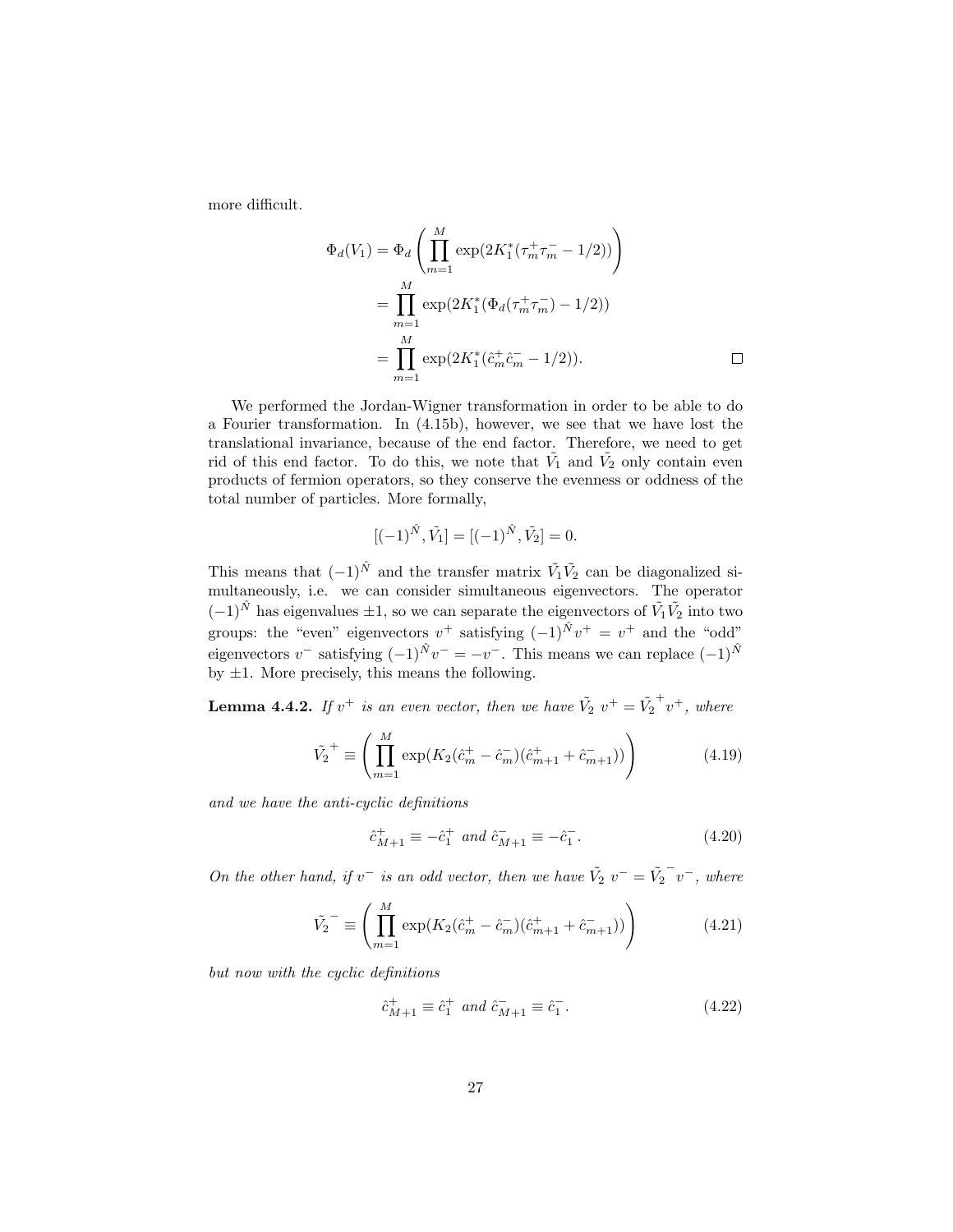Proof. We prove the first statement, the second is completely analogous. Let  $v^+$  be an even vector. We show that  $\tilde{V_2}v^+ = \tilde{V_2}$  $v^+$ . Firstly, we define for convenience the operator

$$
\hat{A} \equiv K_2(\hat{c}_M^+ - \hat{c}_M^-)(\hat{c}_1^+ + \hat{c}_1^-). \tag{4.23}
$$

Because  $\hat{A}$  involves only even products of fermion operators, it commutes with  $(-1)^{\hat{N}}$ . Therefore we have

$$
\exp(-\hat{A}(-1)^{\hat{N}})v^{+} = \sum_{j=0}^{\infty} \frac{1}{j!} (-\hat{A}(-1)^{\hat{N}})^{j} v^{+}
$$

$$
= \sum_{j=0}^{\infty} \frac{1}{j!} (-\hat{A})^{j} ((-1)^{\hat{N}})^{j} v^{+}
$$

$$
= \sum_{j=0}^{\infty} \frac{1}{j!} (-\hat{A})^{j} v^{+}
$$

$$
= \exp(-\hat{A})v^{+}
$$

where we used that  $v^+$  is an even vector in the penultimate step. With the definition (4.20), we clearly have

$$
-\hat{A}=K_2(\hat{c}^+_M-\hat{c}^-_M)(\hat{c}^+_{M+1}+\hat{c}^-_{M+1})
$$

Using this, we obtain

$$
\tilde{V}_2 v^+ = \left( \prod_{m=1}^{M-1} \exp(K_2(\hat{c}_m^+ - \hat{c}_m^-)(\hat{c}_{m+1}^+ + \hat{c}_{m+1}^-)) \right) \exp(-\hat{A}(-1)^{\hat{N}})v^+
$$
\n
$$
= \left( \prod_{m=1}^{M-1} \exp(K_2(\hat{c}_m^+ - \hat{c}_m^-)(\hat{c}_{m+1}^+ + \hat{c}_{m+1}^-)) \right) \exp(-\hat{A})v^+
$$
\n
$$
= \left( \prod_{m=1}^M \exp(K_2(\hat{c}_m^+ - \hat{c}_m^-)(\hat{c}_{m+1}^+ + \hat{c}_{m+1}^-)) \right) v^+
$$
\n
$$
= \tilde{V}_2^+ v^+.
$$

 $\Box$ 

Lemma 4.4.2 shows us that it suffices to find the eigenvectors of  $\tilde{V}^{\pm} \equiv \tilde{V_1} \tilde{V_2}$ ± . We are looking for the even eigenvectors of  $\tilde{V}^+$  and the odd eigenvectors of  $\tilde{V}^-$ . Thus our task is to diagonalize  $\tilde{V}^{\pm}$ .

#### 4.5 The Fourier transformed transfer matrix

Now that we have restored the translational invariance of the transfer matrix, it is time to apply the promised Fourier transformation. This still requires some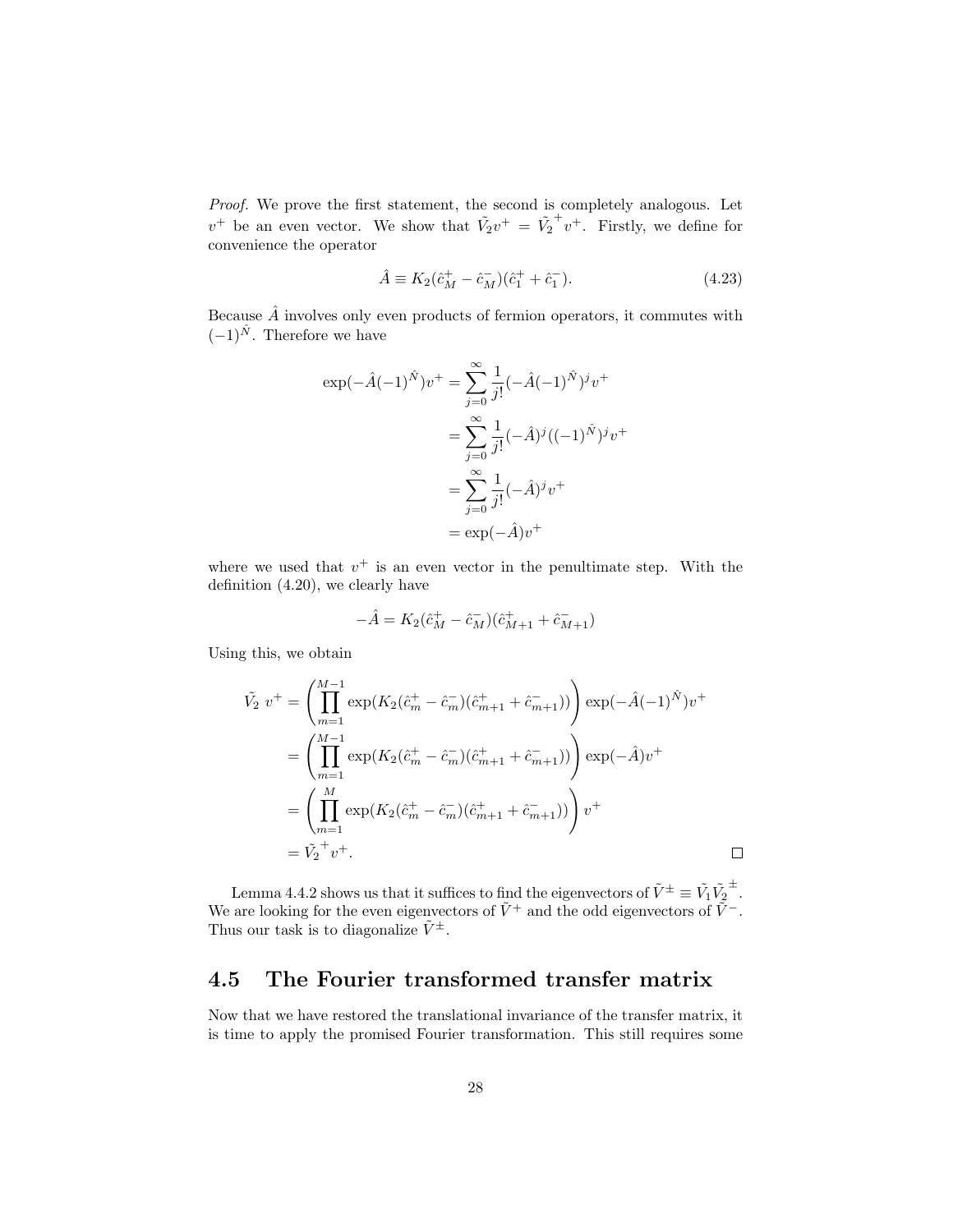care, because  $\tilde{V}^+$  involves the anti-cyclic condition (4.20) while  $\tilde{V}^-$  involves the cyclic condition (4.22).

To exploit the (anti-)cyclic conditions on  $\hat{c}_{M+1}^{\pm}$ , we go to a new set of "running wave operators"  $\{\hat{d}_{q}^{\pm}\}\$  defined by

$$
\hat{d}_q^{\pm} \equiv M^{-\frac{1}{2}} e^{\pm i\phi} \sum_{m=1}^M \hat{c}_m^{\pm} e^{\pm iqm}.
$$
 (4.24)

To exploit the anti-cyclic conditions, we take

$$
q \equiv l = \pm \pi / M, \pm 3\pi / M, \dots, \pm (M - 1)\pi / M \tag{4.25}
$$

and to exploit the cyclic conditions, we take

$$
q \equiv k = 0, \pm 2\pi/M, \pm 4\pi/M, \dots, \pm (M-2)\pi/M, \pi.
$$
 (4.26)

In these formulas the implicit assumption is that  $M$  is even. This assumption does not matter, since in the end, we are interested only in the limit  $M \to \infty$ . The definition (4.24) implies that the inverse transformation is given by

$$
\hat{c}_m^{\pm} = M^{-\frac{1}{2}} e^{\mp i\phi} \sum_q \hat{d}_q^{\pm} e^{\mp iqm}.
$$
\n(4.27)

The mathematical justification of the Fourier transformation (4.24)-(4.27) uses Corollary 4.1.2, and is given in detail in Appendix B.

In the following theorem, one should read  $q = l$  for  $\tilde{V}^+$  and  $q = k$  for  $\tilde{V}^-$ . In addition, it turns out to be most convenient to set the phase  $\phi = \pi/4$ .

**Theorem 4.5.1.** In terms of the running wave operators  $(4.24)$ , the transfer matrix  $\tilde{V}^{\pm}$  is given by a product of M commuting operators  $V_a$ :

$$
\tilde{V}^{\pm} = \prod_{0 \le q \le \pi} V_q. \tag{4.28}
$$

The operators  $V_q$  for  $q \neq 0$  or  $\pi$  are given explicitly by

$$
V_q = V_{1q} V_{2q},\tag{4.29a}
$$

$$
V_{1q} = \exp(-2K_1^*(\hat{d}_q^+ \hat{d}_q^- + \hat{d}_{-q}^+ \hat{d}_{-q}^- - 1)),\tag{4.29b}
$$

$$
V_{2q} = \exp(2K_2[\cos(q)(\hat{d}_q^+ \hat{d}_q^- + \hat{d}_{-q}^+ \hat{d}_{-q}^-) + \sin(q)(\hat{d}_q^- \hat{d}_{-q}^- + \hat{d}_{-q}^+ \hat{d}_q^+)]) \tag{4.29c}
$$

For  $q = 0$  or  $\pi$  they are given by

$$
V_0 = \exp(-2(K_1^* - K_2)(\hat{d}_0^+ \hat{d}_0^- - 1/2))
$$
\n(4.30a)

$$
V_{\pi} = \exp(-2(K_1^* + K_2)(\hat{d}_{\pi}^+ \hat{d}_{\pi}^- - 1/2)). \tag{4.30b}
$$

*Idea of proof.* To start with, all the factors in  $\tilde{V}_1$  commute and all the factors in  $\tilde{V}_2^{\pm}$  commute, so we can write the product of exponentials as an exponential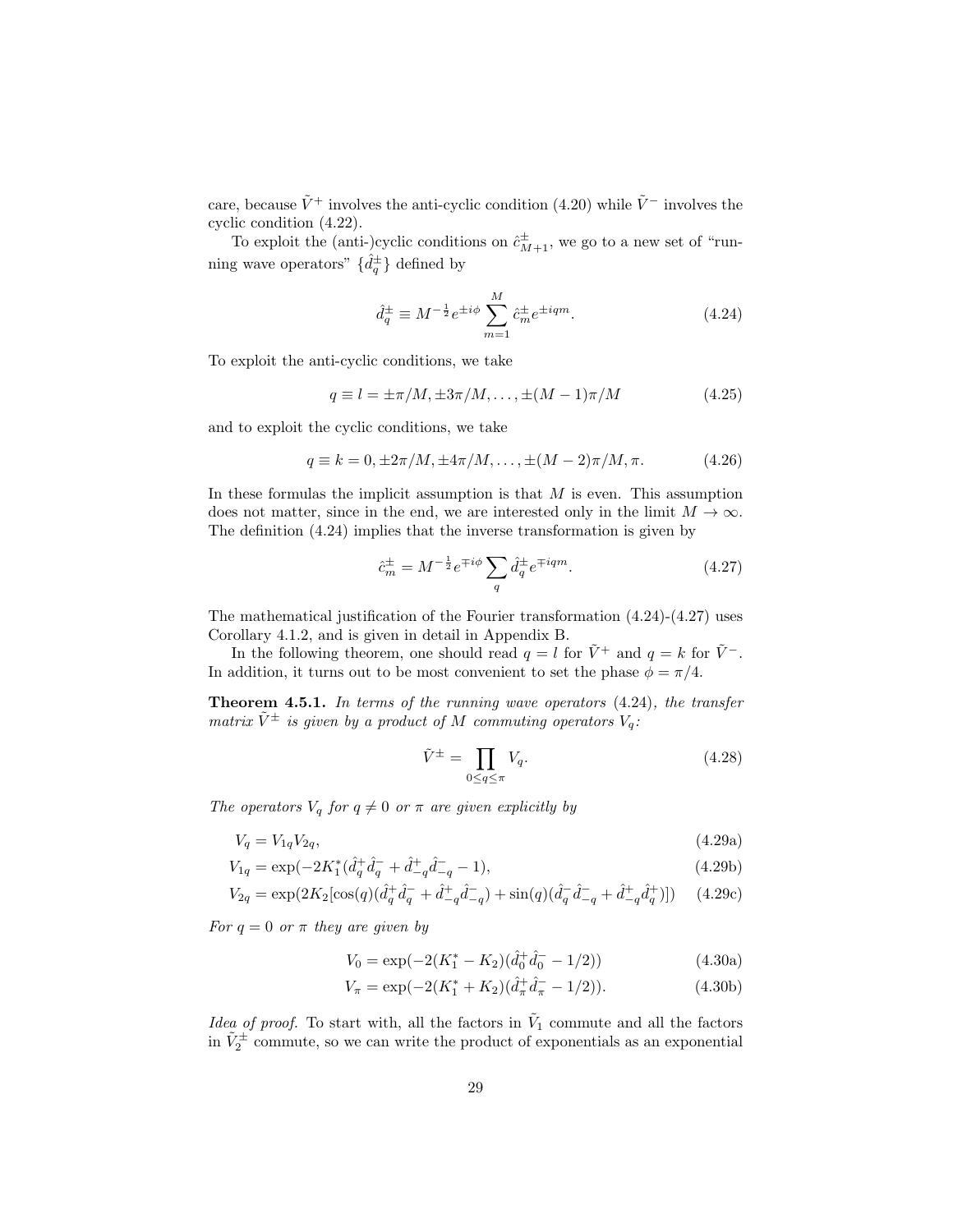of a sum. Therefore, we need to transform operators of the type  $\sum_m \hat{c}_m^{\dagger} \hat{c}_m^-$  and  $\sum_m \hat{c}_m^{\dagger} \hat{c}_{m+1}^{\dagger}$ . These are expressed in terms of the running wave operators using the inverse transformation (4.27) and Lemma B.1 in Appendix B. To obtain more convenient expressions, it is handy to take the terms with  $q$  and  $-q$  together, but to avoid double counting,  $V_0$  and  $V_\pi$  should be kept separate.

Finally, if  $q \neq q'$ , then  $V_q$  and  $V_{q'}$  involve only fermion operators of different indices. These anticommute, so that the bilinear products involved actually  $\Box$ commute.

Because the factors  $V_q$  commute, they can be diagonalized simultaneously and independently. From (4.29), we see that we have reduced the problem to the diagonalization of rather simple  $4 \times 4$  matrices.

The explicit diagonalization can be found in the article by Schultz et al. [13].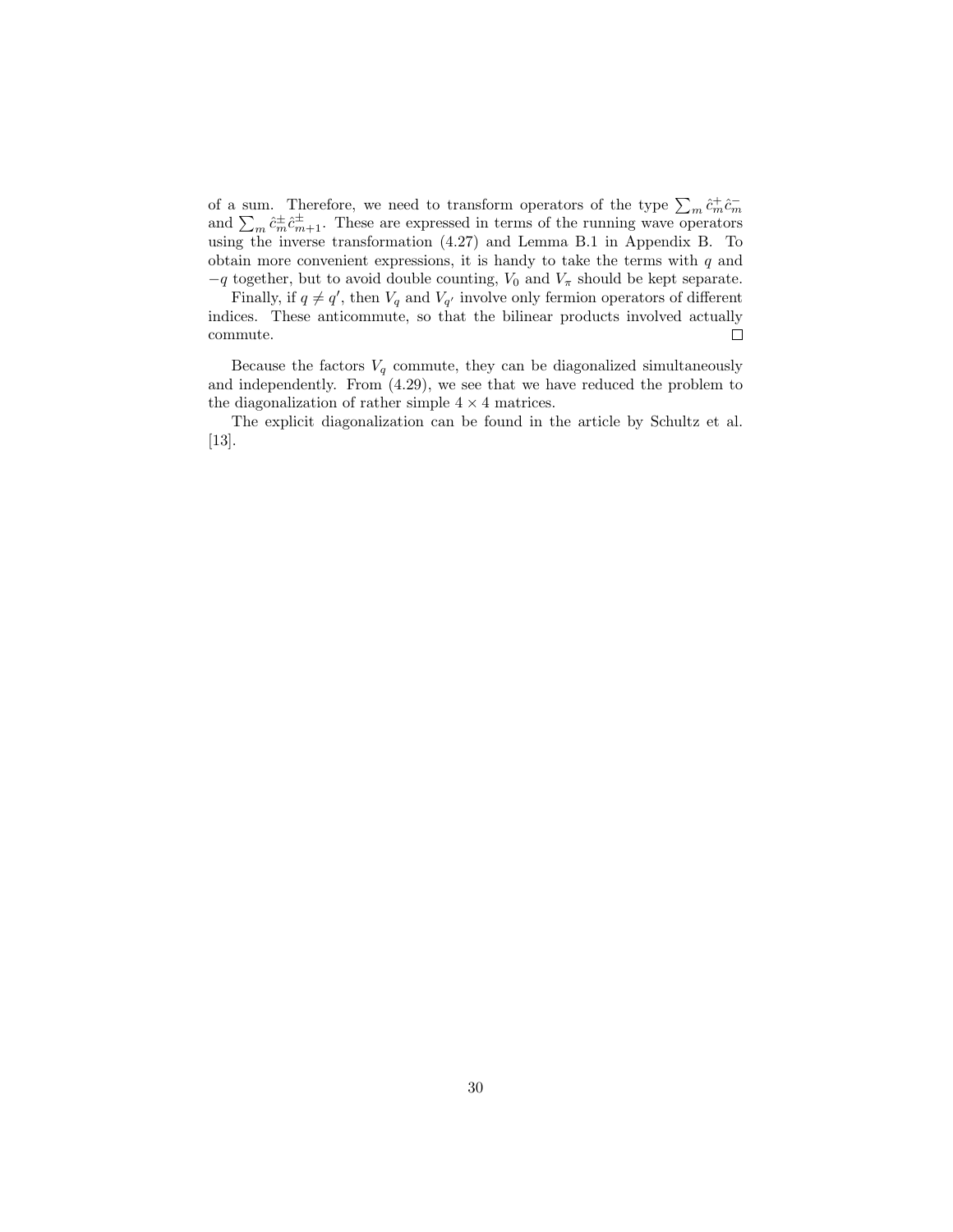## Appendix A

# Constructing isomorphisms of spin/fermionic algebras

In this appendix, we will show an easy way to construct  $C^*$ -algebra isomorphisms between  $C^*$ -algebras generated by either spin or fermion operators. We will prove the theorem in one go for both the spin raising/lowering operators and the fermion creation/annihilation operators. Therefore, we will denote them both by  $f_m^{\pm}$  where  $m = 1, ..., M$ . It is understood that  $f_m^{\pm}$  refers to either the spin operators, in which case they satisfy the commutation relations (4.6), or to the fermion operators, in which case they satisfy the commutation relations  $(4.1).$ 

This appendix is entirely our own development. However, as the claims seem to be quite standard, we do not expect the results to be new. For example, we have found the fermionic case as a claim in an article by Araki [1].

**Theorem A.1.** Consider a map  $\Phi$  defined on  $f_m^{\pm}$  by

$$
\Phi(f_m^{\pm}) \equiv g_m^{\pm}.
$$

Assume that the operators  $g_m^{\pm}$  satisfy the same (spin/fermionic) commutation relations as the  $f_m^{\pm}$ . Then  $\Phi$  extends uniquely to a  $C^*$ -algebra isomorphism between the C\*-algebra  $C^*(\{f_m^{\pm}\})$  generated by  $\{f_m^{\pm}\}$  and the C\*-algebra  $C^*(\{g_m^{\pm}\})$ generated by  $\{g_m^{\pm}\}.$ 

Our proof relies on the concept of (extended) normal ordering. By this, we mean that the finite set of products

$$
B = \left\{ (f_M^+)^{n_M^+} \dots (f_1^+)^{n_1^+} (f_1^-)^{n_1^-} \dots (f_M^-)^{n_M^-} \mid n_m^{\pm} \in \{0, 1\} \right\}
$$

is a linear basis for  $C^*(\{f_m^{\pm}\})$ . Here we use explicitly that  $(f_m^{\pm})^2 = 0$  to restrict the values of  $n<sub>m</sub><sup>±</sup>$  to  $\{0, 1\}$  only. In addition, we use that M is finite. Similarly, the finite set of products

$$
\tilde{B} = \left\{ (g_M^+)^{n_M^+} \dots (g_1^+)^{n_1^+} (g_1^-)^{n_1^-} \dots (g_M^-)^{n_M^-} \mid n_m^{\pm} \in \{0, 1\} \right\}
$$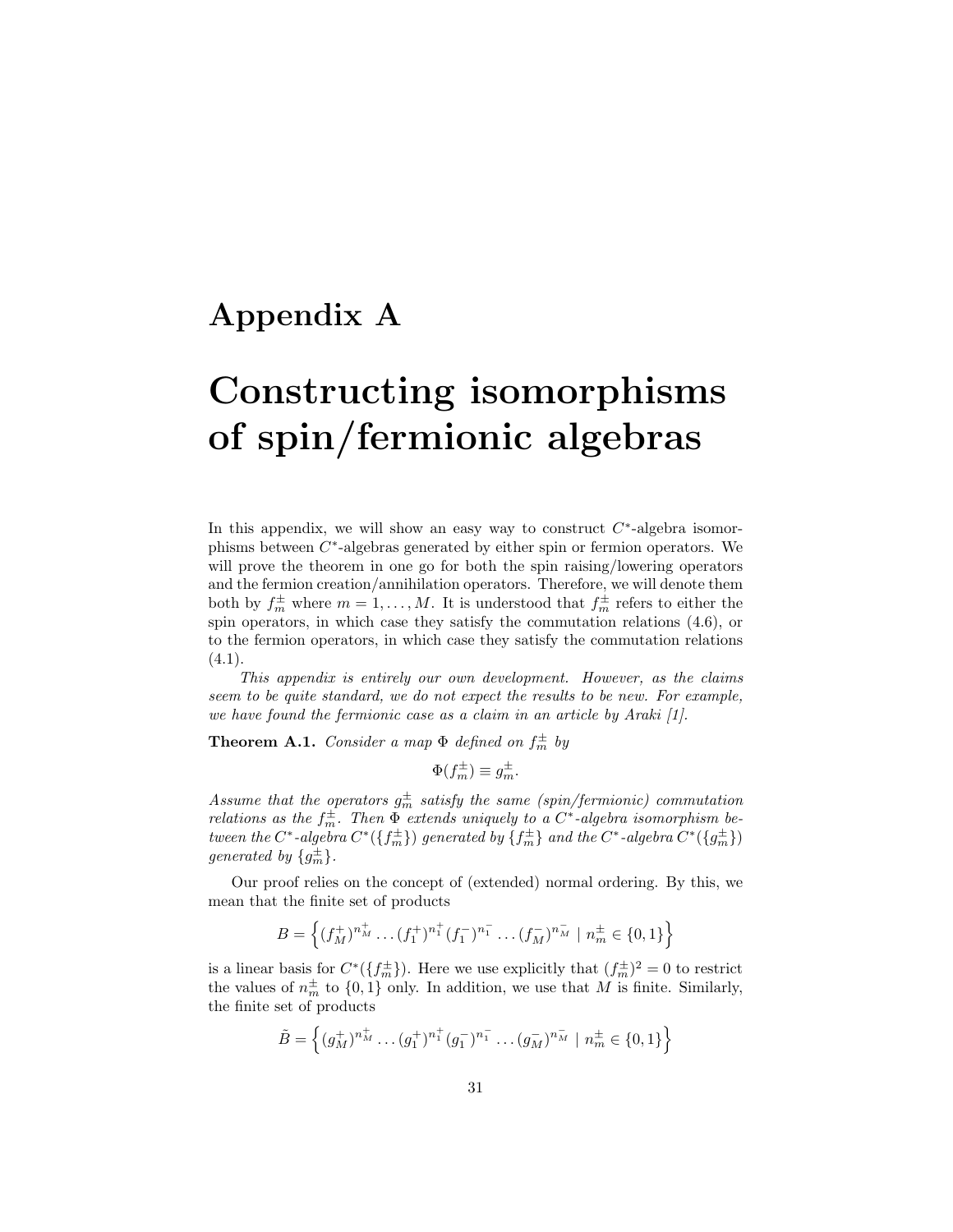is a linear basis for  $C^*(\{g_m^{\pm}\})$ .

To illustrate that these are indeed linear bases, we give a simple example. We show that  $f_1^- f_2^+ f_1^+$  can be written in this basis:

$$
f_1^- f_2^+ f_1^+ = \pm f_2^+ f_1^- f_1^+
$$
  
=  $\mp f_2^+(f_1^+ f_1^- + I)$   
=  $\mp f_2^+ f_1^+ f_1^- + f_2^+$ 

where the upper sign refers to the spin case and the lower sign to the fermion case. So we see that  $f_1^- f_2^+ f_1^+$  can be written in the basis B, just by using the commutation relations.

*Proof (Of Theorem A.1).* We first extend  $\Phi$  to the basis B. Because we want Φ to be a homomorphism, we are forced to define

$$
\Phi\left((f_M^+)^{n_M^+}\dots(f_1^+)^{n_1^+}(f_1^-)^{n_1^-}\dots(f_M^-)^{n_M^-}\right) = (g_M^+)^{n_M^+}\dots(g_1^+)^{n_1^+}(g_1^-)^{n_1^-}\dots(g_M^-)^{n_M^-}.
$$

So we see that  $\Phi$  sends the linear basis B to the linear basis  $\tilde{B}$ , so it extends uniquely to a linear isomorphism  $C^*(\lbrace f_m^{\pm} \rbrace) \to C^*(\lbrace g_m^{\pm} \rbrace)$ .

To prove that  $\Phi$  is a  $C^*$ -algebra isomorphism, we take two arbitrary elements  $v, v'$  of the basis B, given by

$$
v = (f_M^+)^{n_M^+} \dots (f_1^+)^{n_1^+} (f_1^-)^{n_1^-} \dots (f_M^-)^{n_M^-}
$$
  

$$
v' = (f_M^+)^{n_M'^+} \dots (f_1^+)^{n_1'^+} (f_1^-)^{n_1'^-} \dots (f_M^-)^{n_M'^-}
$$

Now we show that  $\Phi(v^*) = \Phi(v)^*$  and  $\Phi(vv') = \Phi(v)\Phi(v')$ . Here we go:

$$
\Phi(v^*) = \Phi\left(\left((f_M^+)^{n_M^+}\cdots (f_1^+)^{n_1^+}(f_1^-)^{n_1^-}\cdots (f_M^-)^{n_M^-}\right)^*\right)
$$
  
\n
$$
= \Phi\left((f_M^+)^{n_M^-}\cdots (f_1^+)^{n_1^-}(f_1^-)^{n_1^+}\cdots (f_M^-)^{n_M^+}\right)
$$
  
\n
$$
= (g_M^+)^{n_M^-}\cdots (g_1^+)^{n_1^-}(g_1^-)^{n_1^+}\cdots (g_M^-)^{n_M^+}
$$
  
\n
$$
= \left((g_M^+)^{n_M^+}\cdots (g_1^+)^{n_1^+}(g_1^-)^{n_1^-}\cdots (g_M^-)^{n_M^-}\right)^*
$$
  
\n
$$
= \Phi(v)^*
$$

where we use that  $(f_m^{\pm})^* = f_m^{\mp}$  and  $(g_m^{\pm})^* = g_m^{\mp}$ .

The proof of  $\Phi(vv') = \Phi(v)\Phi(v')$  relies on the fact that the expansion of an element of  $C^*(\{f_m^{\pm}\})$  in the basis B can be computed using only the commutation relations. Writing the bases as  $B = \{v_i\}$  and  $\tilde{B} = \{\Phi(v_i)\}\$ , this implies that

$$
vv' = \sum_{i} \alpha_i v_i
$$

$$
\Phi(v)\Phi(v') = \sum_{i} \alpha_i \Phi(v_i)
$$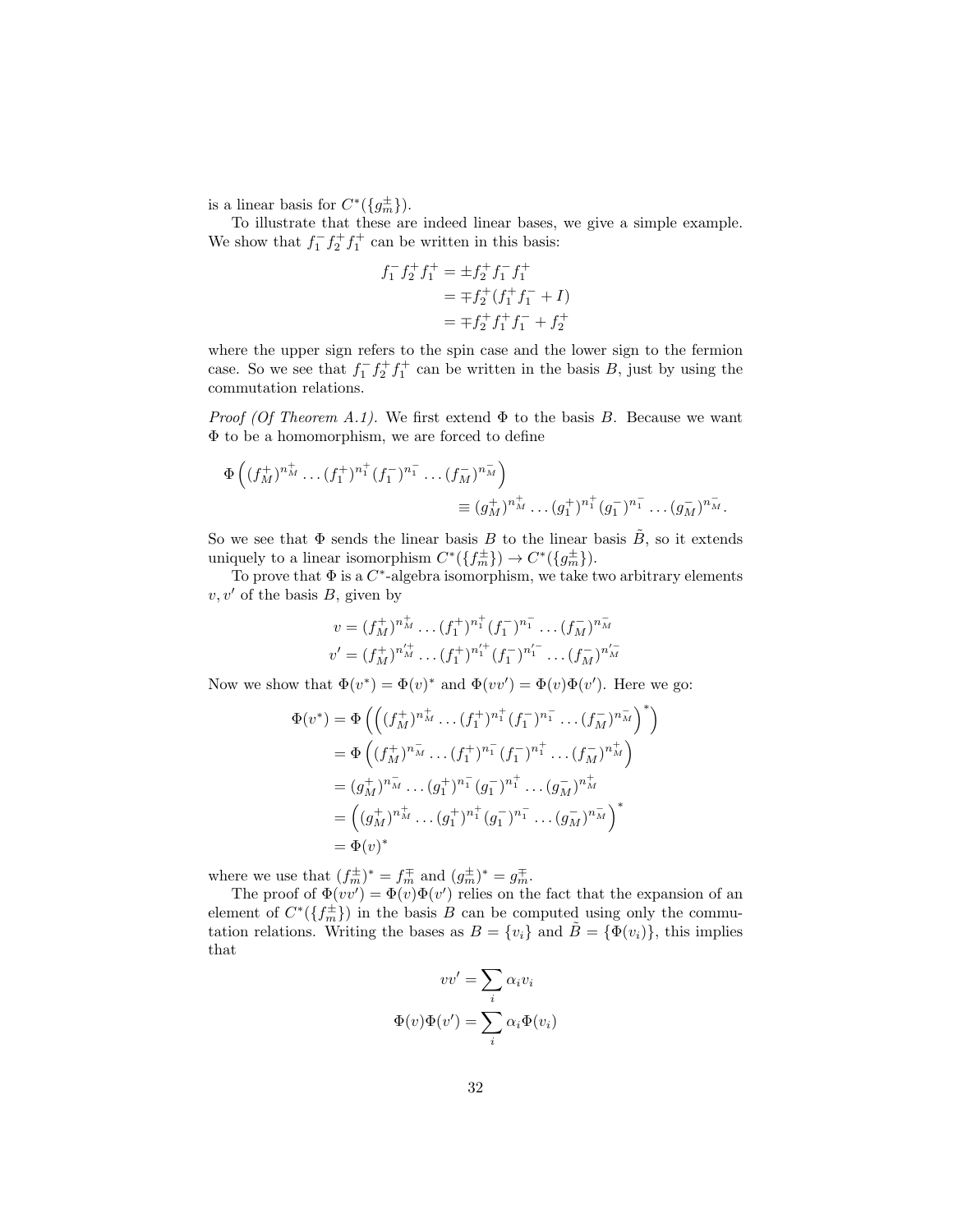have exactly the same coefficients  $\alpha_i$  when expanded in the bases  $B, \tilde{B}$ , respectively, because the commutation relations are exactly the same. Using this, we see that

$$
\Phi(vv') = \Phi\left(\sum_i \alpha_i v_i\right)
$$

$$
= \sum_i \alpha_i \Phi(v_i)
$$

$$
= \Phi(v)\Phi(v').
$$

This completes the proof.

 $\Box$ 

Now we show how we can apply this theorem to the spin variables  $\tau_m^a$  that satisfy the commutation relations (2.13).

Corollary A.2. Consider a map  $\Phi$  defined on  $\tau_m^a$  by

$$
\Phi(\tau_m^a) \equiv \mu_m^a.
$$

Assume that the operators  $\mu_m^a$  satisfy the same commutation relations (2.13) as  $\tau_m^a$ . Then  $\Phi$  extends uniquely to a  $C^*$ -algebra isomorphism between the  $C^*$ algebra  $C^*(\{\tau_m^a\})$  generated by  $\{\tau_m^a\}$  and the  $C^*$ -algebra  $C^*(\{\mu_m^a\})$  generated by  $\{\mu_m^a\}.$ 

*Proof.* To use Theorem A.1, we go to the spin raising/lowering operators  $\tau_m^{\pm}$ and  $\mu_m^{\pm}$  defined by (4.5). Because both  $\tau_m^a$  and  $\mu_m^a$  satisfy the commutation relations (2.13), the spin raising/lowering operators automatically satisfy the commutation relations (4.6). We now extend  $\Phi$  linearly to  $\tau_m^{\pm}$ , which forces it to satisfy

$$
\Phi(\tau_m^{\pm}) = \mu_m^{\pm}.
$$

Then we apply Theorem A.1 and we are done.

 $\Box$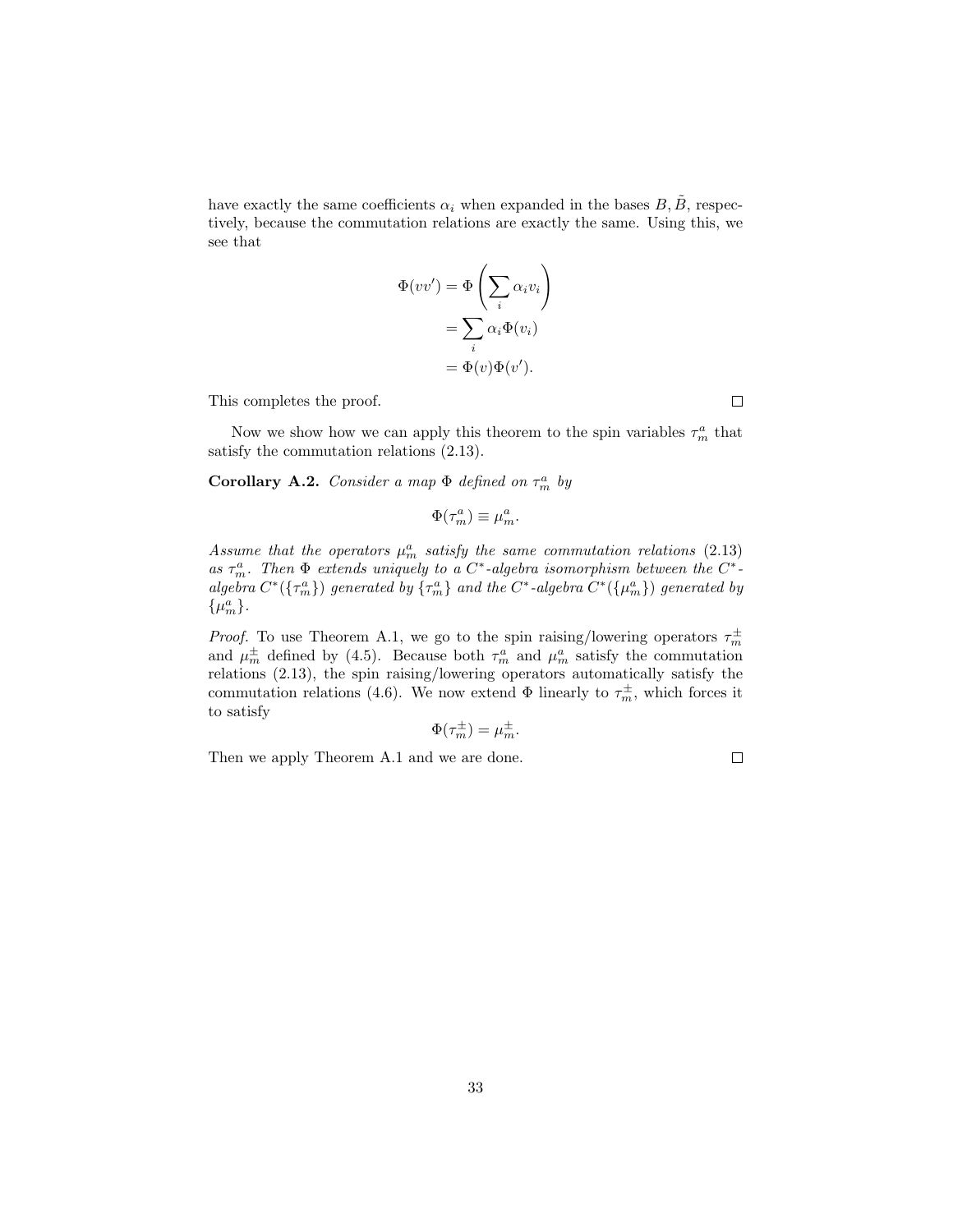## Appendix B

# Fermionic Fourier transformation

In this appendix, we show how to use Corollary 4.1.2 to justify the Fourier transformation (4.24)-(4.27). Because the Fourier transformation we use is not immediately a standard discrete Fourier transformation, we show in detail how this works.

The fermionic Fourier transformation is found in the article by Schultz et al. [13]. The (simple) justification presented in this appendix is our own development. However, again, as the claims seem to be quite standard, we do not expect the results to be new.

To use Corollary 4.1.2, we need to implement the Fourier transformation as a unitary transformation  $H \to H$ . Therefore, we use the definition (4.2) of  $\{\hat{c}_m^{\pm}\}$ and the (anti-)cyclic conditions (4.20) and (4.22), to translate the (anti-)cyclic conditions on  $\{\hat{c}_{M+1}^{\pm}\}$  into the (anti-)cyclic conditions on the orthonormal basis  $\{h_1, \ldots, h_M\}$  of  $H$ :

$$
\hat{c}^{\pm}(h_{M+1}) = \hat{c}_{M+1}^{\pm} = -\hat{c}_{1}^{\pm} = -\hat{c}^{\pm}(h_{1})
$$
 in the anti-cyclic case,  
\n
$$
\hat{c}^{\pm}(h_{M+1}) = \hat{c}^{\pm}(h_{1})
$$
 in the cyclic case.

These conditions are satisfied if we have the condition  $h_{M+1} = -h_1$  in the anticyclic case and  $h_{M+1} = h_1$  in the cyclic case. This suggests that we should define the "Fourier transformed basis" by

$$
\tilde{h}_q \equiv M^{-\frac{1}{2}} \sum_{m=1}^{M} h_m e^{-iqm},
$$
\n(B.1)

where q takes the values  $(4.25)$  in the anti-cyclic case and  $(4.26)$  in the cyclic case. We repeat that we need to assume that  $M$  is even. Because  $M$  is even, the set  $\{\tilde{h}_q\}$  contains precisely M vectors. So if the set  $\{\tilde{h}_q\}$  is an orthonormal set, then it is automatically an orthonormal basis of  $H = \mathbb{C}^M$ . Therefore, we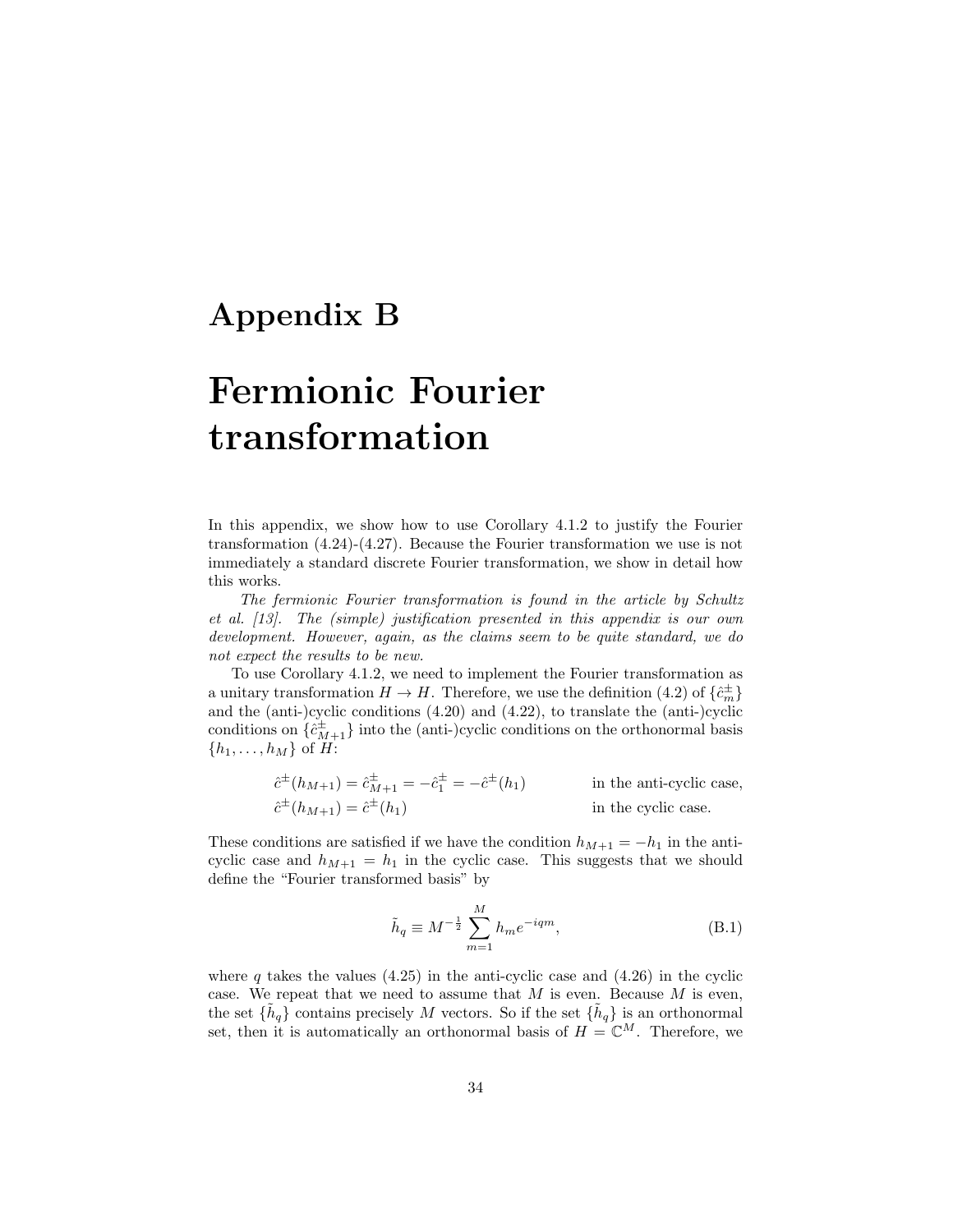compute

$$
\langle \tilde{h}_q, \tilde{h}_{q'} \rangle = M^{-1} \left\langle \sum_{m=1}^M h_m e^{-iqm}, \sum_{m'=1}^M h_m e^{-iq'm'} \right\rangle
$$
  
=  $M^{-1} \sum_{m=1}^M e^{-iqm} e^{iq'm}$   
=  $\delta_{q,q'}$ .

In the computation, we use that  $\{h_m\}$  is an orthonormal set. In the last step, we use the lemma below.

**Lemma B.1.** Suppose  $q, q'$  are two elements of either the set  $(4.22)$  or the set (4.25). Then

$$
\sum_{m=1}^{M} e^{-iqm} e^{iq'm} = M \delta_{q,q'}.
$$
\n(B.2)

 $\Box$ 

Proof. We first compute

$$
\sum_{m=1}^{M} e^{-iqm} e^{iq'm} = \sum_{m=1}^{M} e^{i(q'-q)m} = \sum_{m=1}^{M} \zeta^m
$$

where we have introduced  $\zeta \equiv e^{i(q'-q)}$ . If  $q = q'$ , then  $\zeta = 1$  so that we already have  $\sum_{m=1}^{M} e^{-iqm} e^{iqm} = M$ . If  $q \neq q'$ , then  $\zeta \neq 1$ . For both sets (4.26) and (4.25), we see that  $q-q'$  is an even multiple of  $2\pi/M$ , so that  $\zeta^M = 1$ . Therefore

$$
\sum_{m=1}^{M} \zeta^{m} = 1 + \zeta + \zeta^{2} + \dots + \zeta^{M-1} = \frac{1 - \zeta^{M}}{1 - \zeta} = 0
$$

which completes the proof.

So we see that  $\{\tilde{h}_q\}$  is indeed an orthonormal basis for H. This shows that the change of basis  $\{\tilde{h}_m\} \to \{\tilde{h}_q\}$  is implementable by a unitary transformation. Using Lemma B.1, we can also compute the inverse transformation

$$
h_m = \sum_{q} \langle \tilde{h}_q, h_m \rangle \tilde{h}_q
$$
  
= 
$$
\sum_{q} \left\langle \sum_{m'} h_{m'} e^{-iqm'}, h_m \right\rangle \tilde{h}_q
$$
  
= 
$$
M^{-\frac{1}{2}} \sum_{q} \tilde{h}_q e^{iqm}.
$$

Now we use Corollary 4.1.2. Because the change of basis  $\{h_m\} \to \{\tilde{h}_q\}$  is a unitary transformation, the "running wave variables" defined by

$$
\hat{d}_q^- = \hat{d}^-(\tilde{h}_q) = \hat{c}^- \left(M^{-\frac{1}{2}} \sum_{m=1}^M h_m e^{iqm}\right) = M^{-\frac{1}{2}} \sum_{m=1}^M e^{-iqm} \hat{c}^-(h_m)
$$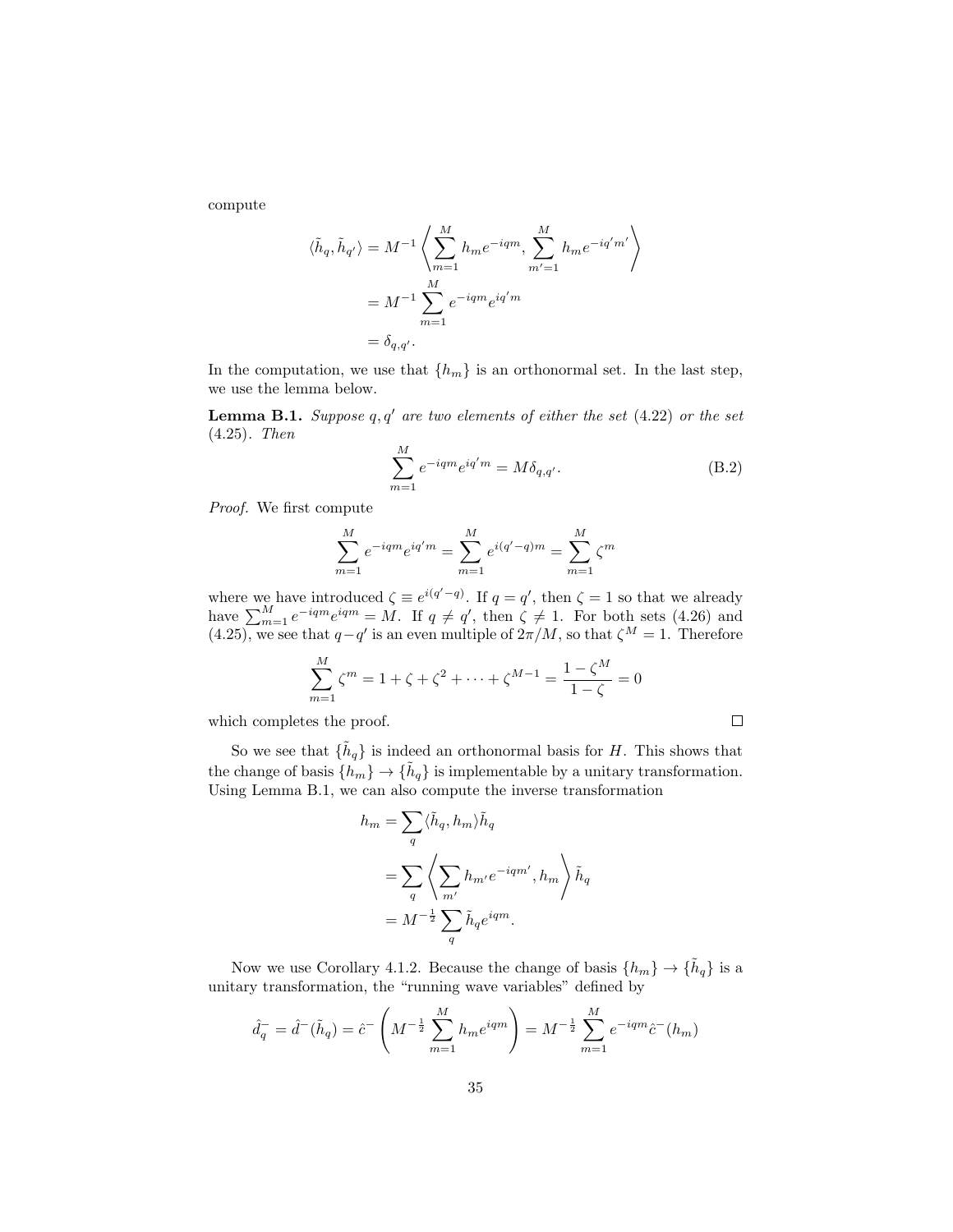define the same CAR algebra. Except for a trivial phase factor, this definition of the running wave operators is precisely (4.24).

Finally, to show the connection of all this with the standard discrete Fourier transform, denote the *j*-th component of the basis vector  $h_m$  by  $h_m^j$ , we see that

$$
h^j: \{1, \ldots, M\} \to \mathbb{C}, \quad h^j(m) = h^j_m
$$

is a map satisfying  $h^{j}(M + 1) = \pm h^{j}(1)$ , depending on the (anti-)cyclic conditions. Therefore we can apply the discrete Fourier transform to the component maps  $h^j$ , which results in

$$
\begin{split} \tilde{h}^j_q &= M^{-\frac{1}{2}} \sum_{m=1}^M h^j_m e^{-iqm} \\ h^j_m &= M^{-\frac{1}{2}} \sum_q \tilde{h}^j_q e^{iqm}. \end{split}
$$

This leads to the definition (B.1) as well.